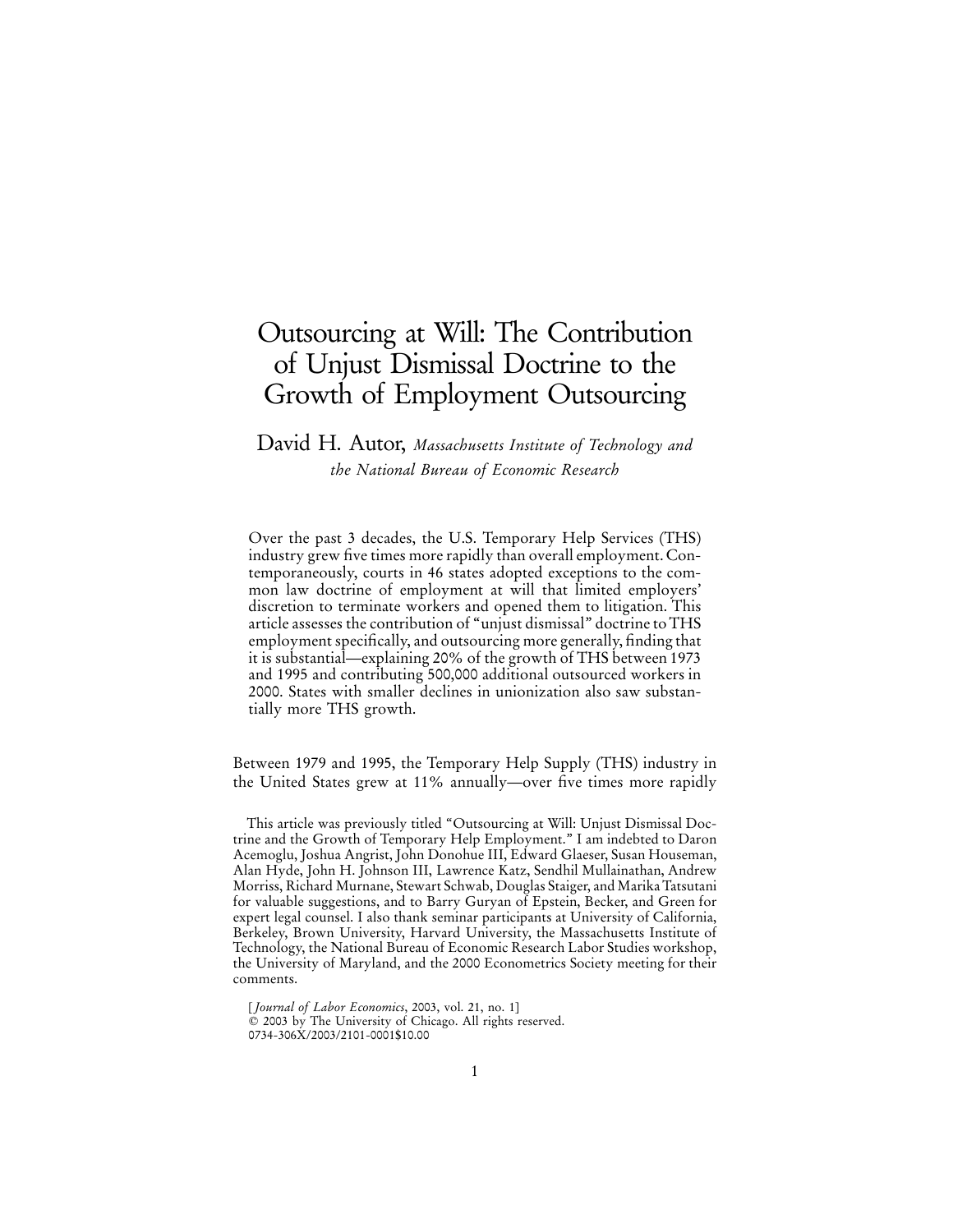|      | Northeast<br>(9 States)<br>$(\%)$ | Midwest<br>$(12 \text{ States})$<br>(%) | South<br>$(16 \text{ States})$<br>$(\%)$ | West<br>$(13 \text{ States})$<br>$(\%)$ | Total<br>(50 States)<br>$(\%)$ |
|------|-----------------------------------|-----------------------------------------|------------------------------------------|-----------------------------------------|--------------------------------|
| 1979 | 114.5                             | 104.4                                   | 104.9                                    | 109.1                                   | 432.9                          |
|      | .66                               | .51                                     | .46                                      | .78%                                    | .58                            |
| 1983 | 111.1                             | 75.8                                    | 112.0                                    | 97.1                                    | 396.0                          |
|      | .65                               | .42                                     | .48                                      | .69                                     | .55                            |
| 1987 | 198.9                             | 188.5                                   | 234.2                                    | 172.4                                   | 794.1                          |
|      | 1.00                              | .90                                     | .86                                      | 1.01                                    | .93                            |
| 1991 | 203.5                             | 280.3                                   | 480.8                                    | 260.6                                   | 1,225.2                        |
|      | 1.02                              | 1.22                                    | 1.61                                     | 1.36                                    | 1.33                           |
| 1995 | 352.3                             | 571.0                                   | 970.1                                    | 495.5                                   | 2,388.9                        |
|      | 1.73                              | 2.12                                    | 2.87                                     | 2.42                                    | 2.39                           |
| 2000 |                                   |                                         |                                          |                                         | 3,887.0                        |
|      |                                   |                                         |                                          |                                         | 2.95                           |

**Table 1 THS Employment by Geographic Region and Year, 1979–2000: Employed Workers (1,000s) and Percentage of Nonfarm Employment**

Sources.—County Business Patterns, 1979–95; Bureau of Labor Statistics National Employment, Hours, and Earnings, available at http://www.bls.gov.

NOTE.—Percentage of nonfarm employment appears below employment count.

than U.S. nonfarm employment—and increased its daily head count from 435,000 to 2.4 million workers (table 1). During these same years, what many have termed a revolution in jurisprudence toward worker dismissal occurred as U.S. state courts recognized exceptions to the common law doctrine of employment at will. That doctrine, which had been recognized throughout the United States by 1953, held that employers and employees have unlimited discretion to terminate their employment relationships at any time for any reason unless explicitly contracted otherwise. The recognition of exceptions to employment at will by 46 state courts between 1973 and 1995 limited employers' discretion to terminate workers and opened them to potentially costly litigation.1 This article assesses whether these contemporaneous phenomena—the erosion of employment at will and the rapid growth of THS—are causally related. More generally, the article answers the question of whether changes to the legal environment surrounding worker dismissal are in part responsible for the growth of "contingent" work arrangements in the U.S. economy, the most prominent example of which is temporary help employment. The answer appears to be yes.

The analysis proceeds as follows: Section I introduces the three classes of common law exception to the at-will doctrine, evaluates their impli-

<sup>&</sup>lt;sup>1</sup> Of course, employers' power to terminate at will has not been absolute for some time. Major pieces of federal legislation that protect the employment rights of minorities, union members, persons over the age of 40, and persons with disabilities include Title VII of the Civil Rights Act of 1964, the Civil Rights Act of 1991, the National Labor Relations Act, the Age Discrimination in Employment Act of 1967, and the Americans with Disabilities Act of 1992.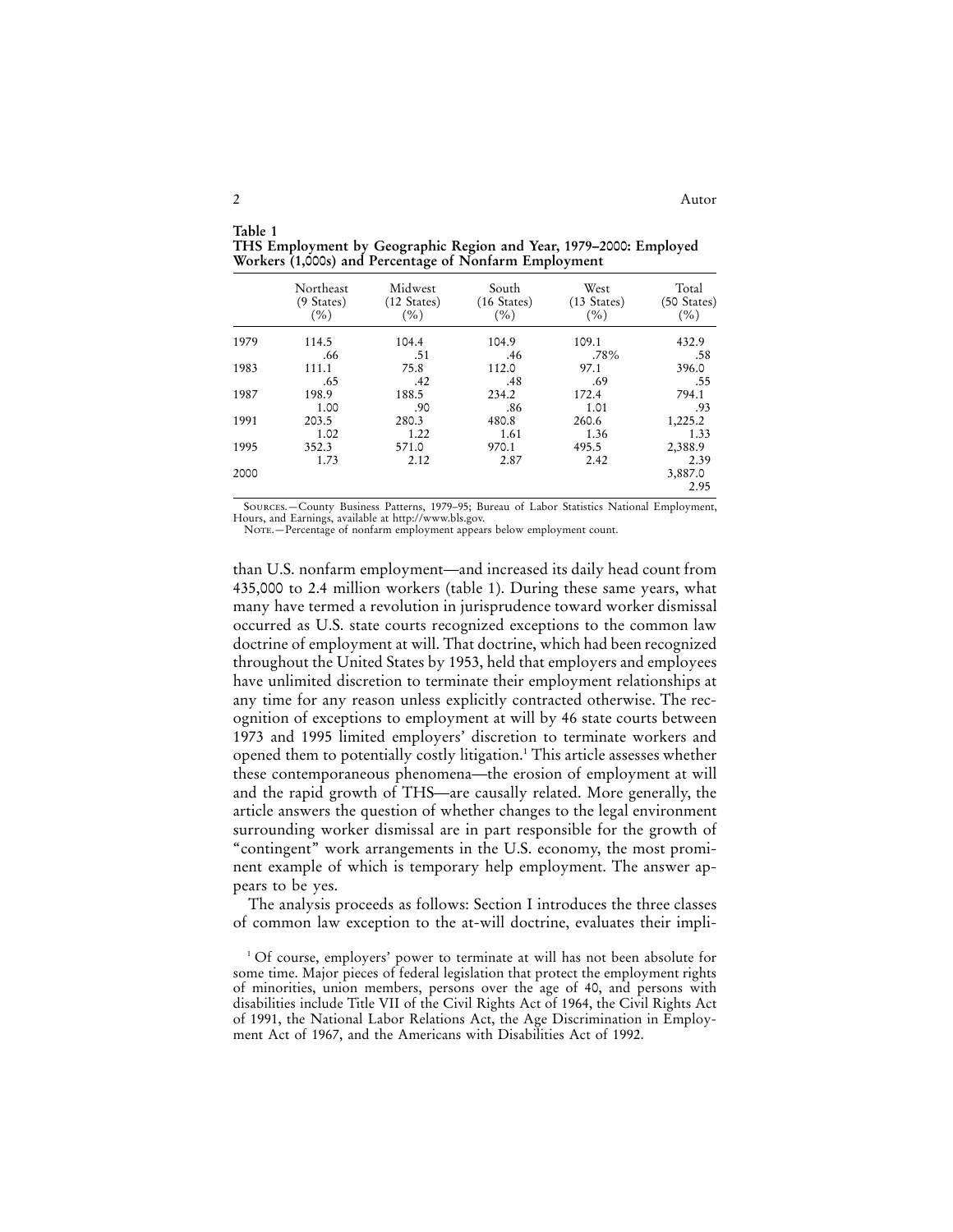cations for THS and other "outsourced" employment, and concludes that one exception in particular—the implied contractual right to continued employment ("implied contract")—provides a compelling incentive for firms to utilize temporary help workers. Section II considers a simple model of employment outsourcing in the presence of positive firing costs. The key implication of the model is that employers are likely to respond to mandated firing costs by outsourcing jobs that require limited firmspecific capital, an implication that aptly describes the occupations typically supplied by THS. Section III describes the data and empirical strategy, and Section IV provides empirical results. Section V concludes.

A key finding of the present analysis is that state courts' adoption of the implied contract doctrine has resulted in approximately 22% excess temporary help employment growth in adopting states. In addition, states experiencing smaller declines in unionization saw substantially greater THS growth. Unjust dismissal doctrines did not significantly contribute to employment growth in other business service industries, however. In net, the results indicate that changes to the employment-at-will doctrine explain as much as 20% of the growth of THS between 1973 and 1995 and account for 365,000–530,000 additional workers employed in THS on a daily basis as of 2000.

The present analysis is related to empirical analyses by Dertouzos and Karoly (1992), Morriss (1995), Kugler and Saint-Paul (2000), and Autor, Donohue, and Schwab (2001), who explore the impacts of unjust dismissal doctrine on overall employment levels and growth, job termination probabilities, and job-to-job flows; to recent work evaluating the impacts of civil rights legislation on the employment of the disabled (DeLeire 2000; Acemoglu and Angrist 2001) and minorities (Donohue and Heckman 1991; Oyer and Schaefer 2000, 2002); and to research on the impact of labor-market flexibility on labor force participation, employment, and unemployment in countries in the Organization for Economic Cooperation and Development (OECD; Lazear 1990; Di Tella and MacCulloch 1998; Blanchard and Portugal 2001). Morriss (1995) offers a thorough review of case law affecting employment at will, Epstein (1984) presents the major legal and economic arguments supporting the at-will doctrine, Segal and Sullivan (1997*a*) provide a comprehensive discussion of the growth of THS, and Abraham and Taylor (1996) and Houseman (2001) provide insightful analyses of the determinants of firms' use of flexible staffing arrangements.

The unique contribution of the current study is to explore theoretically and empirically the impact that unjust dismissal doctrine has had on employment outsourcing. Lee (1996) and Segal and Sullivan (1997*a*) suggest a possible causal connection between the growth of THS and the decline of employment at will but do not investigate the question empirically. In independent contemporaneous work, Miles (2000) explores the impact of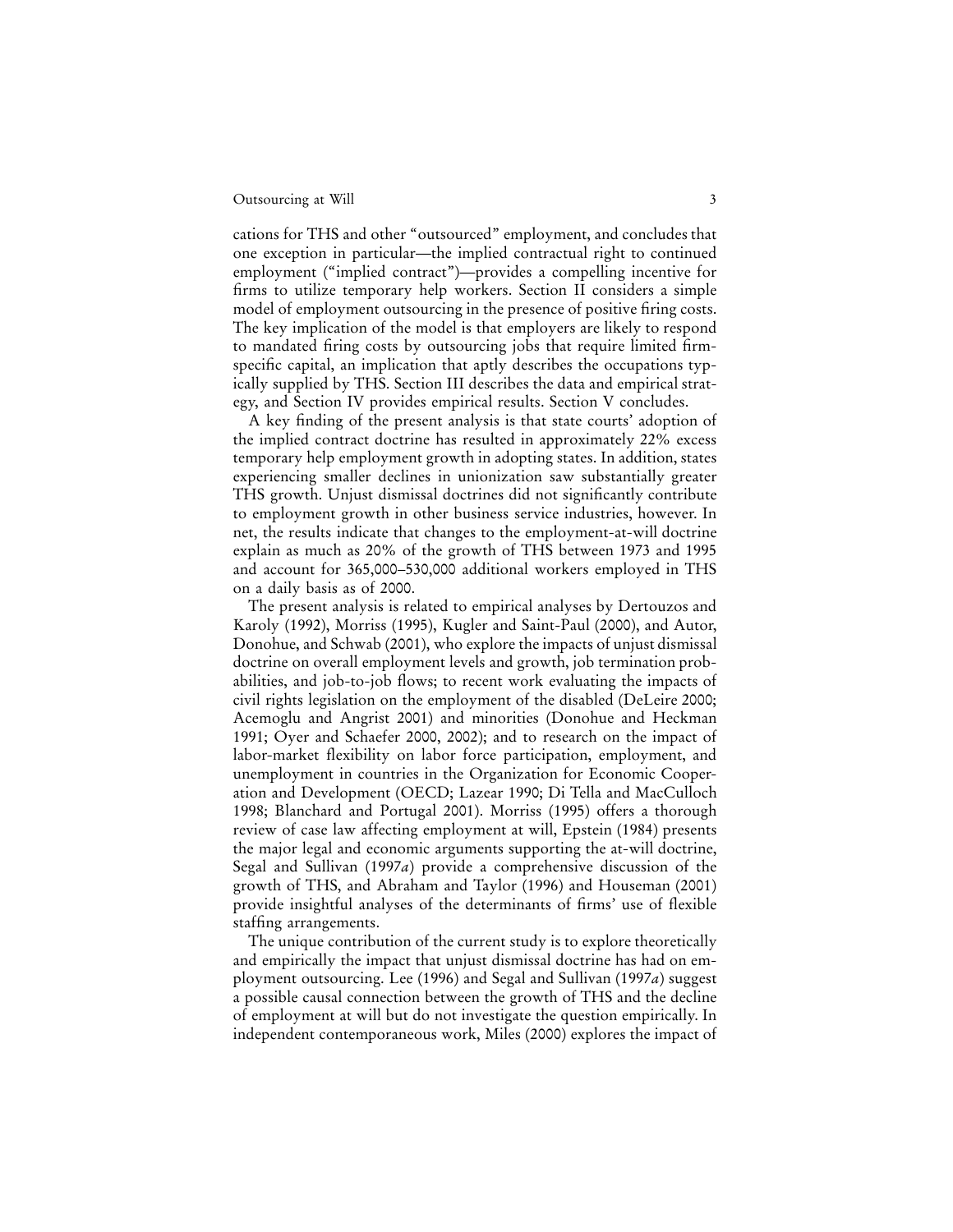common law exceptions to employment at will on a variety of labormarket aggregates and reports results for temporary help employment that are largely consistent with those presented here.<sup>2</sup>

#### **I. The Decline of Employment at Will**

The employment-at-will doctrine was most famously articulated by the Tennessee Supreme Court in 1884, which wrote that "men must be left, without interference to buy and sell where they please, and to discharge or retain employees at will for good cause or for no cause, or even for bad cause without thereby being guilty of an unlawful act per se" (*Payne v. Western & Atlantic Railroad, Tennessee* 1884). Although largely uncontroversial at the turn of the century, the judicial consensus behind the at-will doctrine eroded rapidly beginning with the publication of an extraordinarily influential law review article by Blades (1967; see Morriss 1994). Prior this time, only one state (California in 1959) had recognized an exception to employment at will. But in the subsequent 2 decades, 44 additional states recognized exceptions, as is shown in figure 1. By 1992, 46 of 50 states had amended the at-will doctrine, in 45 of these cases judicially and in one case legislatively.<sup>3</sup> The tenor of these judicial decisions is exemplified in a court opinion from the 1985 Texas case of *Sabine Pilots, Inc. v. Hauck*: "Absolute employment at will is a relic of early industrial times, conjuring up visions of the sweat shops described by Charles Dickens and his contemporaries. The doctrine belongs in a museum, not in our law."

By the early 1990s, state courts had recognized three common law exceptions to the at-will relationship: breach of an implied contractual right to continued employment, terminations contrary to public policy, and violations of an implied covenant of good faith and fair dealing. For reasons discussed below, only the first of these exceptions is likely to be relevant to the outsourcing of employment.

<sup>2</sup> Miles (2000) reports a significant impact of both the "implied contract" and "good faith" doctrines on temporary help employment, although it is shown below that only the first of these correlations is likely to be causal. Beyond this area of overlap, the present article explores the economic incentives for firms to outsource employment to THS and considers why the implied contract doctrine apart from other common law exceptions appears relevant to this choice. Additionally, it assesses the contribution of unjust dismissal doctrines and unionization to THS employment and other business services outsourcing.

<sup>&</sup>lt;sup>3</sup> Montana is the one state that adopted a statute specifically defining a default employment contract other than employment at will, the Montana Wrongful Discharge from Employment Act of 1987. Interestingly, this legislative action may have been a response to a particularly broad incursion into the at-will doctrine by the Montana courts (cf. Krueger 1991; Morriss 1995).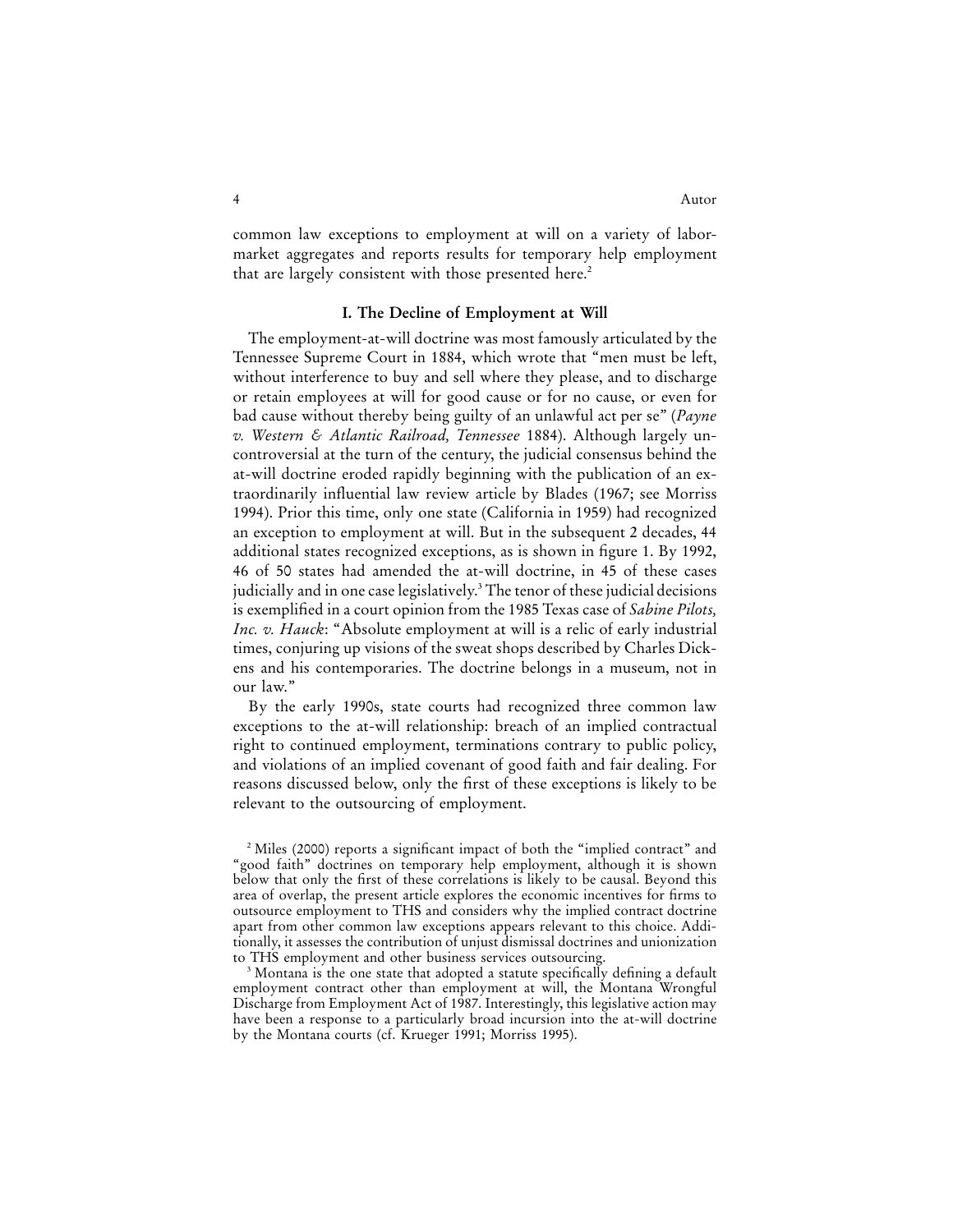

FIG. 1.—Count of states recognizing exceptions to the employment-at-will doctrine, 1958–97.

#### A. The Implied Contract Exception to Employment at Will

A landmark decision in the recent erosion of employment at will is the 1980 case of *Toussaint v. Blue Cross & Blue Shield*, in which the Michigan Supreme Court held that an employer's indirect statements about the manner in which termination decisions are made can imply legally binding employment contracts.<sup>4</sup> In *Toussaint*, the plaintiff successfully sued for breach of contract by citing an internal personnel policy handbook indicating that it was Blue Cross's policy to terminate employees only for just cause. Although Toussaint was unaware of the handbook when hired, the court held that the handbook implied a binding contract. Courts in 23 other states issued similar decisions over the next 5 years. An equally influential 1981 California case, *Pugh v. See's Candies,* further expanded the implied contract notion by finding that workers are entitled to ongoing employment even in the absence of written or indirect statements if contractual rights are implied via the context of the employment relationship. This context may include, for example, longevity of service, a history of promotion or salary increases, general company policies as exemplified

<sup>4</sup> Full citations for precedent setting cases cited in the text are given in table A1.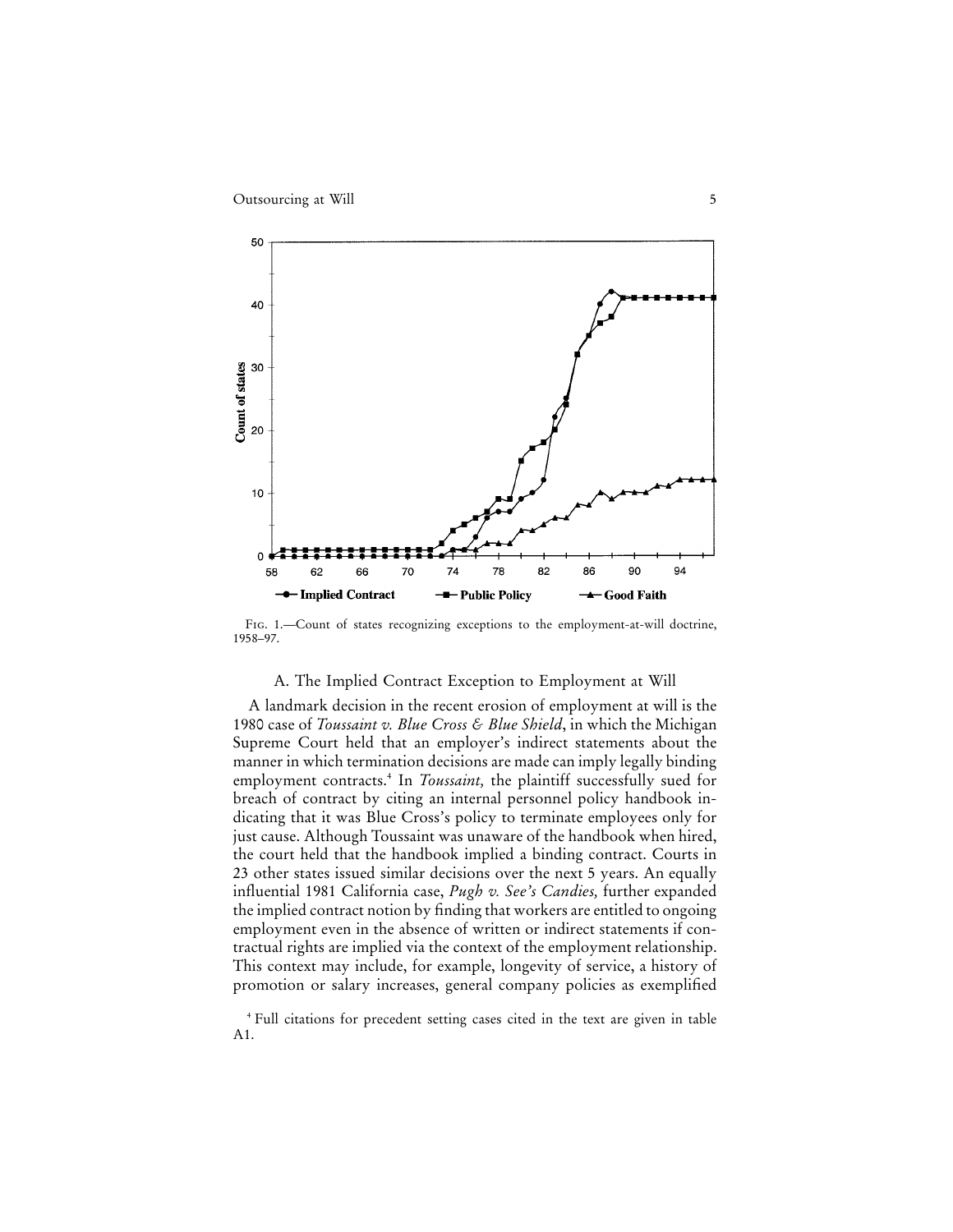#### 6 Autor Autor Autor Autor Autor Autor Autor Autor Autor Autor Autor Autor Autor Autor Autor Autor Autor Autor Autor Autor Autor Autor Autor Autor Autor Autor Autor Autor Autor Autor Autor Autor Autor Autor Autor Autor Auto

by treatment of other employees, or typical industry practices. Cumulatively, these court decisions generated substantial uncertainty surrounding termination, resulting in numerous cases where courts found that employees held implied contractual employment rights that employers had clearly not intended to offer.<sup>5</sup>

Systematic data on the costs of unjust dismissal suits are sparse because fewer than 3% of these suits reach a jury, and the vast majority settle (Jung 1997). Among California implied contract actions studied by Jung, plaintiffs prevailed in 52% of cases, with average and median compensatory damages of \$586,000 and \$268,000, respectively. In addition to jury awards, legal fees in the cases studied by Dertouzos, Holland, and Ebener (1988) averaged \$98,000 in cases where the defense prevailed and \$220,000 in cases where the plaintiff prevailed. Underscoring the fact that large transaction costs are the norm, the average net award received by plaintiffs was only 48% of the money changing hands.<sup>6</sup>

Indirect costs are likely to be substantial. The threat of litigation will prompt forward-looking employers to take avoidance actions such as revising employment manuals, limiting the discretion of managers to hire and fire, instigating bureaucratic procedures for documenting and terminating poorly performing employees, and potentially retaining unproductive workers who would otherwise be fired. These steps, while potentially costly, are difficult to quantify.<sup>7</sup> Additionally, since there are no representative data available on the share of terminations leading to unjust dismissal suits, it is not possible to compute a measure of expected direct employer cost.

#### B. Implications of the Implied Contract Exception for Temporary Help Employment

There is substantial evidence that employers were aware of the changing legal environment and responded to it by attempting to "contract around"

<sup>5</sup> A defendant's attorney interviewed for this research stated that the implied contract doctrine leaves open "the largest room for creativity" on the part of plaintiffs' attorneys because the definition of what constitutes an indirect or contextual statement of contractual rights is open to broad interpretation (personal communication with Barry Guryan, January 14, 2000).

<sup>6</sup> Figures from Dertouzos et al. (1988, table 16) and Jung (1997) are inflated to 1999 dollars using the Personal Consumption Expenditure deflator. Dertouzos et al. do not provide disaggregated data, and hence these figures apply to all unjust dismissal suits rather than just implied contract suits. Both studies use California data, which is most frequently studied because of the state's accessible electronic case reporting system.

Lewin (1987) reports that managers implicated by employee complaints of wrongful treatment may also suffer diminished career advancement, even in instances where the complaint is ultimately unsuccessful. This finding suggests that unjust dismissal doctrines may induce agency problems in which risk-averse managers take unduly costly actions (from the firm's perspective) to avoid litigation.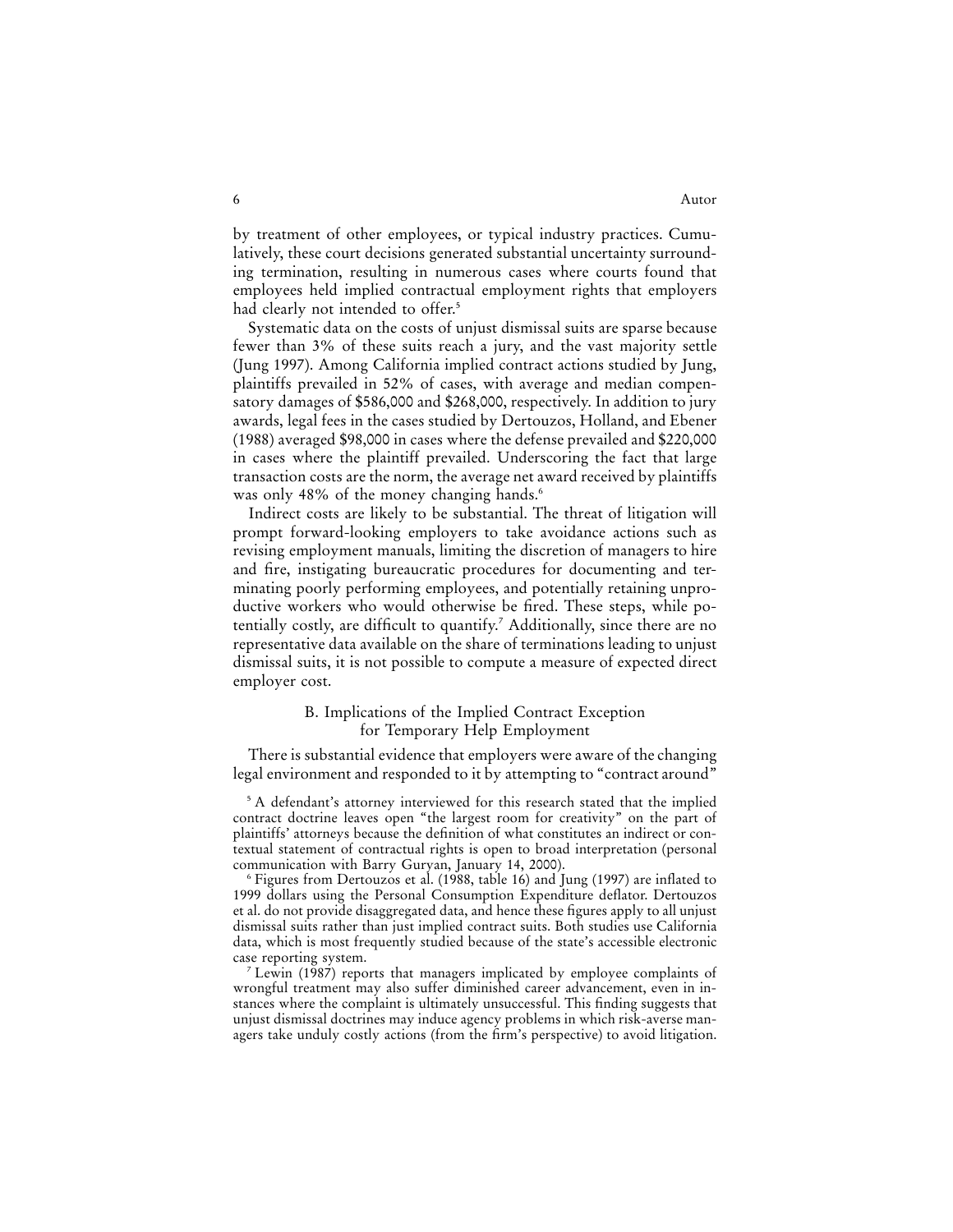the implied contract exception. Edelman, Abraham, and Erlanger (1992) document that throughout the 1980s, personnel and professional law journals published a flurry of articles warning employers—often in hyperbolic terms—of the liability risks imposed by unjust dismissal doctrines.<sup>8</sup> The Bureau of National Affairs (1985) found that 63% of employers surveyed in the early 1980s had recently "removed or changed wording in company publications to avoid any suggestion of an employment contract," and 53% of employers had "added wording to applications and handbooks specifying that employment may be terminated for any reason." Sutton and Dobbin (1996) also report that the percentage of firms using "atwill" clauses in employment contracts increased from 0% to 29% between 1955 and 1985.

In practice, however, the courts have made it difficult for employers to contract around the risk posed by implied contract suits. For example, courts have ruled that employers' progressive discipline policies—stipulating that workers will not be fired for poor performance without first receiving successive warnings—demonstrate the intent of an implied contract of ongoing employment. Similarly, courts have taken employers' 401K and other retirement programs as evidence of an expectation of long-term employment. And in 15 states that currently recognize the implied-contract exception, courts have held that signed disclaimers waiving implied contract rights do not, in fact, nullify these rights (Walsh and Schwarz 1996). Perhaps ironically, courts have also ruled that probationary hiring periods can themselves create an implied contract once the probationary period is complete.<sup>9</sup>

These court decisions have not extended to temporary help, however, which remains a relatively "safe" alternative for employers wishing to avoid termination risks associated with the implied-contract exception. Because THS employment is by nature temporary, there is little in the policies or business practices of THS employers that would likely be held by the courts to imply a contractual right to ongoing employment. Nor is there any precedent for finding client firms in violation of implied contracts for terminating workers on assignment through a THS firm (Lenz 1997). Hence, employers in states that have adopted the implied-

<sup>&</sup>lt;sup>8</sup> The popular press also called attention to these legal developments. For example, a 1985 *Business Week* cover story entitled "Beyond Unions: A Revolution in Employee Rights Is in the Making" warned that "the time is coming when nonunion employees will no longer serve entirely at the employer's will—the socalled employment-at-will doctrine that has prevailed in the United States since the late 1800s. Slowly but inexorably, judicial and legislative law is recognizing that even nonunion employees have an implicit employment contract that is enforceable in the courts" (Hoerr et al. 1985, p. 73).

<sup>9</sup> *Walker v. Northern San Diego County Hospital District* (135 Cal. App. 3d 896, 1982).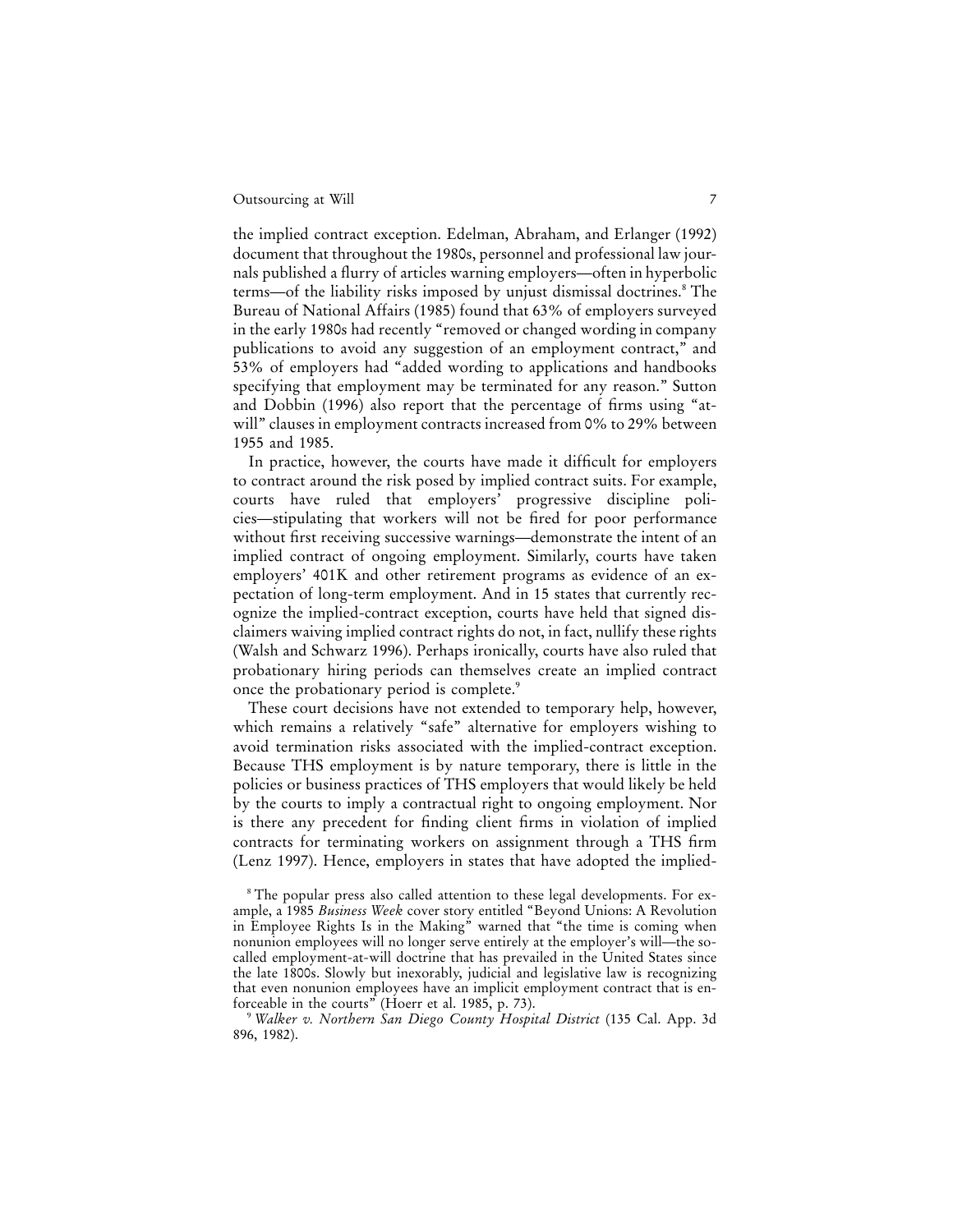contract exception might be expected to face greater incentive to "outsource" employment to THS firms.<sup>10</sup> I discuss this point in more detail below.

#### C. Other Exceptions to Employment at Will

In addition to the implied contract exception, many state courts have recognized two other exceptions to the at-will doctrine. The public policy exception, currently recognized by 41 states, bars employers from terminating employees for reasons that would contravene a statutory public policy. Essentially, this doctrine makes it illegal to retaliate against employees for upholding the law or exercising their statutory rights, for example, by attending jury duty, whistle-blowing, or refusing to commit a fraudulent act. A second less-widely recognized exception, the implied covenant of good faith and fair dealing, bars employers from terminating employees to deprive them of earned benefits, such as collecting an endof-year sales bonus or a drawing a pension.<sup>11</sup>

While in theory the public policy and good faith doctrines may have consequences for employer conduct (cf. Dertouzos and Karoly 1992; Verkerke 1995; Morriss 1996; Olson 1997; Miles 2000; Autor et al. 2001), they are less likely to be relevant to outsourcing in general and THS employment in particular. The reason is that violations of these doctrines are actionable regardless of the identity of the employer (whether conventional firm or THS). Additionally, federal courts have ruled that staffing arrangements—which include temporary help—cannot be used to shield companies from civil-rights compliance. Hence, there is little reason to believe that the public policy and good faith exceptions confer a distinct legal advantage to THS firms.<sup>12</sup>

<sup>&</sup>lt;sup>10</sup> Managers of manufacturing plants interviewed by Ballantine and Ferguson (1999, p. 5) explicitly mention using temporary workers to avoid legal risks. Quoting one interviewee, "We have temporaries here that have been here over a year. . . . We've also had people who have not worked out. We've had sexual harassment. We've had racial issues. We've had some drug issues and man, you get rid of those people fast. You don't have to worry about anything legal. You just end the assignment."

 $11$  In a handful of states, the public policy exception is construed more broadly to protect any action encouraged by public policy. The good faith exception is also read more broadly in several states to bar all terminations that are in "bad faith."

<sup>12</sup> The civil rights case of *Amarnare v. Merrill Lynch* (611 F. Supp. 344 S.D. N.Y. 1984, aff'd, 770 F.2d 157 2d Cir. 1985) established the "no shielding" precedent. While the common law exceptions to employment at will are distinct from civil rights laws, the Amarnare precedent is likely to apply. Accordingly, a client firm could be held liable for instigating the termination of a THS worker in violation of the public policy or good faith doctrines.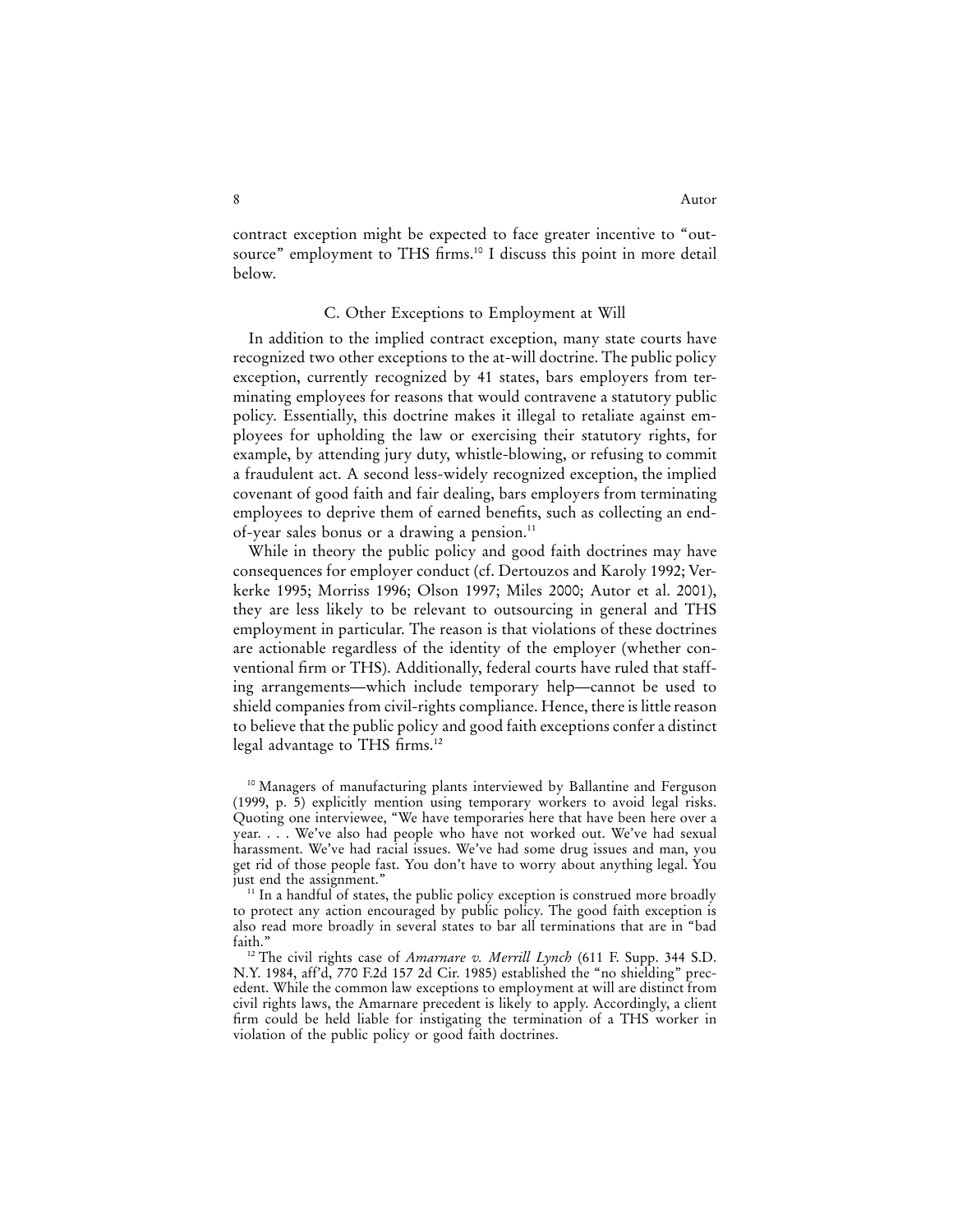#### **II. A Model of the Impact of Firing Costs on Employment Outsourcing**

Why don't firms outsource all of their workers to circumvent firing costs? The hypothesis explored here is that by outsourcing employment, firms forgo productive specific human capital investments (in the sense of Becker 1964) that directly hired workers would otherwise undertake. Since specific capital is only valuable at the current job, workers facing briefer expected tenure make smaller specific capital investments. Recognizing this, firms may optimally precommit to longer tenure by hiring workers directly—particularly for occupations where specific capital is highly productive—even if THS arrangements offer lower firing costs.

Anecdotal evidence suggests that specific capital is indeed relevant to firms' outsourcing decisions. For example, in a study of the productivity consequences of temporary help outsourcing, Kahn (2000, pp. 242–43) writes, "In their decisions about the level of temp use, managers were extremely aware of the kinds of jobs where temps were useful and the kinds of jobs where this was not the case. For instance, one manager noted, 'Temps can describe the products we sell and take orders, but we would never hire a temp to handle customers unsatisfied with the service.' Managers also knew that when company-specific knowledge and experience were needed for the job, temps were inappropriate.... When only a modest amount of firm-specific experience was necessary, companies' policies made sure that the temps were well versed in the institutional knowledge and firms' computer systems by using the same temps repeatedly."

To study the impact of outsourcing on specific capital investment more formally, consider the following two-period model of employment where the first period consists of hiring and specific capital investment and the second period consists of production. There is a large number of identical, risk-neutral workers who live for two periods and a large number of firms. In period 1, workers and firms form matches and workers sink firm-specific skills investments  $s \in [0, \bar{s}]$  at cost  $c(s)$ , where  $c(\cdot)$  is a convex, strictly increasing, and continuously differentiable function with  $c(0)$  = 0 and  $c'(0) = 0$ . Production and wages during this period are normalized to zero. At the close of the first period, the worker-firm pair receives a mean zero match-specific productivity shock,  $\eta$ , which can be thought of as realized match quality. For simplicity, I assume  $\eta$  has a uniform distribution,  $n \sim U[-z, z]$ .

If the worker-firm pair remains intact during the second period, the worker produces output of  $Y = \gamma \times s + \eta$ , where  $\gamma \ge 0$  is the productivity of specific capital investments at the job. If instead the pair splits, the worker receives an outside wage of zero. Additionally, if the worker was hired directly, the firm must pay a firing cost of  $\phi > 0$  to terminate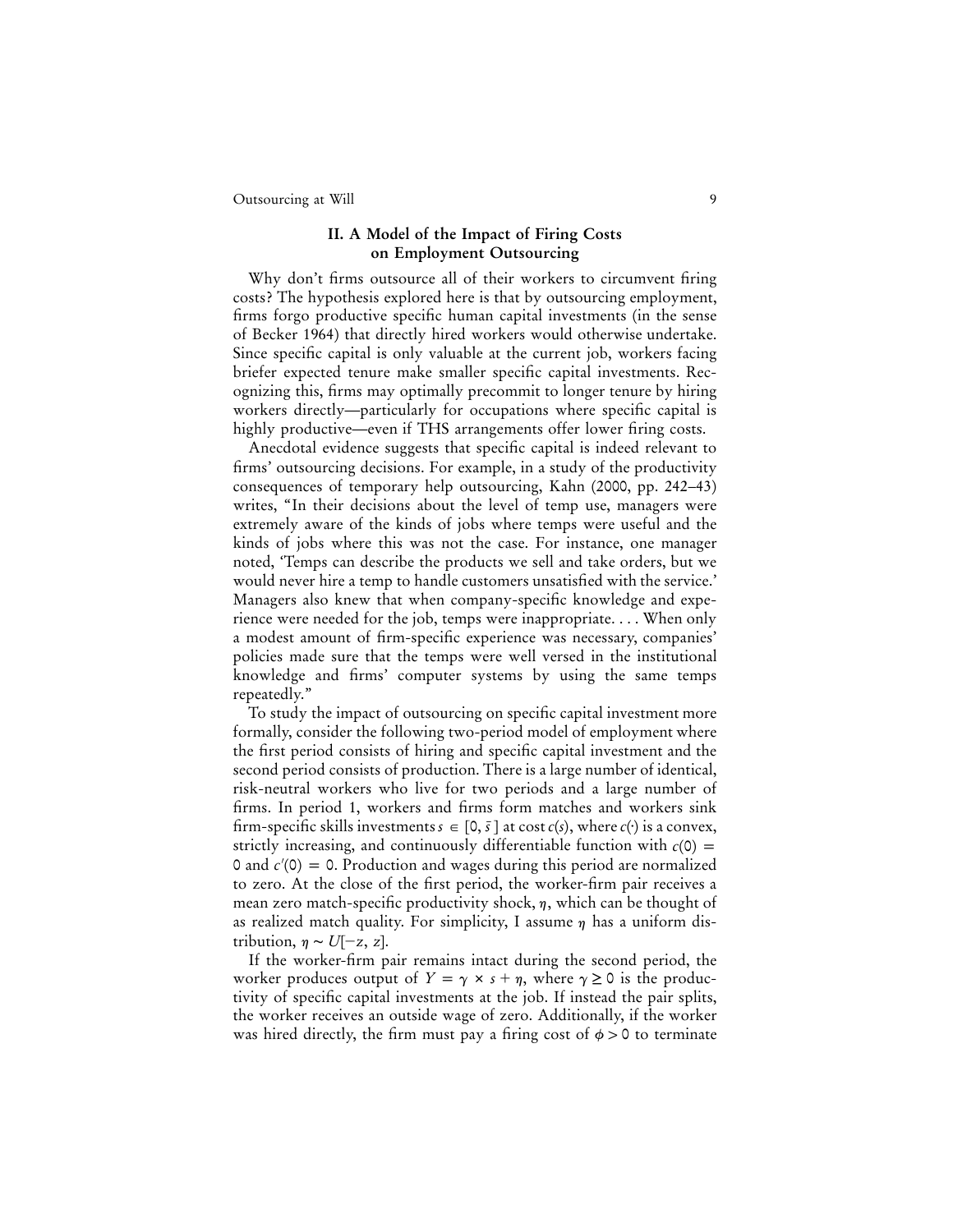the position. If the firm hired the worker through THS, however, it pays no firing cost ( $\phi = 0$ ).

Since  $\gamma \times s$  is the return to firm-specific capital and  $\eta$  is a match-specific shock, neither is competitively priced, and their division will be determined by bargaining. I assume that wages are determined at the start of the second period by a Nash bargain, where the worker's bargaining power is given by the parameter  $\beta \in (0, 1)$ . If the worker-firm pair is unable to reach a bargain, the worker receives his outside wage of zero and the firm receives  $-\phi$ . Nash bargaining and risk neutrality imply that, if agreed, the worker's second period wage is:

$$
w = \beta(\gamma \times s + \eta + \phi). \tag{1}
$$

Three things about this setup deserve comment. First, it is important to stress that  $\phi$  represents a deadweight loss or a payment to an outside party such as a law firm and, hence, is not subject to Coasean compensation.13 Second, the sole difference between direct hires and THS workers is that firms do not pay  $\phi$  to terminate THS workers. While in reality THS arrangements entail other transaction costs, including a sizable wage markup of 40%–50% (Autor, Levy, and Murnane 1999), I abstract from these details to emphasize that THS does not dominate direct hiring even absent transactions costs. Third, I assume that specific capital investments require observable but nonverifiable worker effort and commitment and are therefore not (fully) contractible.<sup>14</sup> Hence, as in Hashimoto (1981), Hart and Moore (1990), and Prendergast (1992, 1993), firms foster skill investment by rewarding realized productivity rather than by sharing in up-front investment costs. As is well known, if workers and firms can costlessly contract to share the costs and returns to specific skill investments, these investments will be made optimally. In this case, the tradeoff exposited by the model would not be relevant. However, a growing theoretical and empirical literature demonstrates that because worker productivity is typically imperfectly observed by potential employers, human capital investments are likely to deviate significantly from the optimal case studied by Becker 1964 (cf. Acemoglu and Pischke 1999; Autor 2001). Hence, I consider the model germane to employer behavior.

#### A. The Impact of Firing Costs on Specific Skill Investments

Given the Nash bargain in equation (1), the worker-firm pair will only agree on a wage bargain if there is a positive surplus from continuing the relationship:

$$
Y \ge -\phi. \tag{2}
$$

<sup>13</sup> Any firing cost that is subject to Coasean compensation would also be present in the wage bargain but would not appear in  $\phi$ .<br><sup>14</sup> In other words, the employer is able to observe the worker's specific capital

investment, but a court would not.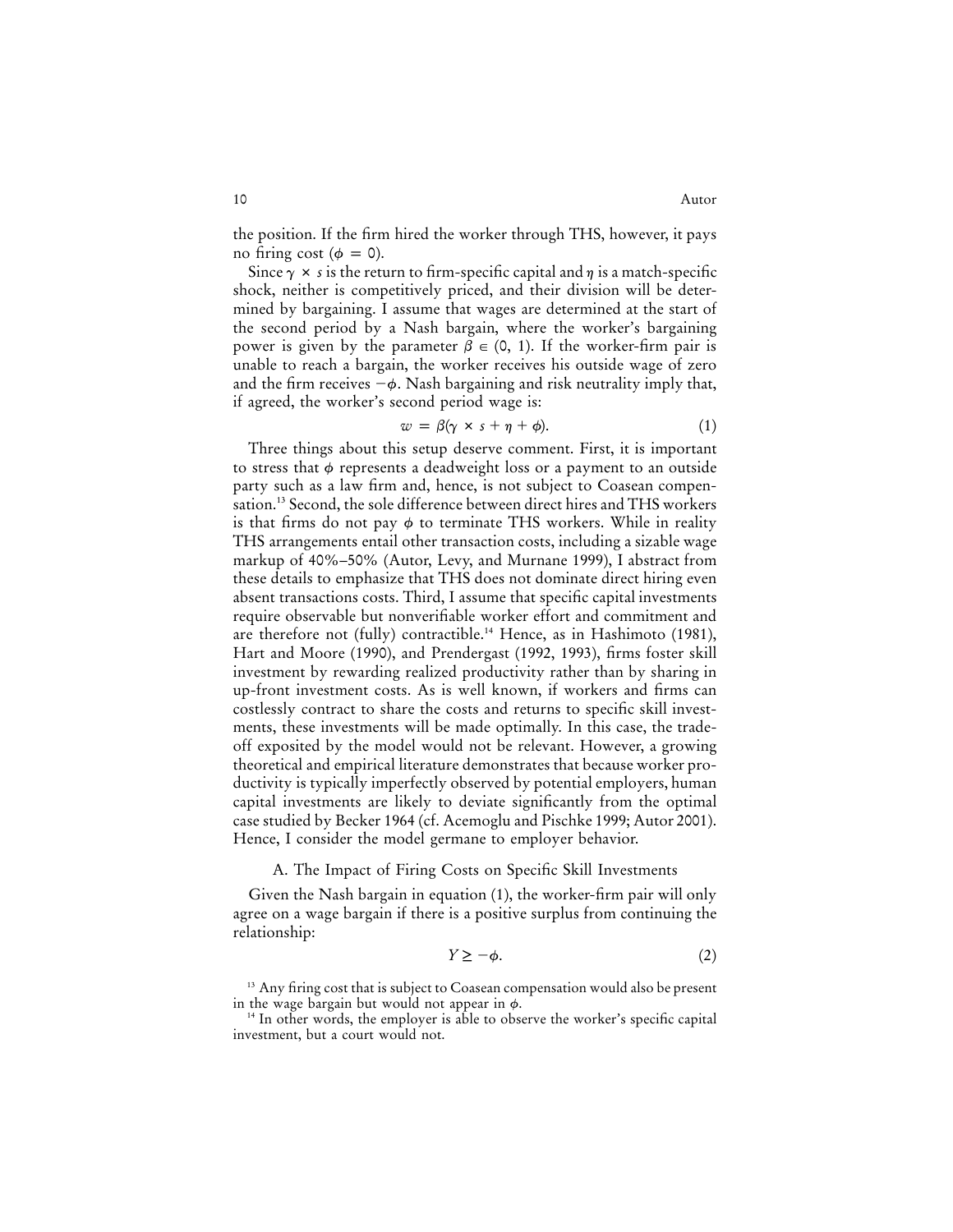Satisfaction of equation (2) further implies that  $w \ge 0$  and  $Y - w \ge -\phi$ ; a bargain is only feasible if the worker receives a nonnegative wage and the firm receives a continuation benefit at least equal to its firing cost.

Given equations (1) and (2), workers choose specific capital investment to maximize expected utility, which is the difference between expected earnings and the cost of specific capital investment:

$$
\max_{s} E(U) = E(w|w \ge 0) \times P(w \ge 0) - c(s). \tag{3}
$$

Using the uniform density to calculate expectations for  $\eta$ , the worker's first-order condition for specific capital investment is:

$$
c'(s^*) = \frac{\beta \gamma (z + \gamma \times s^* + \phi)}{2z}.
$$
 (4)

This equation will have an interior solution at  $0 < s^* < s$  provided that  $\gamma$  > 0 and the training cost function is sufficiently convex.<sup>15</sup> As is visible from equation (4), the worker's skill investment is increasing in both the productivity of specific capital,  $\gamma$ , and in the worker's bargaining power. Critically, for purposes of the model, skill investment also depends positively on the firing cost. Because firing costs reduce the odds of termination in the second period, workers make larger specific skill investments when  $\phi$  is greater.<sup>16</sup>

#### B. Optimal Firing Costs versus Mandated Firing Costs

Now, consider the firm's trade-off between minimizing firing costs and maximizing specific capital investment. Expected profitability as a function of  $\phi$  is

$$
E[\pi(\phi)] = \frac{(1-\beta)[z+\gamma \times s(\phi)+\phi]^2}{4z} - \phi, \qquad (5)
$$

where I have written  $s(\phi)$  as an explicit function of  $\phi$  to underscore the dependence of specific skill investment on the firing cost. Observe that

<sup>&</sup>lt;sup>15</sup> For simplicity, I also assume that  $\gamma \times s + \phi \leq z$ , which ensures that the probability bounds of the uniform distribution are not violated in eq. (4) and elsewhere. This assumption can be relaxed at no substantive cost by rewriting the expectation functions with minimums and maximums at  $-z$  and  $+z$ , respectively.

<sup>&</sup>lt;sup>16</sup> Note that with a sufficiently skewed density function for  $\eta$ , it is possible to obtain the opposite result—that greater ex ante odds of termination increase worker skill investments. For example, if the probability mass of  $\eta$  were primarily concentrated at a threshold value, workers might invest heavily in specific capital to overcome this threshold. Substantively, because retaining a job using specific capital has a rent attached, added uncertainty could induce workers to make larger precautionary specific skill investments. Because of the unusual assumptions required on  $\eta$ , I consider this case remote.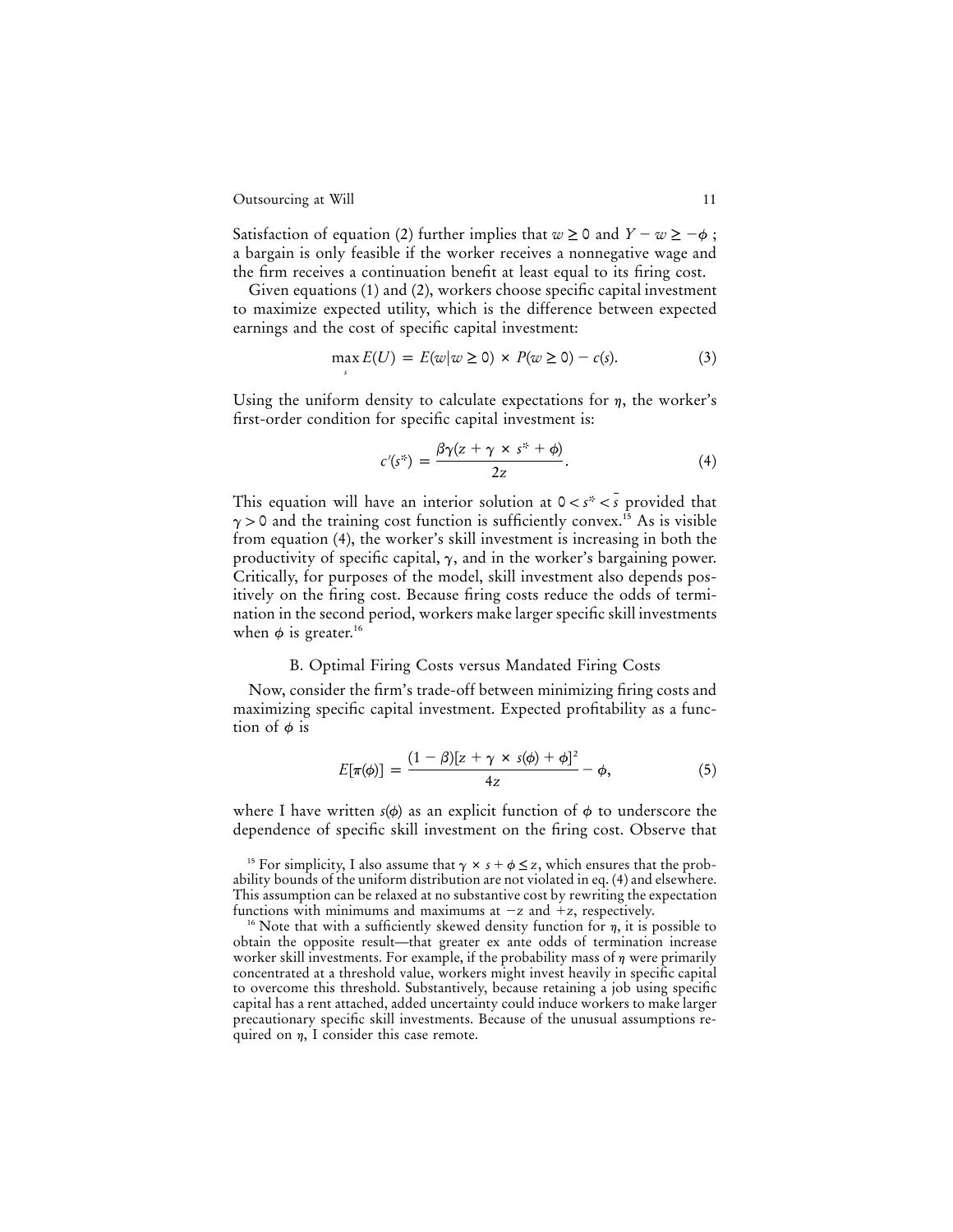$\phi$  enters both the credit and debit side of equation (5). Although  $\phi$  raises the cost of terminating workers, it also raises the expected profitability of those workers who are retained by increasing their incentives to make specific skill investments. This equation indicates that, independent of court mandates, firms may find it optimal to adopt positive firing costs  $\phi^*(\gamma) > 0$ , particularly for occupations where  $\gamma$  is large. Logically, the gain to firing costs is greater where specific capital investments are more productive  $(\gamma \text{ large})$ :

$$
\frac{\partial^2 \pi}{\partial \gamma \partial \phi} \ge 0.
$$
 (6)

How will firms respond when courts impose firing costs  $\tilde{\phi}$ ? Clearly, if optimal firing costs exceed mandated firing costs ( $\phi^*(\gamma) \ge \phi$ ), then  $\phi$  is nonbinding. But if mandated firing costs exceed optimal firing costs  $(\tilde{\phi} > \phi^*(\gamma))$ , a subset of firms will find it more profitable to outsource despite the forgone specific capital investment. The likelihood that a firm will choose to outsource a given occupation depends directly on the magnitude of  $\phi^*(\gamma)$ . For occupations where specific capital is quite productive  $(\gamma$  large), the changing legal regime is unlikely to induce outsourcing because firms will have already written contracts more restrictive than  $\tilde{\phi}$ , and outsourcing these jobs may discourage substantial productive investment. Conversely, for occupations where specific capital is of minimal import, any increase in firing costs may be sufficient to yield employment outsourcing. Hence, the model suggests that firms will primarily respond to court-mandated firing costs by outsourcing those occupations that require the least specific capital.<sup>17</sup>

#### C. Which Occupations Do Firms Outsource?

Do firms outsource low specific capital occupations to temporary help firms? Workers supplied by THS firms work overwhelmingly in occupations that rely on general, interchangeable skills. For example, lowskilled blue collar and administrative support occupations make up 63% of temporary help employment versus 30% of overall employment.<sup>18</sup> And even among white-collar occupations, THS workers are predominantly found in technical, computer, and medical occupations (such as nursing),

<sup>&</sup>lt;sup>17</sup> If firing costs are also increasing in  $\gamma$ , then the relative profitability of outsourcing high versus low  $\gamma$  workers will depend on whether the marginal profitability of specific capital investment rises more or less quickly than the marginal firing cost. Since in theory the implied contract exception allows plaintiffs to sue for contractual economic losses (which could include the lost value of specific capital investment), it is plausible that  $\phi$  will depend positively on  $\gamma$ .<br><sup>18</sup> Figures are from Cohany (1998), table 6, for operators, fabricators and la-

borers and administrative support, including clerical occupations.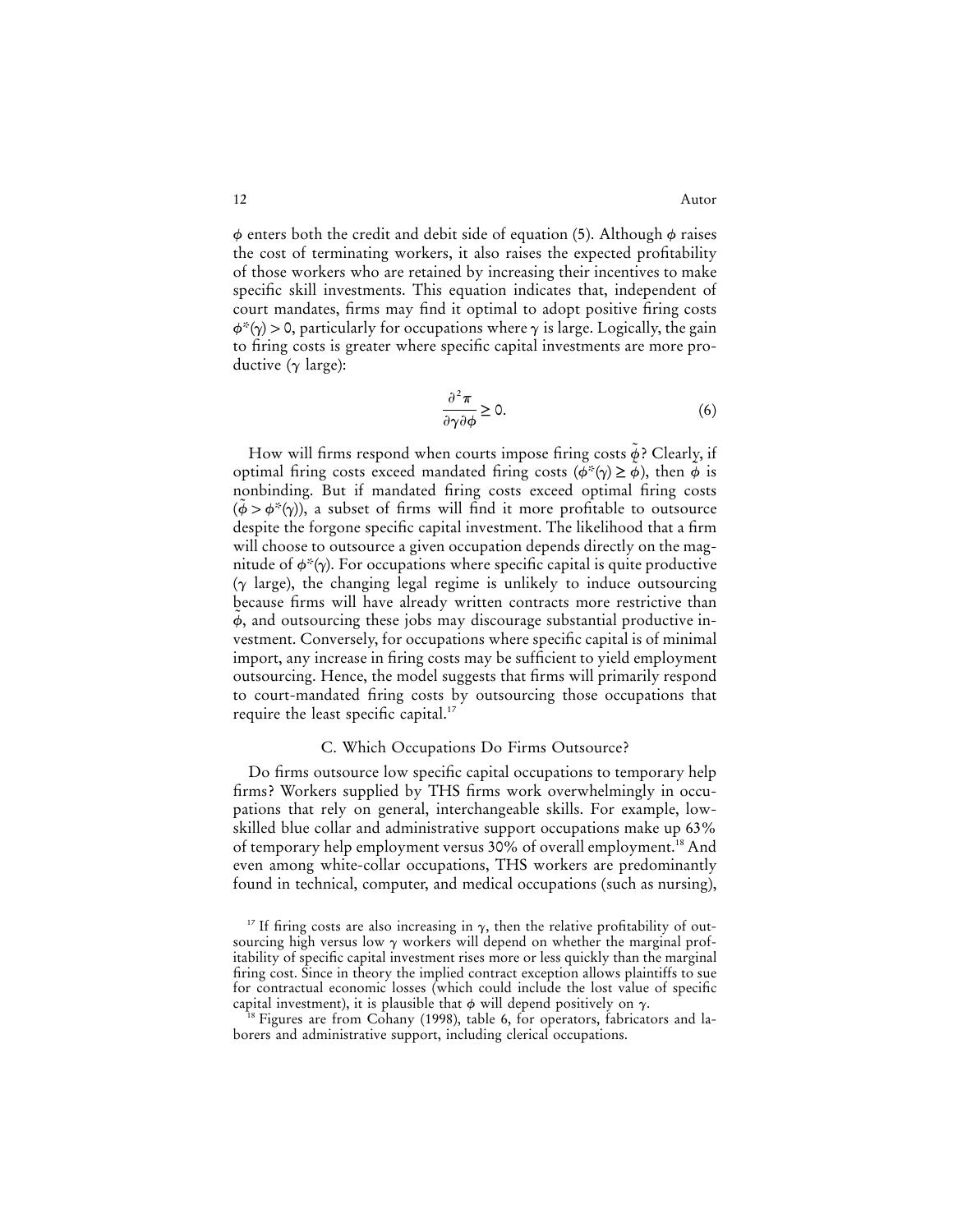where again skills are quite general (U.S. Department of Labor 1996, table 2).

To gauge the relevance of this relationship more rigorously, I combine data on the THS share of employment by detailed occupation during 1995–2001 with information on the prevalence of on-the-job training in each occupation (excluding THS).<sup>19</sup> Using these data, I explore whether THS penetration is greater in occupations that receive comparatively little workplace skills training. Specifically, I estimate the equation:

$$
THSshare_j = \alpha + \beta_1 \times Triangle_j + \beta_2Tenure_j + \varepsilon_j,
$$
 (7)

where (*j*) indexes 485 detailed (three-digit) occupations, THSshare is the average share of employment in the occupation supplied by THS firms during 1995–2001, and Trained is the share of (non-THS) workers in the occupation who report receiving skills training at their current jobs. Additionally, I control for mean job tenure in each occupation since omission of this variable could plausibly induce a spurious negative correlation between the share of workers trained at their jobs and the share of workers supplied by THS.

Estimates of equation (7), found in table 2, demonstrate that occupational training levels are a statistically and economically significant determinant of occupational THS penetration. A one-standard-deviation (SD) increase in the share of workers in an occupation receiving training at their jobs is associated with a 25% reduction in the mean occupational THS share. As would be expected, THS employment is also substantially lower in occupations with high average tenure. However, inclusion of the tenure variable only moderately reduces the estimated negative relationship between occupational skills training and THS penetration.

Additional estimates in table 2 replace the aggregate skills training variable with its subcomponents: school-based, formal employer-based, informal on-the-job, and other training. The negative relationship between training and THS penetration is reasonably pervasive across training ven-

<sup>&</sup>lt;sup>19</sup> The THS occupational penetration measure is calculated from the combined CPS Contingent Worker Supplements for February 1995, 1997, 1999, and 2001 as the fraction of all currently employed workers in an occupation who are paid by a THS agency. Estimates are weighted by the overall fraction of national employment in each occupation in each year averaged over the four CPS Contingent Worker Supplements. Average tenure and training in each occupation are calculated from the January 1991 CPS Job Training Supplement for currently employed workers and are averaged to the occupation level using supplementary survey weights provided by the Bureau of Labor Statistics. All training measures refer to training obtained to improve skills at present job. The 1991 survey provides the most recent year of job training data available from the CPS.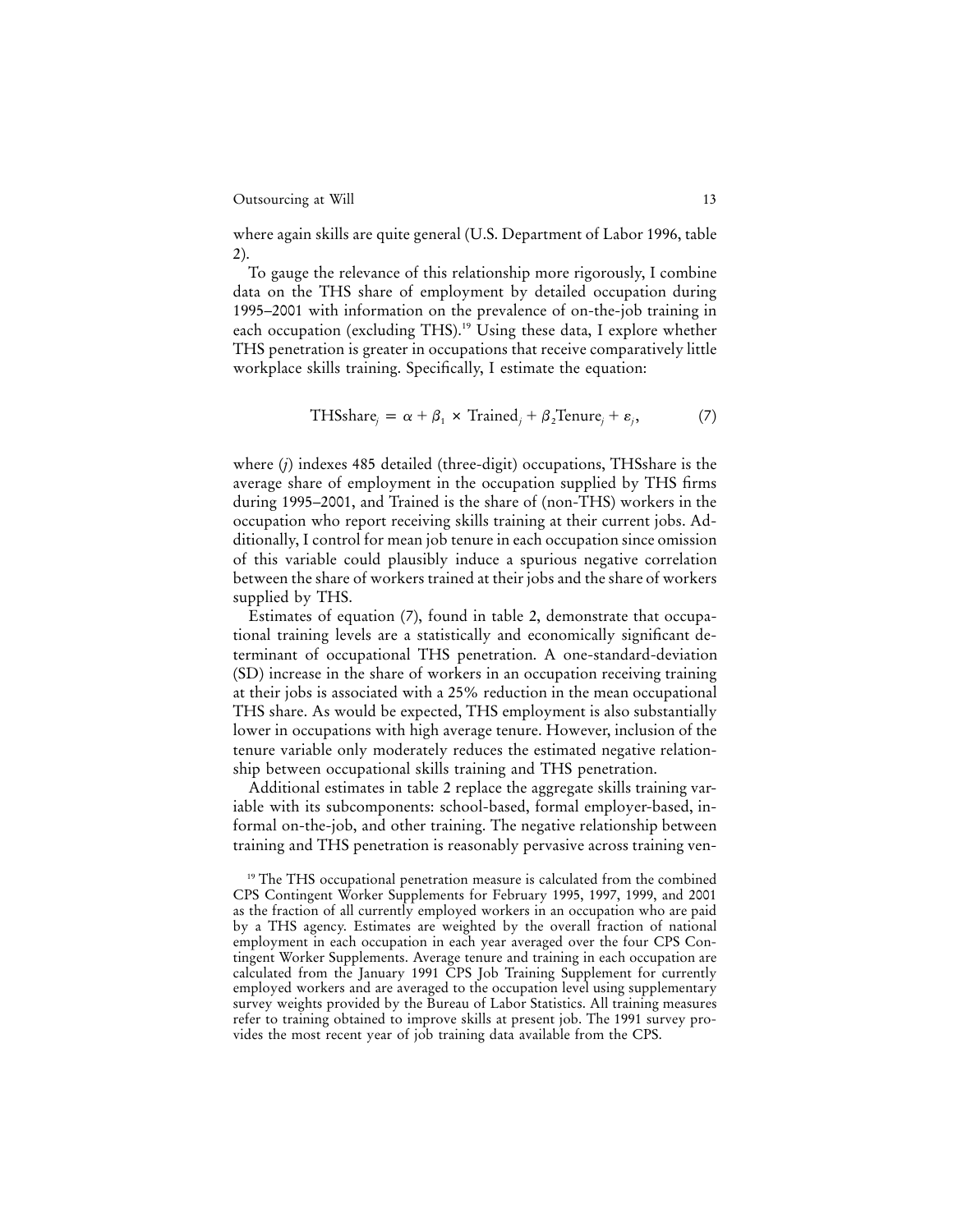| Table 2                                                              |
|----------------------------------------------------------------------|
| The Relationships among Occupational THS Penetration, Job Skills     |
| Training, and Employee Tenure in Detailed (Three-Digit) Occupations, |
| 1995–2001                                                            |

|                         | Means<br>(SD)  | (1)              | (2)             | (3)             | (4)              | (5)                       | (6)             | (7)              |
|-------------------------|----------------|------------------|-----------------|-----------------|------------------|---------------------------|-----------------|------------------|
| Share of workers        |                |                  |                 |                 |                  |                           |                 |                  |
| trained at current job  | .42<br>(.21)   | $-1.21$<br>(.30) |                 | $-.93$<br>(.32) |                  |                           |                 |                  |
| Average worker tenure   |                |                  |                 |                 |                  |                           |                 |                  |
| (years)                 | 7.14<br>(2.58) |                  | $-.09$<br>(.02) | $-.06$<br>(.03) | $-.06$           | $-.08$<br>$(.03)$ $(.03)$ | $-.09$<br>(.02) | $-.05$<br>(.02)  |
| Share receiving in-     |                |                  |                 |                 |                  |                           |                 |                  |
| school training         | .16<br>(.12)   |                  |                 |                 | $-1.46$<br>(.49) |                           |                 |                  |
| Share receiving formal  |                |                  |                 |                 |                  |                           |                 |                  |
| company training        | .14<br>(.14)   |                  |                 |                 |                  | $-.70$<br>(.54)           |                 |                  |
| Share receiving on-the- |                |                  |                 |                 |                  |                           |                 |                  |
| job training            | .16<br>(.07)   |                  |                 |                 |                  |                           | .63<br>(.91)    |                  |
| Share receiving other   |                |                  |                 |                 |                  |                           |                 |                  |
| training                | .08<br>(.07)   |                  |                 |                 |                  |                           |                 | $-4.88$<br>(.88) |
| Intercept               | .93<br>(1.39)  | 1.44<br>(.14)    | 1.56<br>(.18)   | 1.75<br>(.19)   | 1.57<br>(.18)    | 1.61<br>(.19)             | 1.49<br>(.21)   | 1.66<br>(.18)    |
| $R^2$                   |                | .034             | .028            | .045            | .046             | .031                      | .029            | .086             |

NOTE.—THS = temporary help services. Dependent variable: 100 × share of occupational employ-<br>ment provided by THS;  $n = 485$  detailed (three-digit) occupations. Ordinary least squares estimates given, and SEs are in parentheses. Tenure and training at current job are calculated from the January 1991 Current Population Survey Job Training Supplement for currently employed (non-THS) workers averaged to the occupation level using supplementary survey weights provided by the Bureau of Labor Statistics. All training measures refer to training obtained to improve skills at present job. The dependent variable is calculated from the combined CPS Contingent Worker Supplements for February 1995, 1997, 1999, and 2001. Estimates are weighted by the overall fraction of national employment in each occupation in each year averaged over the four CPS Contingent Worker Supplements.

ues. Apparently, firms do not typically outsource jobs in which skill investments are large.<sup>20</sup>

To summarize, in a labor market with imperfectly verifiable skills investments, firms may find it optimal to adopt positive firing costs to encourage workers to invest in specific human capital. Courts' imposition of mandated firing costs causes firms to outsource those jobs for which the mandated costs far exceed the firm's optimum. The jobs most likely

<sup>&</sup>lt;sup>20</sup> Informal on-the-job training has no relationship with THS penetration. One reason may be that this variable measures a poorly defined construct. The strongest relationship found is for "other" types of training, which is unfortunately difficult to interpret. Recent work by Varejão and Portugal (2001) also confirms these relationships. Using data from Portugal, where firing costs are among the highest in the OECD (OECD 1999), Varejão and Portugal show that firms that invest relatively heavily in worker skill training are substantially less likely to hire workers on temporary contracts and yet are far more likely to convert workers hired on temporary contract to permanent status.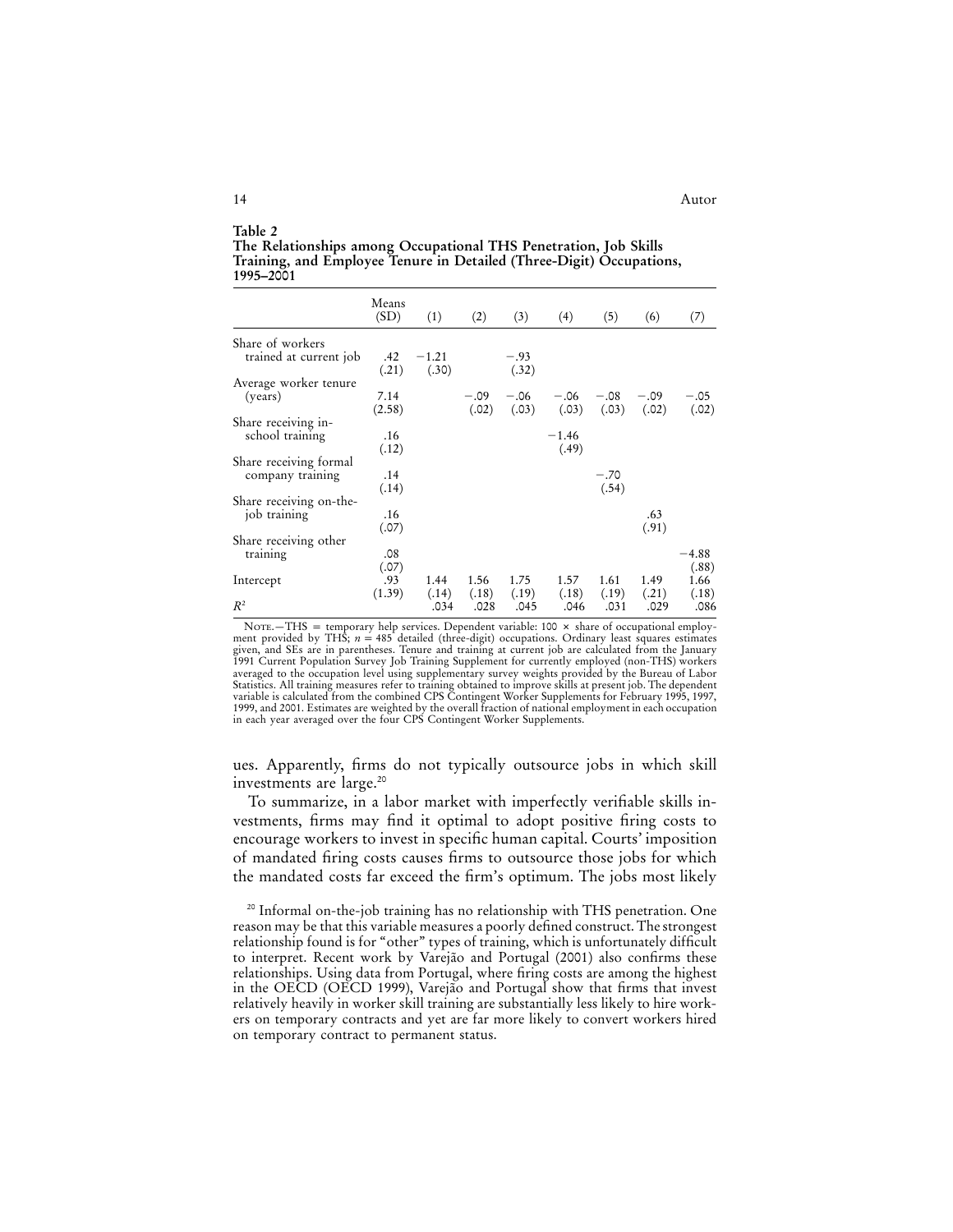

Fig. 2.—Log state temporary help supply industry growth, 1979–95, and number of states recognizing an exception to the employment-at-will doctrine.

to meet this criterion are those that rely heavily on general rather than firm-specific skills—which is a fair description of the occupations supplied by the THS industry. It therefore appears plausible that state courts' adoption of the implied contract exception may increase the demand for THS outsourcing.

#### **III. Empirical Framework and Data**

#### A. Empirical Framework

Figure 2 presents the time series of U.S. states recognizing common law exceptions to employment at will between 1979 and 1995 alongside a plot of the unweighted average log size of THS employment in each state relative to 1979 after adjusting for state employment growth. The figure reveals a striking similarity in the movements of the two series, particularly after 1983. Of course, this relationship may not be causal. By exploiting the fact that the common law exceptions are adopted in different states and years, I assess their causal impact by contrasting THS employment growth in adopting and nonadopting states. Specifically, I es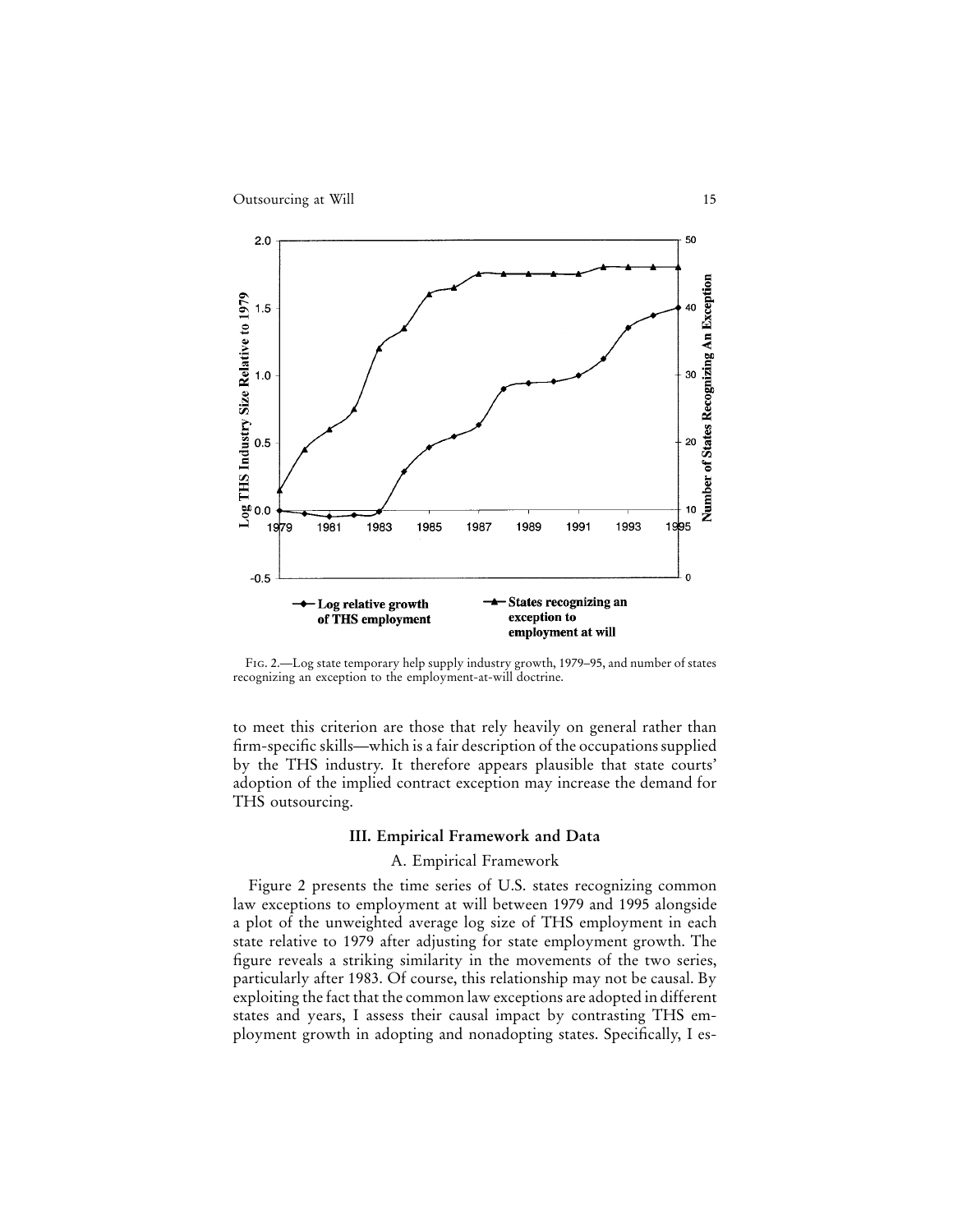timate differences-in-difference (or, more generally, fixed-effects) models of the form:

$$
\ln(\text{THS}_{jt}) = \alpha + \delta(\text{Common Law Exceptions}_{jt}) + \lambda(\ln \text{Nonfarm Emp}_{jt}) + \zeta(\text{Lab Force Demographies}_{jt})
$$
\n(8)

$$
+ \mu_{j} + \tau_{t} + \varepsilon_{jt},
$$

where the dependent variable is log temporary help employment in state (*j*) and year (*t*). In addition to dummies for adoption of common law exceptions, all estimates include a vector of state dummies,  $\mu_i$ , that control for mean differences in THS employment across states, and year dummies  $\tau_{t}$ , that control for THS growth common to all states. Some models also control for state nonfarm employment, labor force demographics, linear and quadratic state time trends, and region-by-year dummy variables. Because recent analyses demonstrate that pervasive serial correlation in state level difference-in-difference models may produce severely downward-biased standard errors (SE; Bertrand, Duflo, and Mullainathan 2001; Donald and Lang 2001), I use Huber-White SEs clustered at the state level throughout. These SEs are robust to arbitrary forms of error correlation within a state.

In applying the difference-in-difference framework to the data, it is important to consider carefully the "experiment" created by these court decisions. In the ideal case, the court decisions would be independent, random events that varied in timing and had no spillover effects to nonadopting states. If so, equation (8), if correctly specified, will provide an unbiased estimate of the average "treatment" effect,  $\delta$ .

The present analysis differs from this ideal case. The court rulings should not be viewed as independent events since 79 exceptions were recognized in 1979–95 as opposed to 20 in the preceding 2 decades. Because a movement to revise the at-will doctrine was visibly under way, firms may have responded preemptively, potentially by increasing demand for temporary help. Additionally, if the common law exceptions led to rapid growth of THS in affected states, this is likely to have contributed to the maturation and diffusion of an industry that, historically, was small and unsophisticated (Moore 1965). The differences-in-differences framework will fail to capture these effects if present, thereby potentially understating the total contribution of common law exceptions to the growth of THS.

Alongside these shortcomings, the common law exceptions have two virtues. First, the law changes are discrete. Second, because a court's issuance of a new precedent is an idiosyncratic function of its docket and the disposition of its justices, the timing of a change to the common law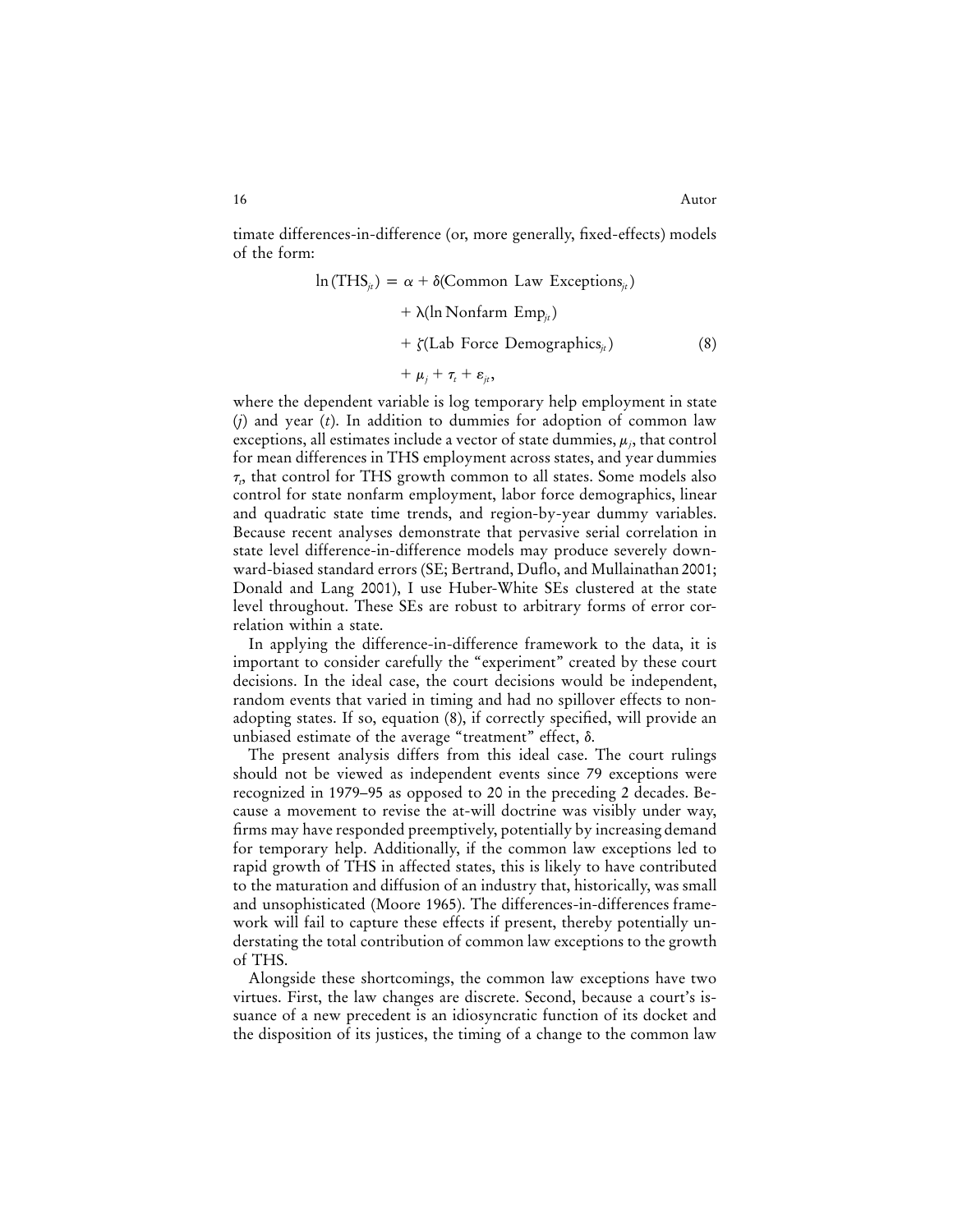is likely to be in part unanticipated. Hence, even partly unanticipated law changes may generate discontinuous impacts on THS employment. The empirical approach will identify the extent of these discontinuous impacts.<sup>21</sup>

#### B. Data Sources

To create a time series of state level THS and other business services industry employment, I use data from the Census Bureau's County Business Patterns (CBP) files for the years 1979–95. These data, collected annually from a theoretically complete universe of U.S. employers, provide a count of the total number of workers on THS payrolls during the month of March in each state and year. The CBP data do not distinguish between temporary and permanent employees of THS establishments, and hence line staff are included in these counts, although their employment share is likely to be small. The 1987 revision to the Standard Industrial Classification System (SIC) expanded the Temporary Help Supply Services industry (7362) to a slightly broader aggregate, Personnel Supply Services (7363). To the degree that this expansion is proportional across states, it will be absorbed by year effects.

As control variables for the THS employment equations, I use statelevel nonfarm employment counts drawn from the Bureau of Labor Statistics State and Area Employment Statistics. I use the Outgoing Rotation Group (ORG) files of the Current Population Survey (CPS) for 1979–95 to create demographic controls for summary characteristics of the labor force in each state and year, including education, gender, age, marital status, and industry employment composition in one-digit CIC industries. For estimates of state-level union penetration, I use data from Hirsch, Macpherson, and Vroman (2001).

To characterize the state-by-year time series of exceptions to employment at will, I rely on Morriss (1995), who characterizes the relevant case law to 1989. For subsequent years, I combine information from Postic (1994) and the Bureau of National Affairs (1997). The cases cited for each exception are found in appendix A, table A1. The reader should be aware that characterizing the status of the common law is an inexact science, so in order to mitigate concerns about subjectivity, all of the results presented below were also estimated using the characterization developed by Dertouzos and Karoly (1992). The findings are neither qualitatively nor (sub-

<sup>&</sup>lt;sup>21</sup> In their study of the impact of the decline of employment at will on state (non-THS) employment levels, Dertouzos and Karoly (1992) use a number of measures of states' legal and political climates as instrumental variables for the adoption of common law exceptions. While these factors may influence the probability of an adoption, the assumption that they are otherwise orthogonal to labor market conditions is suspect. Autor et al. (2001) demonstrate the substantial biases introduced by this instrumental variables approach.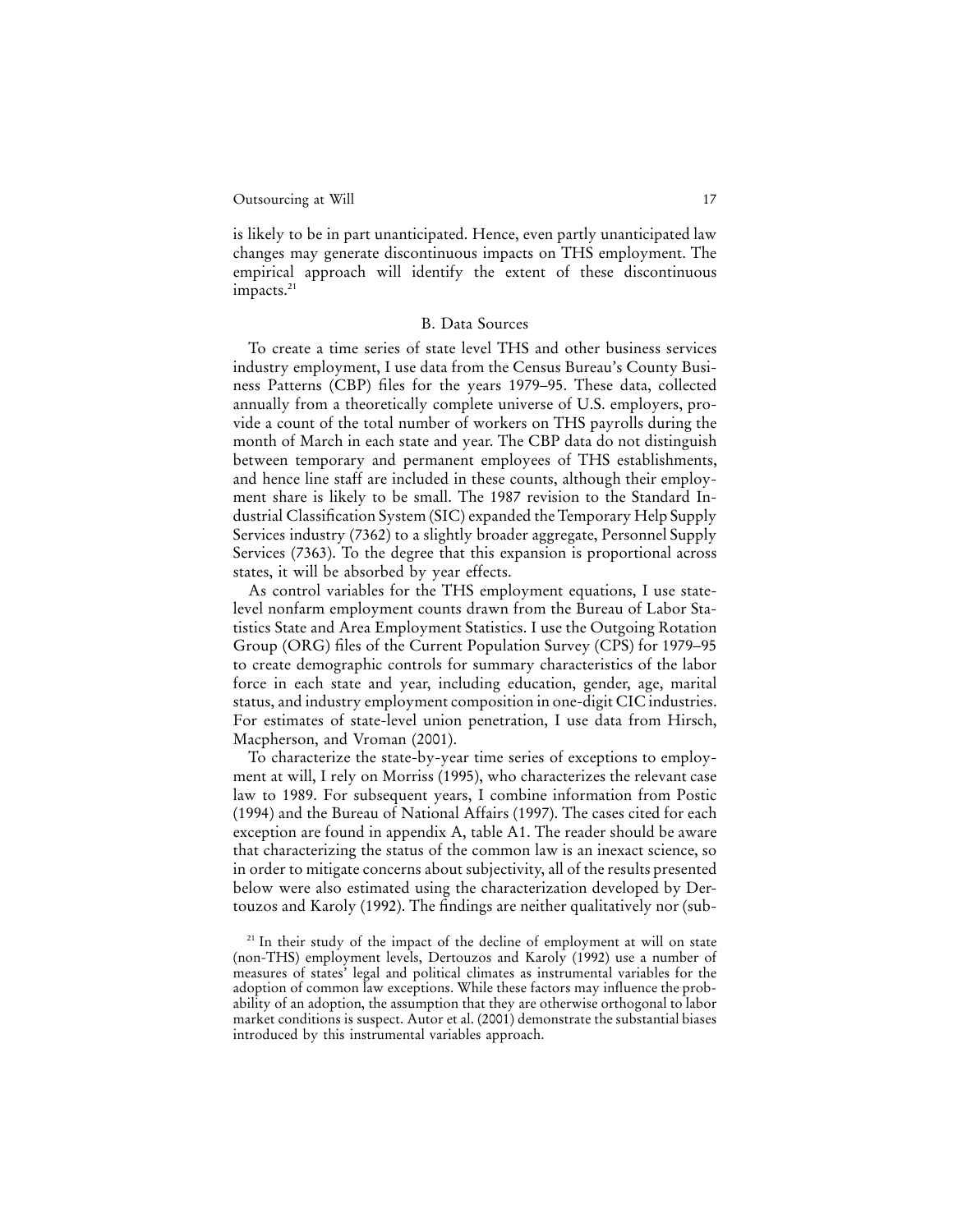18 Autor

**The Estimated Impact of Common Law Exceptions to Employment at Will on THS Employment, 1979–95**

| <b>Exceptions Recognized</b>                  | (1)       | (2)        | (3)       | $\left(4\right)$ | $\left( 5\right)$ | (6)        | (7)            | (8)               |
|-----------------------------------------------|-----------|------------|-----------|------------------|-------------------|------------|----------------|-------------------|
| Implied contract                              | .112      | .136       |           |                  |                   |            | .096           | .137              |
| Public policy                                 | (.099)    | (.063)     | .135      | $-.026$          |                   |            | (.099)<br>.126 | (.062)<br>$-.023$ |
| Good faith                                    |           |            | (.092)    | (.060)           | .106              | $-.071$    | (.094)<br>.100 | (.058)<br>$-.079$ |
|                                               |           |            |           |                  | (.113)            | (.095)     | (.113)         | (.093)            |
| State and year dummies<br>State × time trends | Yes<br>No | Yes<br>Yes | Yes<br>No | Yes<br>Yes       | Yes<br>No         | Yes<br>Yes | Yes<br>No      | Yes<br>Yes        |
| $R^2$                                         | .969      | .988       | .969      | .988             | .968              | .988       | .969           | .988              |

Source.—For dependent variable, see County Business Patterns, various years.

Nore.—THS = temporary help services. Dependent variable: log state THS employment; *n* = 850.<br>Ordinary least squares estimates given. Huber-White robust SEs in parentheses allow for arbitrary correlation of residuals within each state. For state common law information, see table A1.

stantially) quantitatively affected by the use of this alternative characterization.

Because the THS employment data are assembled from complete establishment counts and, hence, do not contain systematically heteroskedastic measurement error, estimates found in the body of the article are unweighted. Estimates that use state mean employment as weights, found in table B1, are closely comparable to unweighted estimates and are discussed briefly in the text.<sup>22</sup>

#### **IV. Empirical Results**

#### A. Initial Estimates

Summary data on THS employment by region and year are found in table 1, and initial estimates of equation (8) are found in table 3. Each column presents a regression of the log of state THS employment on state and time dummies, state linear time trends (in even-numbered columns), and indicator variables for the three common law exceptions, which are equal to one if an exception is present in a given state and year and zero otherwise. The first two columns contain the estimated impact of the implied contract exception on THS employment. The coefficient of 0.112 in column 1 indicates that after removing mean state THS levels and common year effects, THS employment grew by approximately 11.2 log points more in states adopting the implied contract exception than in nonadopting states. This impact is estimated imprecisely, however. The second column adds 50 state-specific time trends to the model, increasing the point estimate slightly to 13.6 log points and reducing the SE con-

<sup>22</sup> Since the empirical objective is to estimate the average "treatment" effect of common law exceptions on THS in percentage terms, there is also no a priori reason to place more weight on larger states.

**Table 3**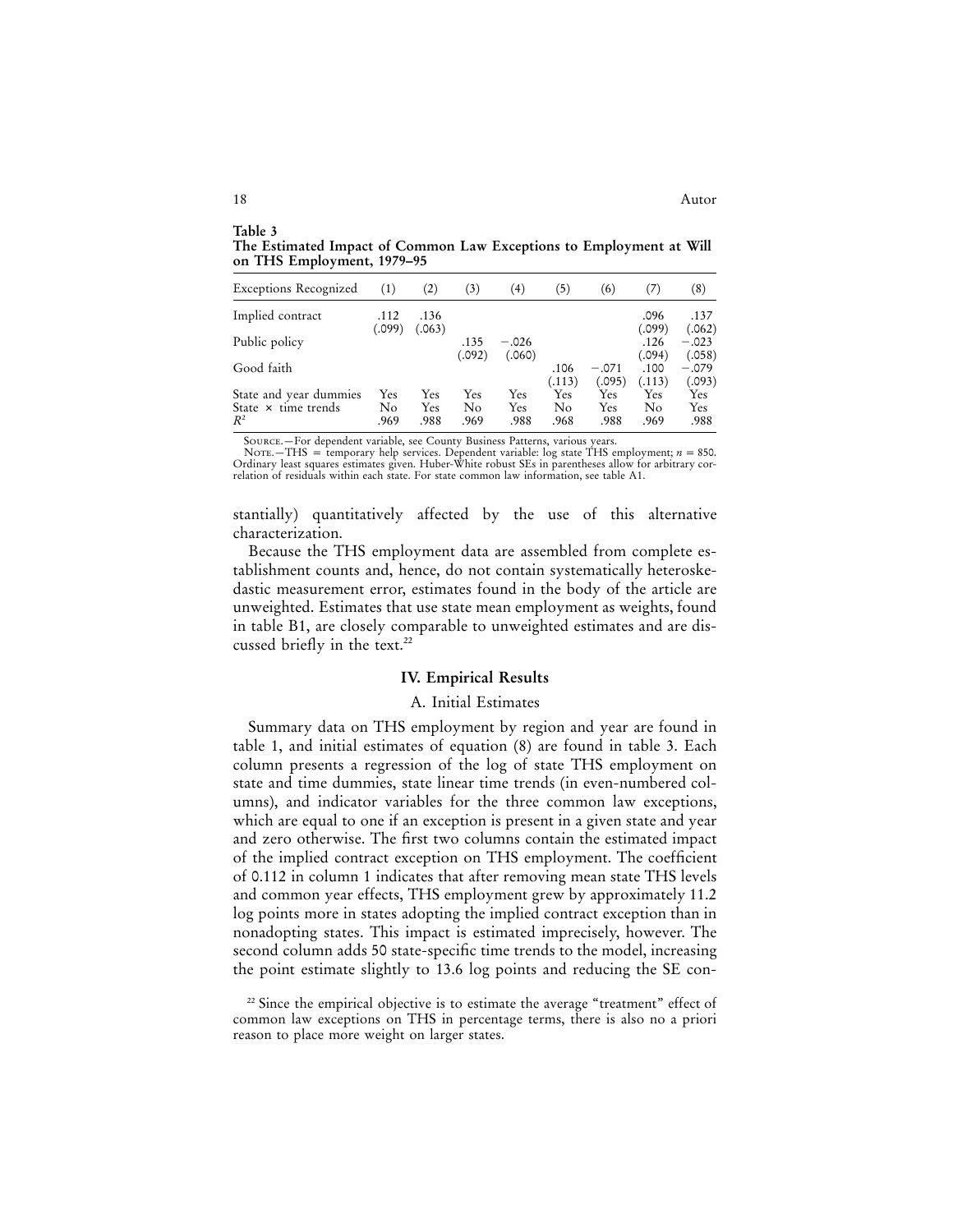siderably. An *F*-test of the hypothesis that the state trends are jointly zero is strongly rejected by the data, and hence I employ these linear trends in most specifications.

Comparable models estimated with the public policy and good faith exceptions are found in columns 3–6. Although both common law exceptions appear initially to contribute to the growth of THS, each point estimate becomes insignificantly negative once state trends are included. It appears that both the public policy and good faith exceptions were adopted in states where THS was already growing rapidly.

The last two columns of table 3 estimate the impact of the three exceptions simultaneously. The point estimate for each common law exception is only minimally affected by the inclusion of the others. The implied contract exception remains robust with a coefficient of 13.7 log points. The public policy and good faith exceptions are again insignificant once state trends are accounted for. Because these doctrines remain insignificant in the remainder of the analysis, they are not reported in subsequent tables, although they are always included in regression models.

#### B. Does the Specific Doctrine Matter?

The results in table 3 suggest that the implied contract doctrine is the only one of the three exceptions to employment at will to affect THS employment. It is possible, though, that it is not the implied contract doctrine in itself that matters but simply the fact that any exception to employment at will has been adopted (or the accumulation of multiple exceptions). To examine this issue, I begin with the specification from column 8 of table 3 (containing state time trends) and introduce in table 4 a variety of explanatory variables designed to control for the number or existence of legal exceptions in a state. The second column of table 4 shows that merely having any of the three legal exceptions to employment at will does not have an impact on state THS employment. The third column of table 4 reveals that the count of the number of legal exceptions does not correlate with a statistically significant increase in THS employment, nor do dummies indicating the individual presence of one, two, or three exceptions. Indeed, whether one controls for the existence of any legal exception (col. 5) or the count of the number of exceptions (col. 6), the implied contract dummy consistently has a positive and significant coefficient. It appears that the individual legal doctrine—as opposed to the existence of a single or number of exceptions—matters.

#### C. Controlling for Other Covariates

I next test the robustness of the results by controlling for a richer set of covariates, including state employment, quadratic state time trends, region-by-year effects, and labor-force demographics. Estimates are found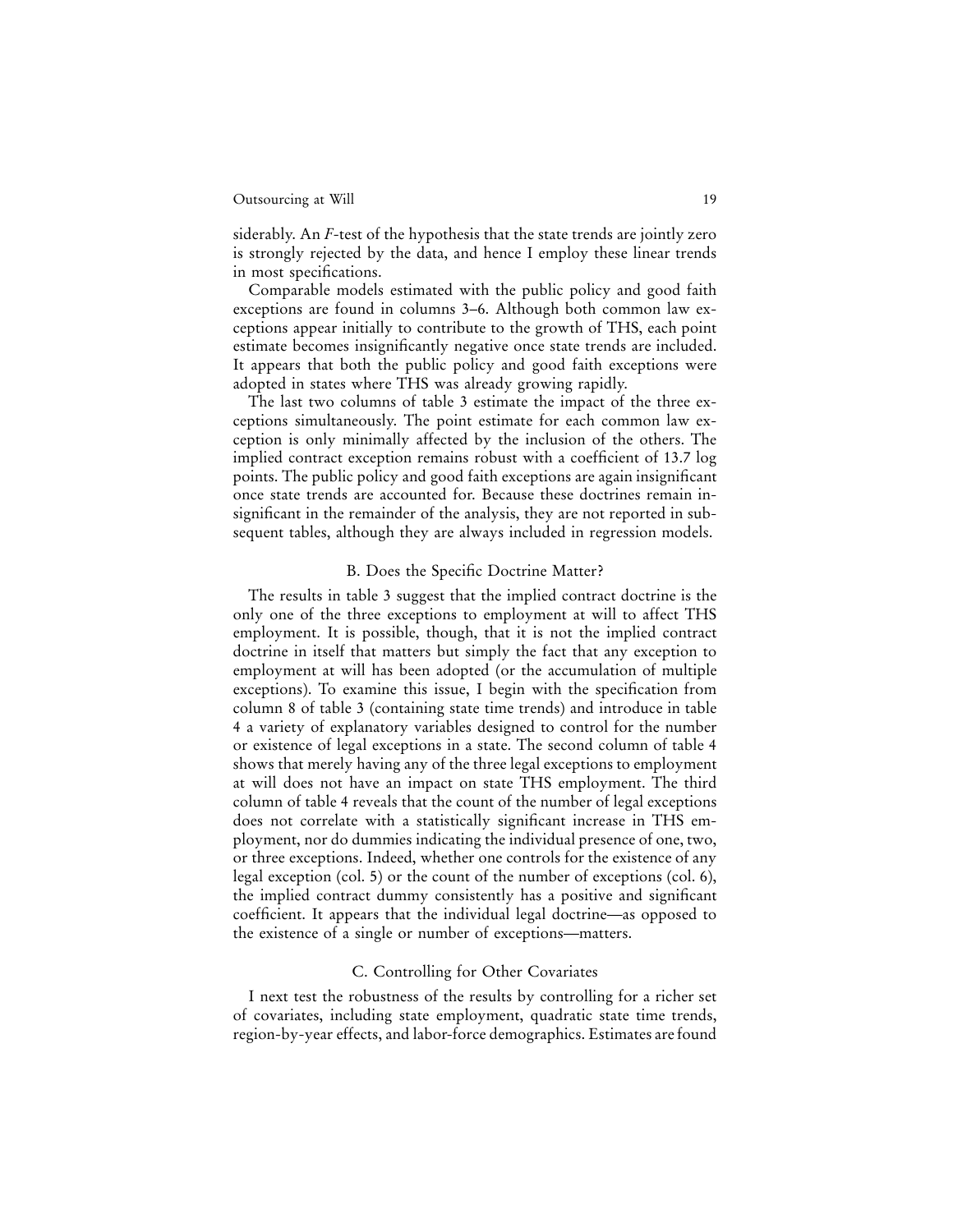**The Estimated Impact of Common Law Exceptions to Employment at Will on THS Employment, 1979–95: Testing the Impact of the Number of Doctrines versus the Specific Doctrines**

| <b>Exceptions Recognized</b> | (1)               | (2)    | (3)    | (4)            | (5)               | (6)            | (7)               |
|------------------------------|-------------------|--------|--------|----------------|-------------------|----------------|-------------------|
| Implied contract doctrine    | .137              |        |        |                | .126              | .216           | .151              |
| Public policy doctrine       | (.062)<br>$-.023$ |        |        |                | (.067)<br>$-.031$ | (.116)<br>.056 | (.085)<br>.007    |
| Good faith doctrine          | (.058)<br>$-.079$ |        |        |                | (.082)<br>$-.084$ | (.109)         | (.057)<br>$-.088$ |
| Any doctrine                 | (.093)            | .071   |        |                | (.090)<br>.022    |                | (.145)            |
| Count of doctrines           |                   | (.065) | .034   |                | (.091)            | $-.079$        |                   |
| One doctrine                 |                   |        | (.032) | .075           |                   | (.093)         |                   |
| Two doctrines                |                   |        |        | (.068)<br>.057 |                   |                | $-.055$           |
| Three doctrines              |                   |        |        | (.072)<br>.153 |                   |                | (.092)<br>.029    |
| $R^2$                        | .99               | .99    | .99    | (.126)<br>.99  | .99               | .99            | (.212)<br>.99     |

Source.—For dependent variable, see County Business Patterns, various years.

NOTE.—THS = temporary help services. Dependent variable: log state THS employment; *n* = 850.<br>Ordinary least squares estimates given. Huber-White robust SEs in parentheses allow for arbitrary correlation of residuals withi linear time trends. For state common law information, see table A1.

in table 5. A first specification check addresses the concern that the states that adopted the implied contract were simply those undergoing faster employment growth. This would be true if courts in states with robust economies were particularly inclined to "liberalize" the employment regime. Column 1 of table 5 adds a control for the log of state nonfarm employment to the baseline specification, which obtains a coefficient of 1.5 conditional on trend. Consistent with Segal and Sullivan (1995), who report that THS employment is highly procyclical, the point estimate indicates that THS employment grew or contracted about 50% faster than overall employment within states on a year-to-year basis.<sup>23</sup> In columns 4–6, I add controls for quadratic state time trends and interactions between year dummies and indicators for each of the nine census regions that allow state THS employment to trend nonlinearly and also absorb regionspecific shocks. The implied contract coefficient is largely insensitive to these additional controls.

To explore whether the estimates are driven by demographic changes

**Table 4**

<sup>&</sup>lt;sup>23</sup> One cannot, however, reject that the THS employment-overall employment elasticity is equal to 1.0 at the 5% level. Although the nonfarm employment measure also includes THS employment, THS is a small component (0.2%–2%) of the total, and subtracting it from the nonfarm employment measure has no discernable impact on the point estimates.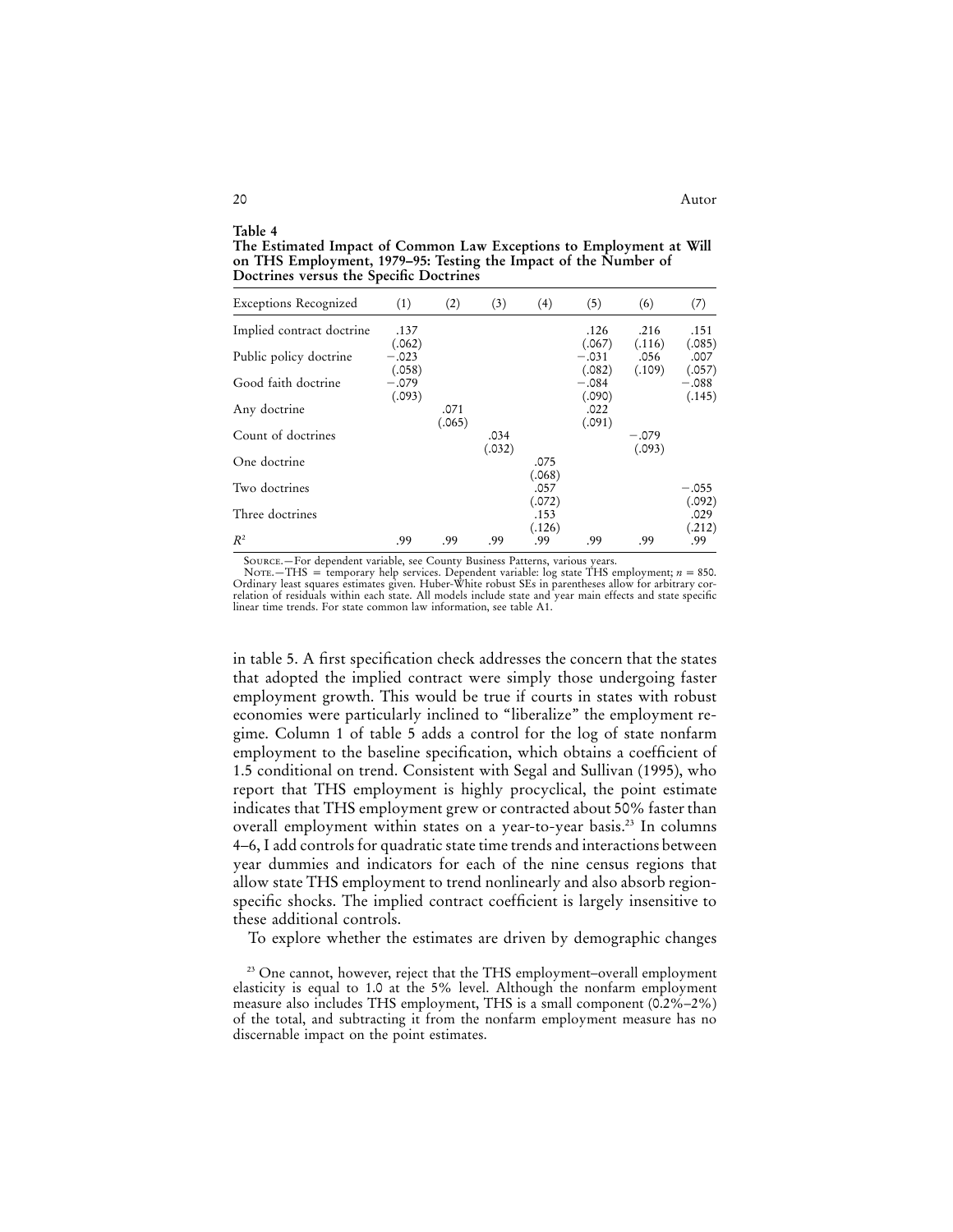| Table 5                                                                |  |
|------------------------------------------------------------------------|--|
| The Estimated Impact of the Implied Contract Exception to Employment   |  |
| at Will on THS Employment, 1979-95, Controlling for State Demographics |  |

|                                                     | (1)            | (2)            | (3)            | (4)            | (5)               | (6)               | (7)               |
|-----------------------------------------------------|----------------|----------------|----------------|----------------|-------------------|-------------------|-------------------|
| Implied con-<br>tract                               |                |                |                |                |                   |                   |                   |
| exception                                           | .148<br>(.057) | .132<br>(.063) | .174<br>(.056) | .141<br>(.068) | .134<br>(.077)    | .145<br>(.056)    | .141<br>(.068)    |
| Log of state<br>nonfarm<br>employ-<br>ment          | 1.55           | 1.59           | 1.44           | 1.66           | 2.01              | 1.67              | 1.77              |
|                                                     | (.43)          | (.64)          | (.58)          | (.91)          | (.43)             | (.42)             | (.84)             |
| Labor force<br>demo-<br>graphics:<br>High<br>school |                |                |                |                |                   |                   |                   |
| graduates                                           |                |                |                |                | 5.60<br>(2.16)    | .08<br>(1.23)     | .12<br>(1.24)     |
| Some<br>college                                     |                |                |                |                | 6.38              | .94               | 1.02              |
| $Collect +$                                         |                |                |                |                | (2.31)<br>.04     | (1.44)<br>$-1.46$ | (1.26)<br>$-1.42$ |
| Female                                              |                |                |                |                | (1.88)<br>3.09    | (1.57)<br>2.01    | (1.65)<br>1.98    |
| Married                                             |                |                |                |                | (2.08)<br>1.33    | (1.35)<br>1.57    | (1.36)<br>2.60    |
| Married<br>and<br>female                            |                |                |                |                | (3.34)<br>$-2.44$ | (1.80)<br>$-3.31$ | (1.99)<br>$-2.83$ |
| Black                                               |                |                |                |                | (6.07)<br>$-3.19$ | (2.64)<br>$-2.01$ | (3.15)<br>$-1.56$ |
|                                                     |                |                |                |                | (1.39)            | (1.19)            | (1.09)            |
| Other<br>nonwhite                                   |                |                |                |                | $-.52$            | $-.14$            | .29               |
| Ages 16-24                                          |                |                |                |                | (3.69)<br>1.86    | (1.74)<br>$-.89$  | (2.65)<br>$-.29$  |
| Age > 54                                            |                |                |                |                | (1.79)<br>.66     | (1.06)<br>.70     | (1.39)<br>$-2.73$ |
| Other covari-<br>ates:                              |                |                |                |                | (2.31)            | (1.31)            | (1.66)            |
| State $\times$<br>time                              |                |                |                |                |                   |                   |                   |
| trends<br>Quadratic<br>state ×<br>time <sup>2</sup> | Yes            | Yes            | Yes            | Yes            | No                | Yes               | Yes               |
| trends<br>Region by<br>year                         | No             | Yes            | No             | Yes            | No                | No                | Yes               |
| dummies<br>$\mathbb{R}^2$                           | No<br>.989     | No<br>.990     | Yes<br>.991    | Yes<br>.993    | No<br>.976        | No<br>.989        | Yes<br>.993       |

NOTE.—THS = temporary help services. Dependent variable: log state THS employment;  $n = 850$ .<br>Ordinary least squares estimates given. Huber-White robust SEs in parentheses allow for arbitrary cor-<br>relation of residuals wit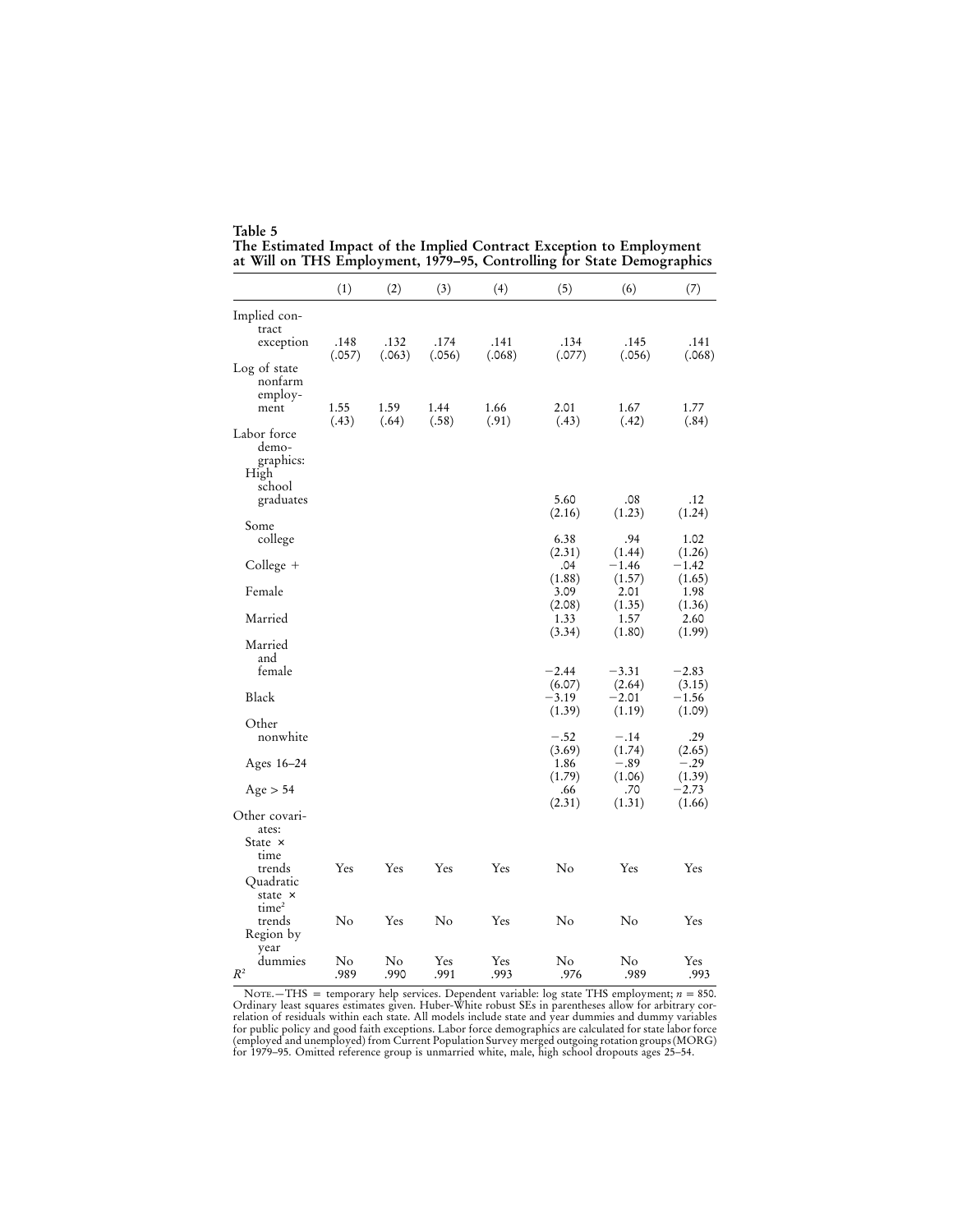in the labor force, I include in columns 5–7 detailed state demographic variables that measure the fraction of the labor force in the following groups: high school graduate, some college, and greater than college; female, married, and married and female; black and other race; and age 16–24 and 55 plus.<sup>24</sup> Consistent with the demographics composition of temporary help employment (Cohany 1998), there is a substantial correlation between the growth of THS and increases in the labor-force shares of high school graduates, some-college attendees, and women.<sup>25</sup> Subsequent columns add quadratic time trends and region-by-year dummies. In column 5, the base specification augmented with demographic controls, the estimated impact of the implied contract exception on THS employment is 13.3 log points. The final column yields a point estimate of 14.1 log points, which is stubbornly significant despite the inclusion of approximately 300 covariates.

Estimates of these models that use average state employment as weights are found in appendix table B1. These estimates confirm a significant effect of the implied contract exception on THS growth. In the base specification, column 2, the point estimate is 7.1 log points as compared with 14.8 log points for the unweighted estimate. When labor-force demographics, region-by-year dummies, and quadratic state time trends are included, the point estimate increases to 9.3 log points as compared with 14.1 log points for the unweighted estimate.

#### D. Estimates by Region and Time Period

Because the many court decisions altering the common law provide multiple "experiments," one can usefully subdivide the data to provide a consistency check on the estimates. Two such tests are discussed here. The top panel of table 6 presents estimates of the baseline model using state-level data subdivided into three 4-year intervals over 1979–91.<sup>26</sup> To alleviate concern about the nonindependence of the outcome variable over short time spans, I estimate the models using observations at 1-, 2-, and 4-year frequencies. The point estimates present a highly consistent picture: the implied contract coefficient is positive in each case and generally in the range of 7–20 log points. Interestingly, the estimated impact of the implied contract exception does not appear smaller for later adopters, suggesting that anticipatory effects are not particularly important. The public policy and good faith exceptions (not tabulated) again present no

<sup>&</sup>lt;sup>24</sup> The omitted group is white, male, high school dropouts ages 25-54. The labor force sample includes both employed and unemployed workers.

 $^{25}$  Given the substantial overrepresentation of blacks in temporary help employment (22% of THS vs. 11% of non-THS employment in 1995 [Cohany 1998]), one surprising finding is the negative relationship between the share of a state's labor force that is black and the level of state THS employment.

<sup>26</sup> No implied contract exceptions were adopted after 1989.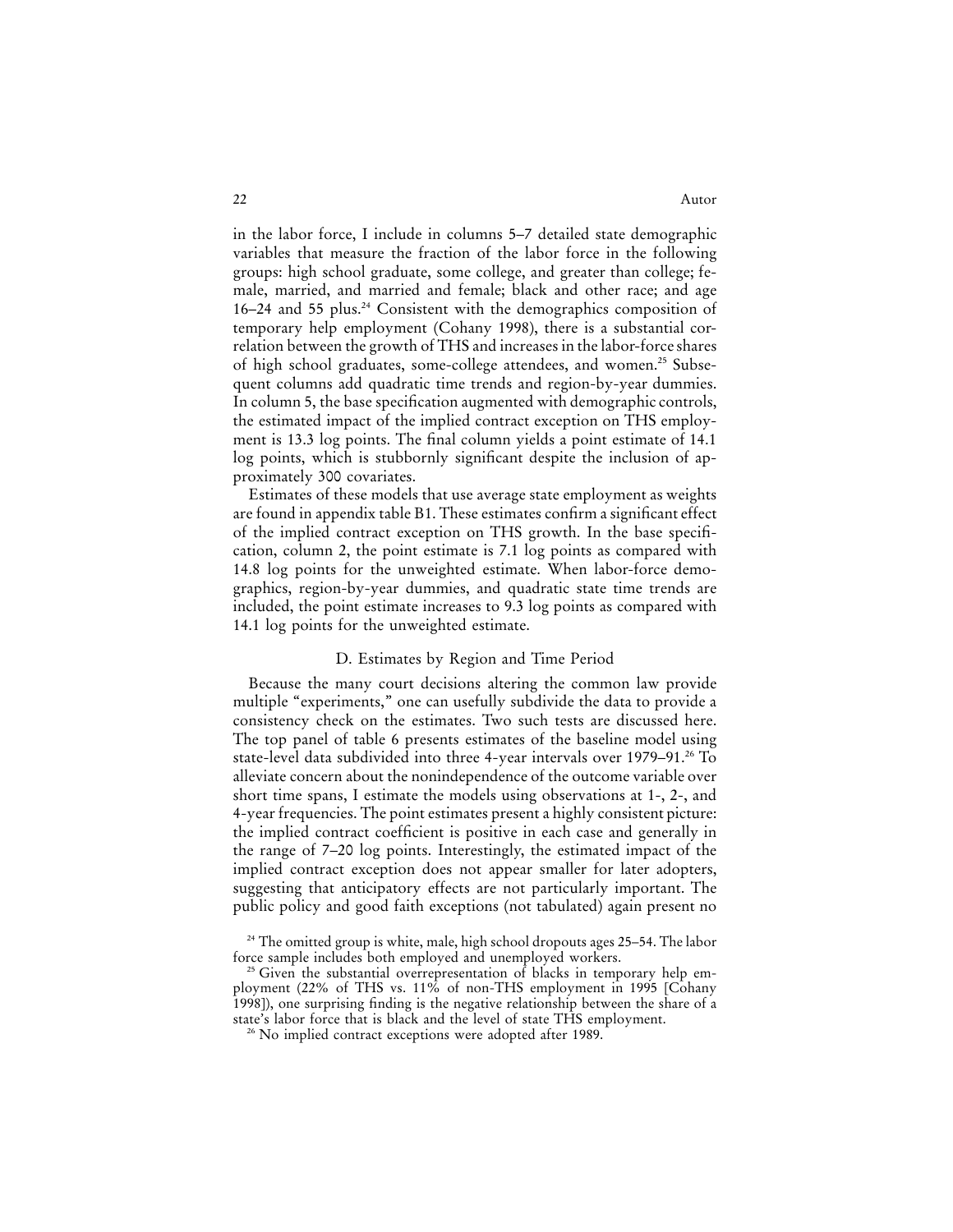#### **Table 6 The Estimated Impact of the Implied Contract Exception to Employment at Will on THS Employment by Time Period and Region**

|         |                            | A. 4-Year Subperiods of 1979–91       |                                     |
|---------|----------------------------|---------------------------------------|-------------------------------------|
|         | 1-Year Intervals           | 2-Year Intervals                      | 4-Year Intervals                    |
|         | $(n = 250)$                | $(n = 150)$                           | $(n = 100)$                         |
| 1979-83 | .122                       | .073                                  | .034                                |
|         | (.088)                     | (.092)                                | (.152)                              |
| 1983-87 | .071                       | .199                                  | .259                                |
|         | (.121)                     | (.099)                                | (.141)                              |
| 1987-91 | .145                       | .089                                  | .187                                |
|         | (.110)                     | (.047)                                | (.106)                              |
|         |                            | B. Nine Geographic Divisions, 1979–95 |                                     |
|         | New England<br>$(n = 102)$ | West North Central<br>$(n = 119)$     | West<br>South Central<br>$(n = 68)$ |
| 1979-95 | .146                       | .116                                  | .077                                |
|         | (.102)                     | (.122)                                | (.137)                              |
|         | Middle Atlantic            | South Atlantic                        | Mountain Division                   |
|         | $(n = 51)$                 | $(n = 136)$                           | $(n = 136)$                         |
| 1979-95 | .000                       | .154                                  | .478                                |
|         | (.064)                     | (.071)                                | (.187)                              |
|         | East North Central         | East South Central                    | Pacific Division                    |
|         | $(n = 85)$                 | $(n = 68)$                            | $(n = 85)$                          |
| 1979-95 | .166                       | .009                                  | .057                                |
|         | (.110)                     | (.089)                                | (.157)                              |

NOTE.—THS = temporary help services. Dependent variable: log state THS employment. Ordinary<br>least squares estimates given. Huber-White robust SEs in parentheses allow for arbitrary correlation of residuals within each state. Each coefficient is from a separate regression of log state THS employment on a dummy variable equal to one after adoption of an implied contract exception. All models include state and year dummies, a control for the log of state nonfarm unemployment, and dummy variables for<br>public policy and good faith exceptions. The first column of panel A and all models in panel B also<br>include controls for 1991.

clear pattern. In the lower panel of table 6, I provide estimates of the base specification for each of the nine geographic census regions. These estimates are reasonably stable across census regions: positive in eight of nine regions, and in the range of 6–17 log points in six of these.<sup>27</sup>

E. Inferring Causality via the Timing of Common Law Changes

The discrete specification above provides no sense of the dynamics of common law adoption and THS employment: how quickly employment

<sup>&</sup>lt;sup>27</sup> In regressions not tabulated here, I find that there is never a significant crosssectional relationship between either the log level or the share of employment in a state supplied by THS and the presence of an implied contract exception. Apparently, there are important unmeasured determinants of cross-state THS penetration, which are effectively purged by the fixed-effects model used for the primary analysis.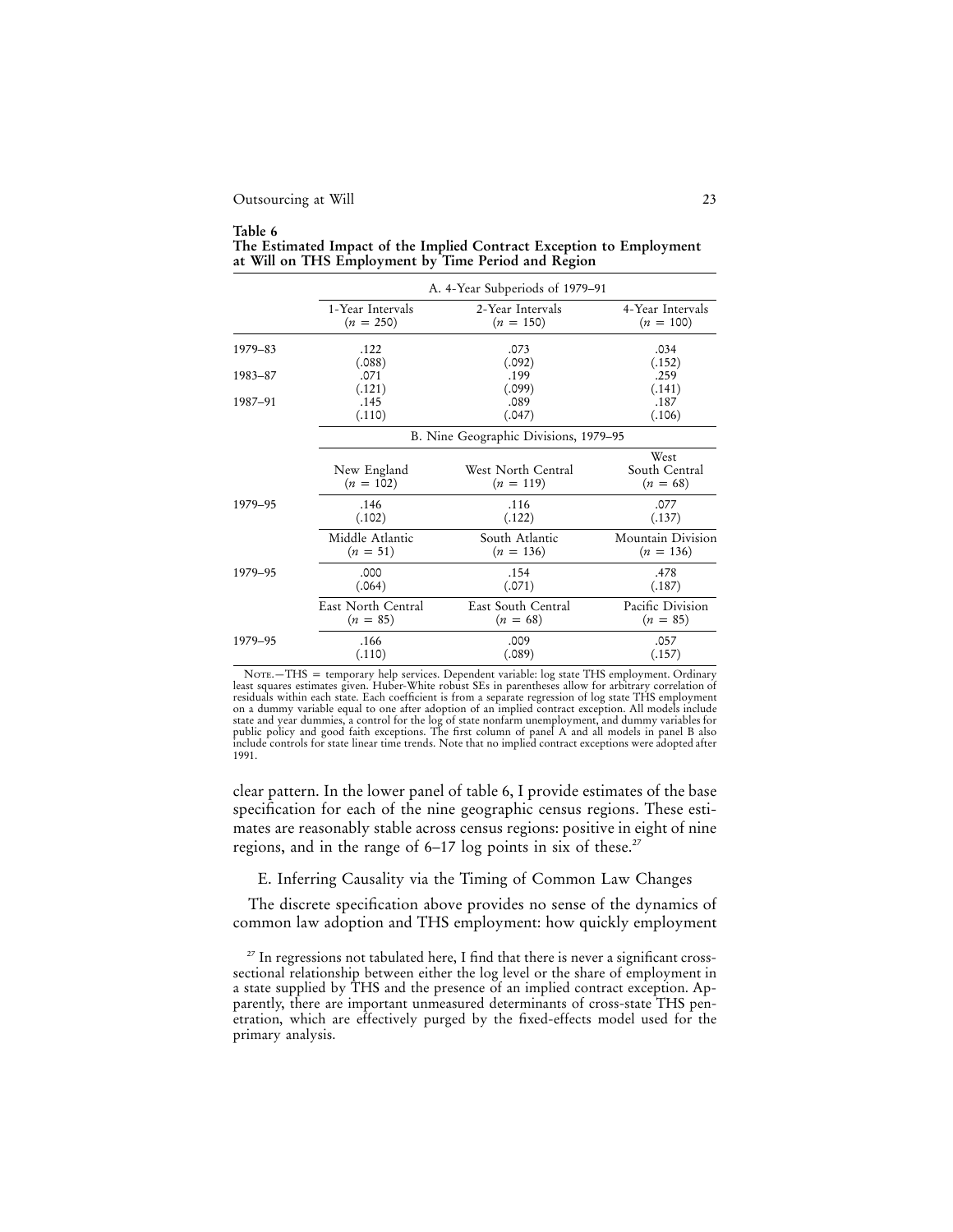#### **Table 7 The Estimated Impact of the Implied Contract Exception to Employment at Will on THS Employment, 1979–95, Controlling for State Demographics**  $(1)$   $(2)$   $(3)$   $(4)$

|                                             | $\lambda$      | $\zeta$ | $\sim$   | $\cdots$ |
|---------------------------------------------|----------------|---------|----------|----------|
| Implied contract leads and lags:            |                |         |          |          |
| Law change <sub><math>t+2</math></sub>      | .030           | $-.017$ | $-.015$  | .039     |
|                                             | (.066)         | (.052)  | (.053)   | (.048)   |
| Law change $_{t+1}$                         | .025           | $-.001$ | .000     | .054     |
|                                             | (.065)         | (.058)  | (.080)   | (.080)   |
| Law change <sub>to</sub>                    | .120           | .108    | .108     | .158     |
|                                             | (.091)         | (.080)  | (.096)   | (.092)   |
| Law change <sub><math>t-1</math></sub>      | .121           | .147    | .146     | .204     |
|                                             | (.109)         | (.085)  | (.115)   | (.117)   |
| Law change, $\overline{\ }$ ,               | .168           | .228    | .224     | .296     |
|                                             | (.130)         | (.104)  | (.134)   | (.134)   |
| Law change <sub><math>t-3</math></sub>      | .084           | .144    | .144     | .192     |
|                                             | (.139)         | (.107)  | (.135)   | (.137)   |
| Implied contract $law_{t-4\text{ forward}}$ | .100           | .196    | .222     | .255     |
|                                             | (.175)         | (.125)  | (.153)   | (.162)   |
| Other covariates:                           |                |         |          |          |
| State $\times$ time trends                  | No             | Yes     | Yes      | Yes      |
| State $\times$ time <sup>2</sup> trends     | N <sub>o</sub> | No      | Yes.     | Yes      |
| Region × year dummies                       | N <sub>o</sub> | No      | $\rm No$ | Yes      |
| $H_0$ : adoption <sub>(t0 - t4)</sub> = 0   | .46            | .27     | .35      | $.23\,$  |
| $R^2$                                       | .973           | .989    | .991     | .993     |
|                                             |                |         |          |          |

Note.—THS = temporary help services. Dependent variable: log state THS employment;  $n = 850$ .<br>Ordinary least squares estimates given. Huber-White robust SEs in parentheses allow for arbitrary correlation of residuals within each state. All models include state and year dummies, a control for log state nonfarm employment, and leads and lags of adoption of the public policy and good faith exceptions.<br>Law change dummies  $t_{+2} - t_{-3}$  are equal to one in only 1 year each per adopting state. Implied Contract<sub> $t$ -4forward</sub> dummy is equal to one in every year beginning with the fourth year after adoption.

grows after an exception is adopted and whether this impact accelerates, stabilizes, or mean reverts. If temporary help employment growth leads to the adoption of exceptions rather than vice versa, the previous estimates would obscure this reverse causality. To explore these dynamics, table 7 provides estimates of a subset of the models in table 5, augmented with leads and lags of the implied contract exception. Specifically, I add indicator variables for 1 and 2 years before adoption, years 0–3 after adoption, and year 4 forward. Of these seven indicator variables, note that the first six are equal to one only in the relevant year, while the final variable is equal to one in each year, starting with the fourth year of adoption.

The first column of table 7 presents the base specification augmented with the leads and lags. The coefficients on the adoption leads are close to zero, showing little evidence of an anticipatory response within states about to adopt an exception.<sup>28</sup> In the year of adoption, temporary help employment increases substantially by 12 log points, after which this

<sup>28</sup> This finding should be distinguished from the hypothesis that employers in all states increased their demand for THS as an anticipatory response to common law changes. This latter phenomenon would not be detected by preadoption dummies unless employers foresaw individual court decisions in their own states.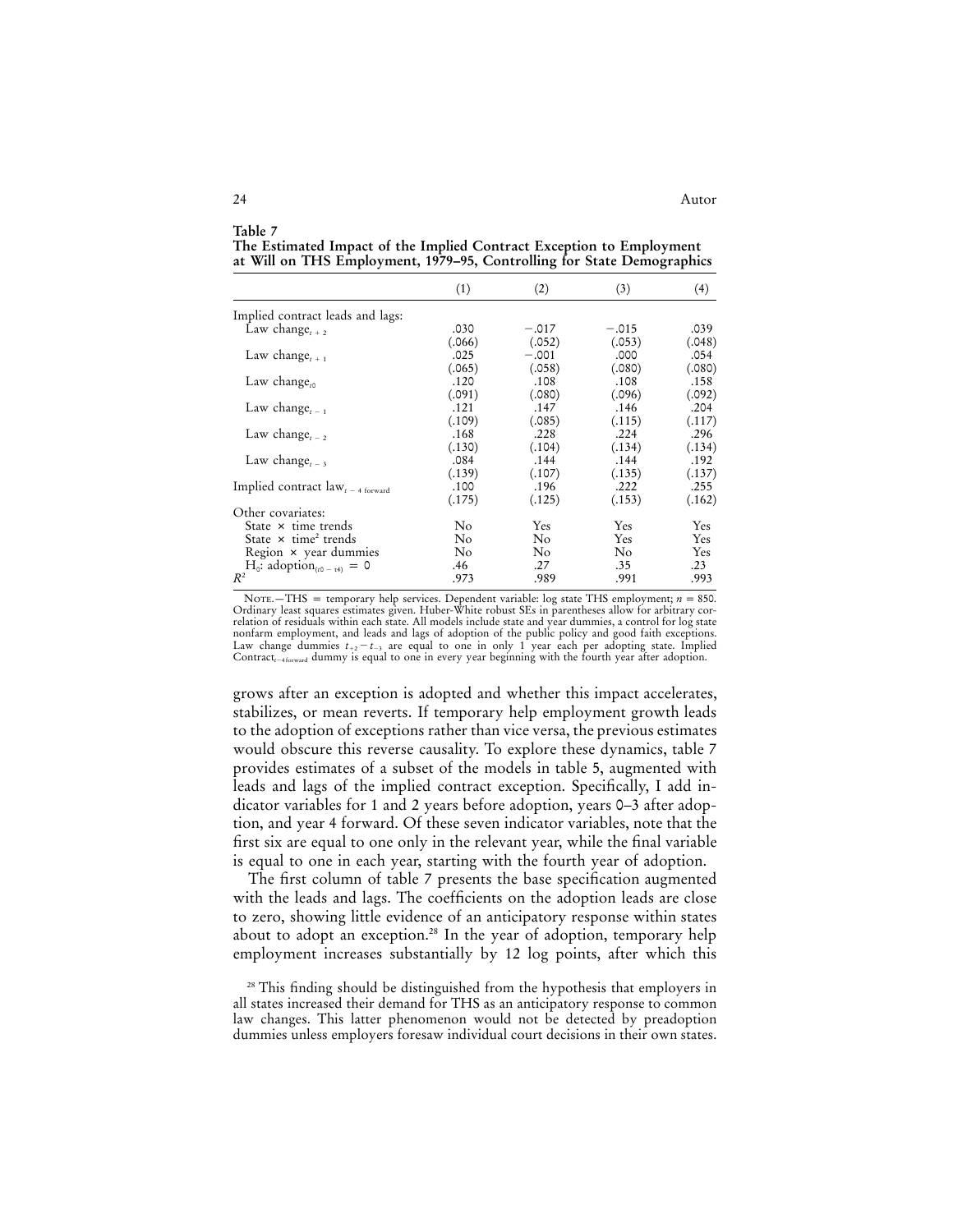increment fluctuates at between 8 and 17 log points over the subsequent 3 years; then it averages 10 log points in year 4 forward. Subsequent columns repeat these estimates, adding linear and quadratic time trends and region-by-year effects. The pattern of coefficients is comparable in each case, providing robust evidence that adoption of the implied contract exception led the growth of THS rather than vice versa. In the preferred specification that includes linear state trends (col. 2), the estimated impact is 19.6 log points at year 4. This pattern is depicted by figure 3.

In results not tabulated here, I have explored more complex dynamics by allowing the common law exceptions to take a linear or quadratic time slope and including additional years of indicator variables. The data reject these more complex specifications in favor of those found in table 7. I find no evidence of an accumulating impact on THS employment beyond 4 years, nor is there evidence of mean revision in the longer term. It thus appears that the extent of the dynamics of the THS demand response to adoption of the implied contract exception is resolved within 4 years. Note, however, that since THS expanded rapidly throughout this time, a constant impact of 13–20 log points (~ 14–22 percentage points) implies a growing absolute effect on THS employment.<sup>29</sup>

Two further observations on this pattern of results deserve mention. First, the quite rapid growth of THS employment after the adoption of an implied contract exception—on the order of 10% in the year of a ruling—may appear implausibly large. Note, however, that THS is an industry characterized by extremely high flows. For example, Segal and Sullivan (1997*b*) estimate that 60% of THS workers leave the industry within 1 calendar quarter. A substantial change in the scale of the industry therefore requires only that the exit rate decreases slightly (e.g., assignments lengthen) or that intake accelerates.

A second issue is whether, contrary to the estimates above, one should expect the "steady state" impact of a common law change on THS to be more substantial than the near-term impact. The stylized model in Section II suggests that the degree to which firms outsource employment in response to the legal environment is circumscribed by the "technology" of jobs ( $\gamma$  specifically), in particular how much outsourcing reduces productivity relative to termination costs. More generally, it seems likely that firms facing added legal risks will alter their occupational technology to make outsourcing less costly, perhaps by shifting the mix of human capital from specific toward general skills (e.g., using off-the-shelf instead of custom software) or learning to manage outsourced workers more effectively. Logically, the temporary help industry has striven to assist this

<sup>29</sup> Models that control for the fraction of neighboring states and the fraction of states in the same census region recognizing an implied contract exception show no evidence of geographically localized spillovers from the common law changes.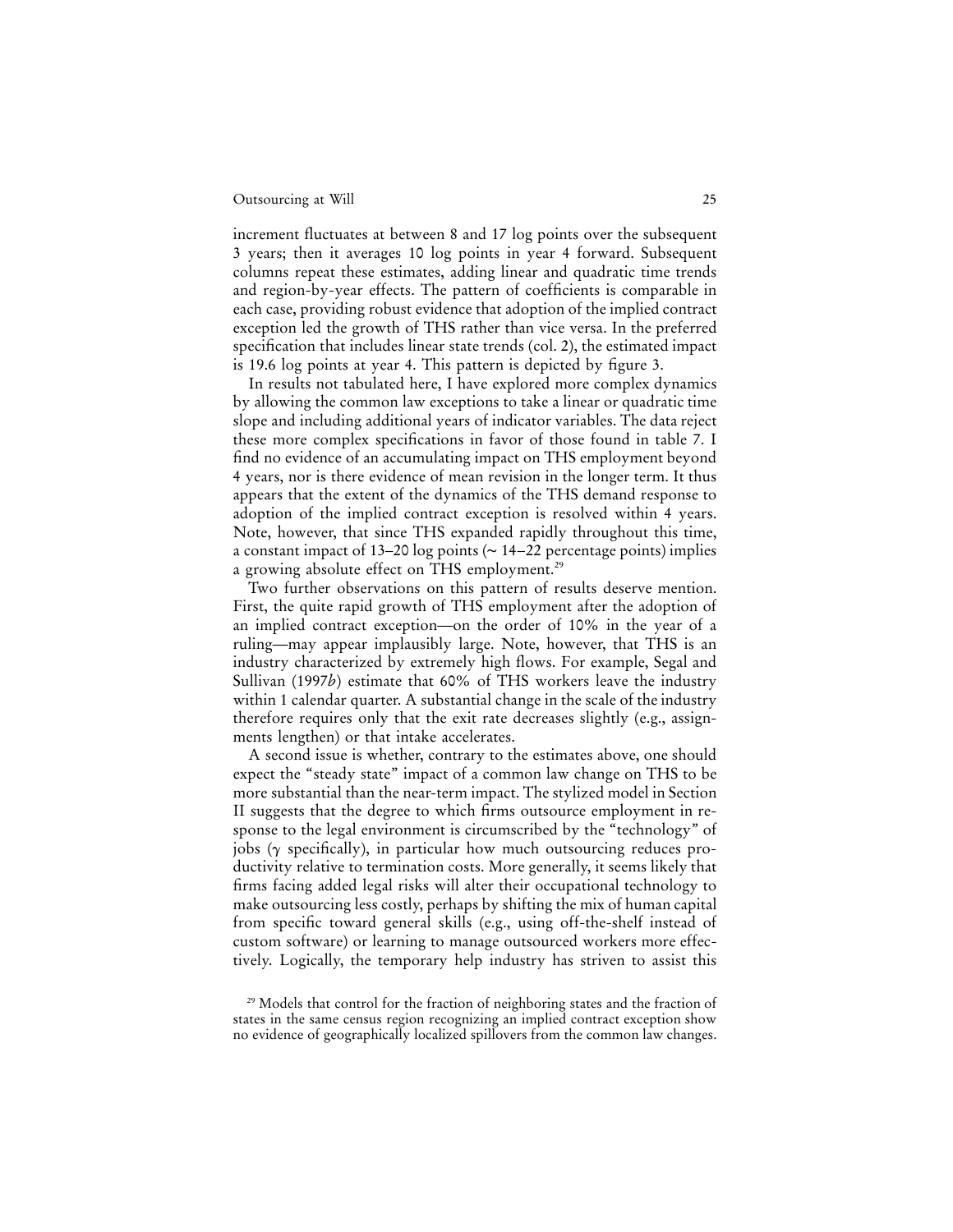

#### Time passage relative to year of adoption of implied contract exception

Fig. 3.—Estimated impact of implied contract exception on log state temporary help supply industry employment for years before, during, and after adoption, 1979–95.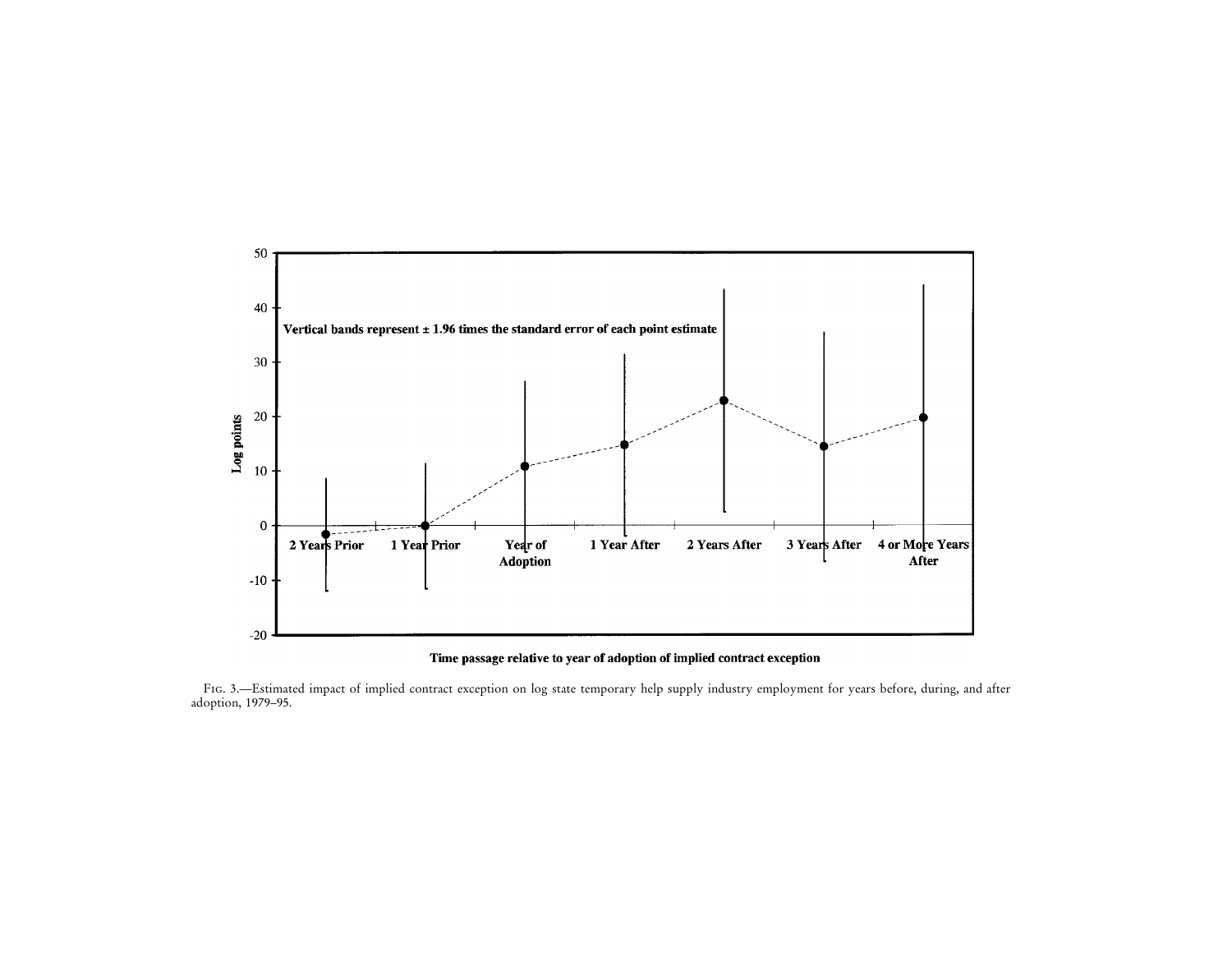effort by developing a sophisticated capacity for training and screening workers (Autor 2001). Unfortunately, the present empirical framework is unable to detect any richer interplay between the legal environment and the growth of outsourcing since these practices will diffuse slowly and potentially affect all states simultaneously.

#### F. Unionization and the Growth of Temporary Help Employment

A potentially complementary explanation for the recent growth of outsourcing in the United States is the changing role of labor unions. Unionized workers have traditionally received greater employment protections than those provided by the at-will doctrine, and it is therefore sensible to ask whether the recent decline of unionization has played a role in the erosion of employment at will and the growth of temporary help. Unions might affect the development of temporary help either indirectly, by influencing the adoption of unjust dismissal doctrines, or directly, by either retarding or contributing to employers' demand for THS workers.

To explore these possibilities, I first estimated probability models in a state-by-time panel to explore whether states where union penetration was growing or declining relatively faster were more likely to adopt common law exceptions. I found no evidence to support this notion, and these results are not tabulated.30 I next estimated models of log THS employment comparable with those in table 5, which control for the percentage of the state workforce that is unionized. These estimates, found in table 8, provide surprisingly robust evidence that union penetration affects temporary help employment.

The initial column of table 8 presents a model of log state THS employment controlling only for state union penetration and state and year dummies. The union coefficient of 0.026 implies that for every percentagepoint increase in unionization, THS employment grows by 2.6 log points. Inclusion of state linear time trends reduces this coefficient to 0.016, which remains highly significant. Subsequent columns add controls for the adoption of the implied contract exception, the log of state nonfarm employment, and a full set of trends, region-by-year effects, and labor-force demographics. Additionally, because of the concern that state unionization level might proxy for the presence of manufacturing, which is a substantial user of temporary help workers (Estavao and Lach 1999), column 2 adds controls for employment composition in 12 major industries. The union

<sup>&</sup>lt;sup>30</sup> Miles (2000) also reports that state unionization levels have no impact on the expected time duration until a state adopts a common law exception.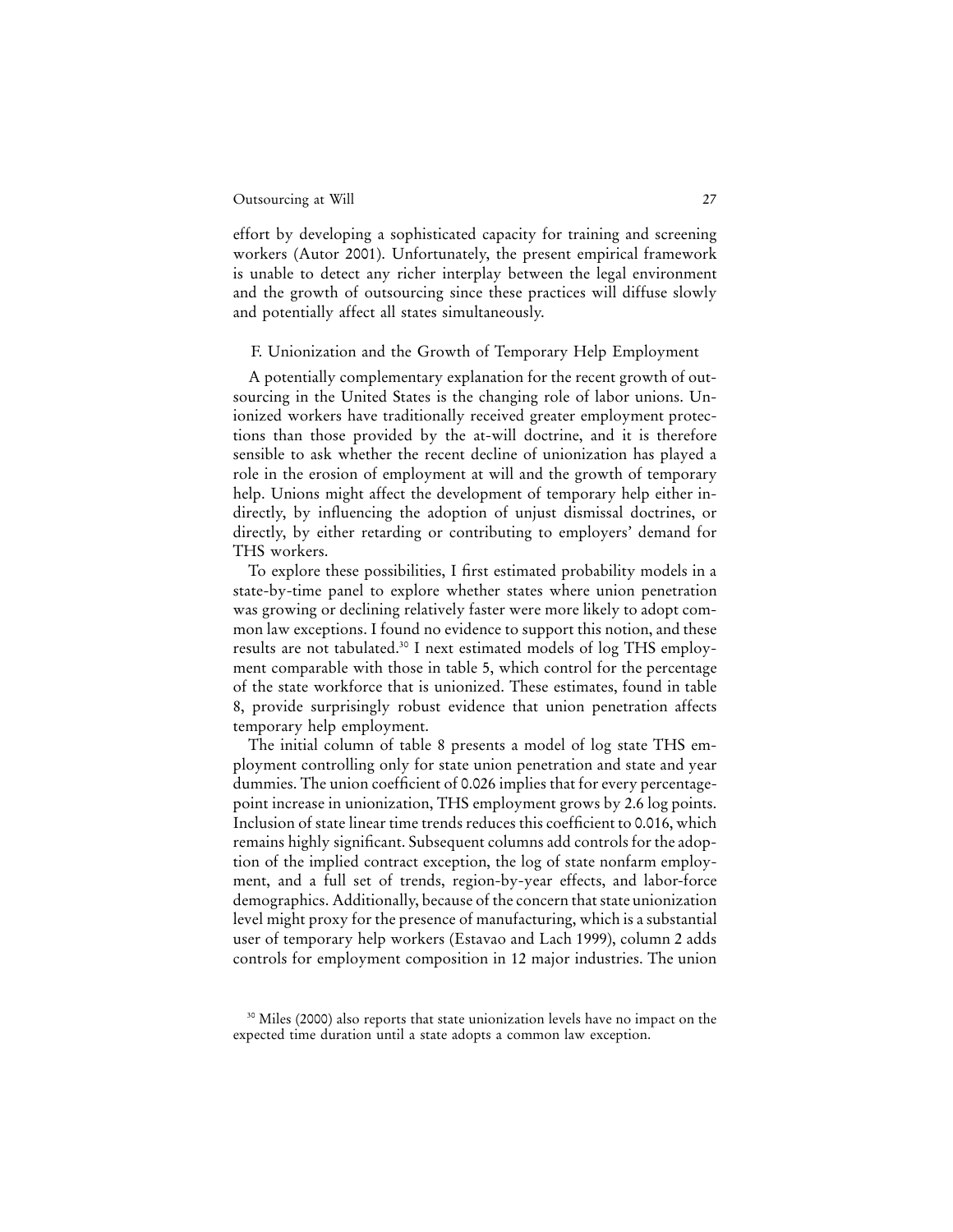**Table 8 Union Penetration, the Implied Contract Exception to Employment at Will and State THS Employment, 1979–95**

|                                            | (1)            | (2)            | (3)            | (4)            | (5)            | (6)            |
|--------------------------------------------|----------------|----------------|----------------|----------------|----------------|----------------|
| State workforce<br>unionized (%)           | .026<br>(.011) | .016<br>(.007) | .016<br>(.007) | .013<br>(.007) | .014<br>(.007) | .014<br>(.007) |
| Implied contract<br>exception              |                |                | .132<br>(.062) | .143<br>(.057) | .142<br>(.056) | .129<br>(.064) |
| Log of state<br>nonfarm<br>employment      |                |                |                | 1.52<br>(.42)  | 1.06<br>(.61)  | 1.36<br>(.90)  |
| State × time<br>trends<br>Industry com-    | $\rm No$       | Yes            | Yes            | Yes            | Yes            | Yes            |
| position<br>controls                       | No             | Yes            | $\rm No$       | No             | Yes            | Yes            |
| State $\times$ time <sup>2</sup><br>trends | No             | No             | No             | No             | No             | Yes            |
| Region by year<br>dummies<br>Labor force   | No             | No             | No             | No             | No             | Yes            |
| demographics<br>$R^2$                      | No<br>.969     | No<br>.988     | No<br>.987     | No<br>.989     | No<br>.989     | Yes<br>.993    |

NOTE.—THS = temporary help services;  $n = 850$ . Ordinary least squares estimates given. Huber-White robust SEs in parentheses allow for arbitrary correlation of residuals within each state. State fraction unionized measures are from Hirsch et al. (2001). All models also include state and year dummies and dummies for public policy and good faith exceptions. Labor force demographics (col. 6) are as in table 5. Models in cols. 2, 5, and 6 include controls for the fraction of the state labor force in each of 12 major industries estimated from the Current Population Survey Merged Outgoing Rotation Groups (MORG) files.

impact on THS employment remains significantly positive and in the range of 1.5  $log$  points.<sup>31</sup>

In interpreting the THS-unionization relationship, two points should be kept in mind. First, union penetration fell substantially over this time period, from 22% to 14% in the data, and hence unionization does not contribute to an explanation for the recent growth of THS. Instead, the estimates are best read as indicating that temporary help grew relatively faster in states where unions declined more slowly. Second, unlike the case of the implied contract doctrine, the unionization estimates do not have a clear causal interpretation since union penetration cannot be viewed as exogenous. The relationship is nevertheless suggestive and provides an empirical underpinning for the visible enmity between THS employers and U.S. labor unions (cf. Carré, duRivage, and Tilly 1994; Lips 1998). One interpretation of this finding is that employers in highly unionized states use temporary help to avoid union constraints on wages or man-

<sup>&</sup>lt;sup>31</sup> An interaction between the level of unionization and a dummy for the implied contract exception was small and insignificant.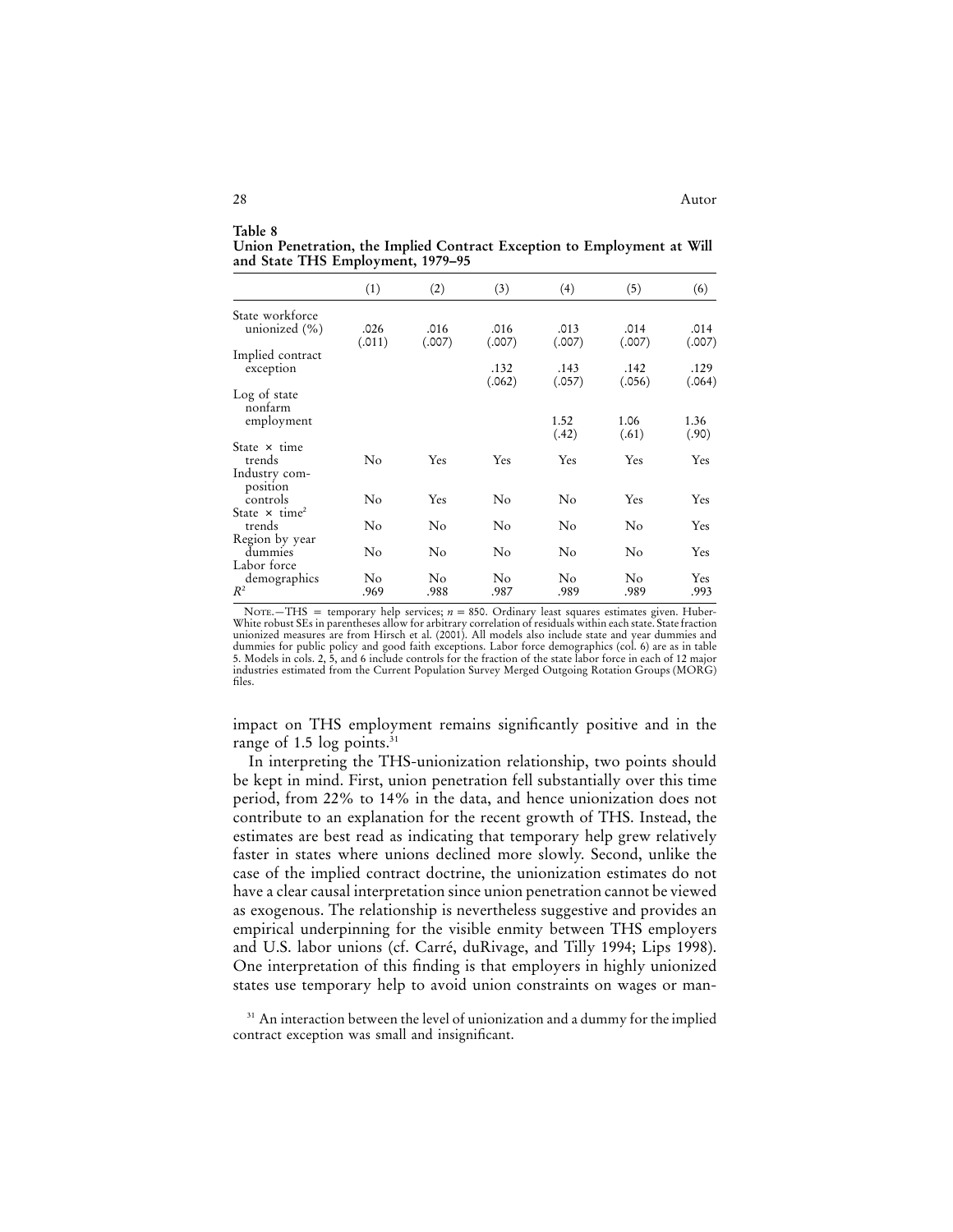agement practices. An alternative and probably less viable reading is that high levels of THS employment contribute to workers' demands for union representation.

#### G. Impact of the Decline of Employment at Will on Other Business Services Employment

Although temporary help grew substantially faster than other forms of outsourced employment, non-THS business service employment (such as janitorial services and computer and data processing) also experienced rapid growth between 1979 and 1995, rising from 2.1% to 3.6% of employment (excluding THS). It is natural to ask whether the erosion of employment at will contributed to this phenomenon as well. To explore this question, I estimate log employment models as in table 8 for each of the business service industries. Before proceeding to these estimates, I note that the legal analysis above indicates that the adoption of unjust dismissal doctrines would not directly contribute to the growth of other business services since, unlike THS, these industries are not directly advantaged by these doctrines. Hence, these results may be viewed as a falsification test of the earlier findings.

Estimates in table 9 give little indication that the adoption of the implied contract doctrine contributed to the growth of other business service employment. Except for those subcomponents of business services that contain temporary help (table 9, rows 1 and 10), the estimates are primarily insignificant and do not have consistent signs. Results for the impacts of the public policy and good faith doctrines (not tabulated) and the unionization variable also present no consistent pattern.

#### **V. Conclusions**

To summarize the primary findings, figure 4 depicts the time series of states adopting the implied contract exception alongside estimates of temporary help employment for 1979–95, both before and after conditioning on the adoption of the implied contract exception. A fourth line on this plot indicates the share of the growth of temporary help since 1973 explained by changes to the at-will doctrine. The estimates indicate that as of 1995, 306,000 additional workers were employed in temporary help on a daily basis as a result of the implied contract exception.

Extending this estimate forward and using the weighted and unweighted point estimates to form bounds, I find that 361,000–530,000 additional workers were employed in temporary help as of the year 2000 because of the implied contract exception.<sup>32</sup> As the lower line of figure 4 indicates,

<sup>&</sup>lt;sup>32</sup> As of 1995, the most recent year for which state level estimates are available, 75.6% of THS employment was in states that had adopted an implied contract exception. Assuming this ratio continued to hold as of 2000, when national THS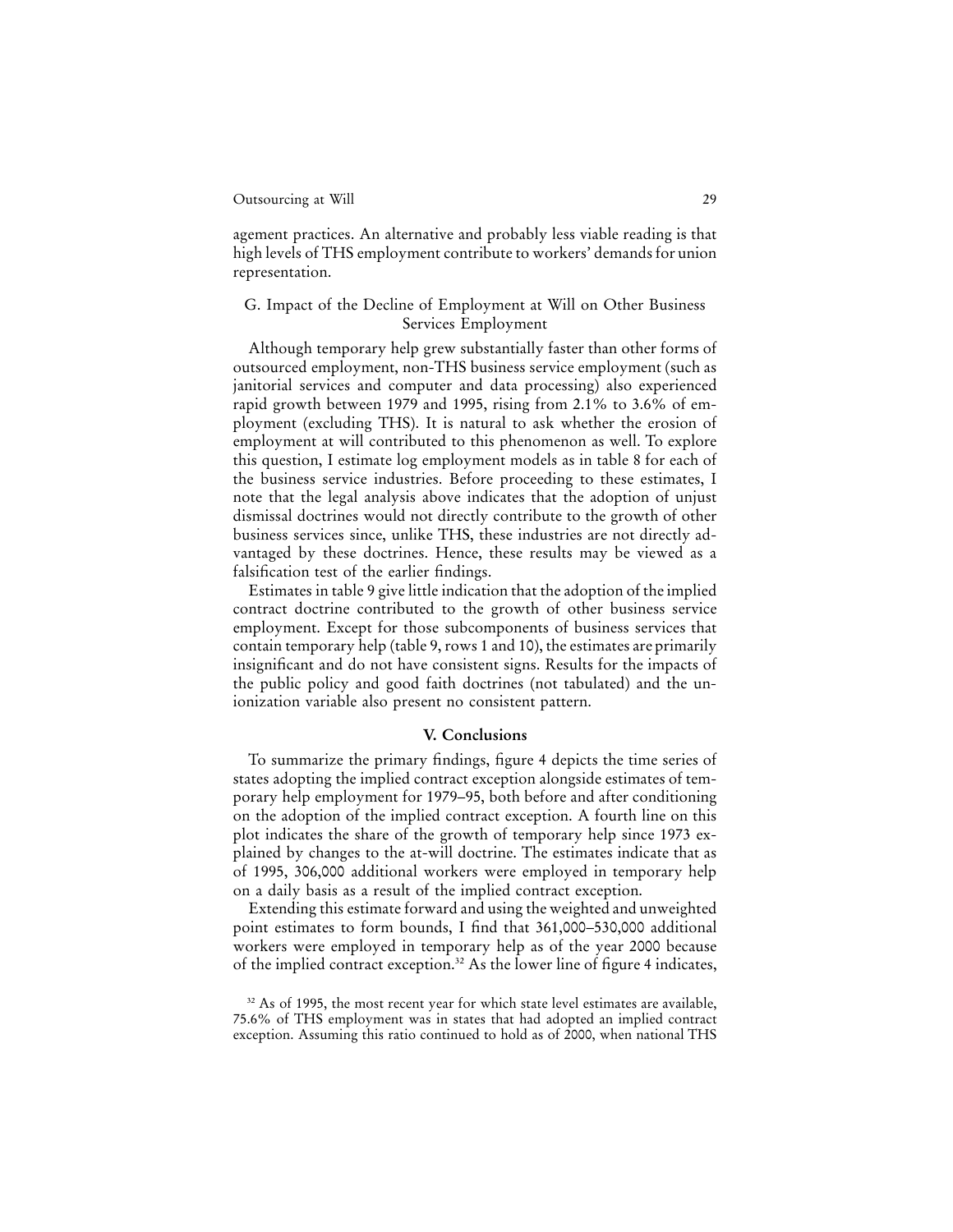| Table 9                                                              |  |  |
|----------------------------------------------------------------------|--|--|
| The Implied Contract Exception to Employment at Will, Union          |  |  |
| Penetration, and Employment in the Business Services Sector, 1980-95 |  |  |

|                                                          | Implied<br>Contract<br>Exception | State %             | Log of State<br>Nonfarm<br>Unionized Employment | $R^2$ | Mean (SD)<br>% of State<br>Employment |
|----------------------------------------------------------|----------------------------------|---------------------|-------------------------------------------------|-------|---------------------------------------|
| 1. All business services (SIC                            |                                  |                     |                                                 |       |                                       |
| 7300)                                                    | .012<br>(.014)                   | $-.0054$<br>(.0054) | 1.35<br>(.12)                                   | .996  | 4.20<br>(1.23)                        |
| 2. Business services except                              |                                  |                     |                                                 |       |                                       |
| personnel supply                                         | $-.015$<br>(.017)                | $-.010$<br>(.009)   | 1.19<br>(.18)                                   | .993  | 3.02<br>(.90)                         |
| 3. Advertising (SIC 7310)                                | .059<br>(.042)                   | .0090<br>(.0051)    | .98<br>(.36)                                    | .991  | .16<br>(.09)                          |
| 4. Credit reporting and col-                             |                                  |                     |                                                 |       |                                       |
| lecting $(SIC 7320)$                                     | $-.025$<br>(.033)                | $-.0005$<br>(.0043) | .60<br>(.29)                                    | .986  | .10<br>(.03)                          |
| 5. Mailing, reproduction, and<br>stenographic (SIC 7330) | $-.011$                          | .0014               | .96                                             | .990  | .18                                   |
| 6. Services to buildings (SIC                            | (.047)                           | (.0075)             | (.27)                                           |       | (.09)                                 |
| 7340)                                                    | $-.030$<br>(.027)                | .0023<br>(.0036)    | 1.07<br>(.25)                                   | .995  | .74<br>(.23)                          |
| 7. Equipment rental and leas-                            |                                  |                     |                                                 |       |                                       |
| ing(SIC 7350)                                            | .019<br>(.038)                   | .0014<br>(.0050)    | 2.30<br>(.31)                                   | .987  | .21<br>(.09)                          |
| 8. Computer and data process-<br>ing services (SIC 7370) | .023                             | $-.0107$            | 1.46                                            | .992  | .59                                   |
|                                                          | (.039)                           | (.0047)             | (.42)                                           |       | (.40)                                 |
| 9. Miscellaneous business ser-<br>vices (SIC 7380)       | $-.005$                          | $-.0018$            | 1.41                                            | .993  | .99                                   |
| 10. Personnel supply services                            | (.023)                           | (.0048)             | (.20)                                           |       | (.31)                                 |
| (SIC 7360, includes THS)                                 | .105<br>(.047)                   | .0072<br>(.0063)    | 1.87<br>(.35)                                   | .989  | 1.18<br>(.45)                         |

Source.—For business services employment, see County Business Patterns (various years).

 $NOTE = standard$  industrial classification; THS = temporary help services. Dependent variable is log state employment in business services and its subsectors;  $n = 850$ . Ordinary least squares estimates given. Huber-White robust SEs in parentheses allow for arbitrary correlation of residuals within each state. Estimates include state and year dummies, state linear time trends, and dummies for public policy and good faith exceptions. State fraction unionized are from Hirsch et al. (2001). Business services employment counts are adjusted for compatibility between the 1977 and 1987 SIC standards.

the estimates explain as much 20% of the growth of temporary help services employment over the 23-year period from 1973 to 1995. Observe, however, that the explanatory power of the model actually falls in the recent period since temporary help has continued to expand rapidly since 1992, several years after the most recent implied contract exception was adopted. Hence, the present analysis provides a starting point for understanding the recent dramatic growth of THS specifically and outsourcing more generally but is not a complete account.

employment was equal to 3,887 thousand, the total employment estimated impact is  $3,887 \times 0.756/[i/(1+i)],$  where  $i$  is equal to either 0.14 (weighted estimate) or 0.22 (unweighted estimate).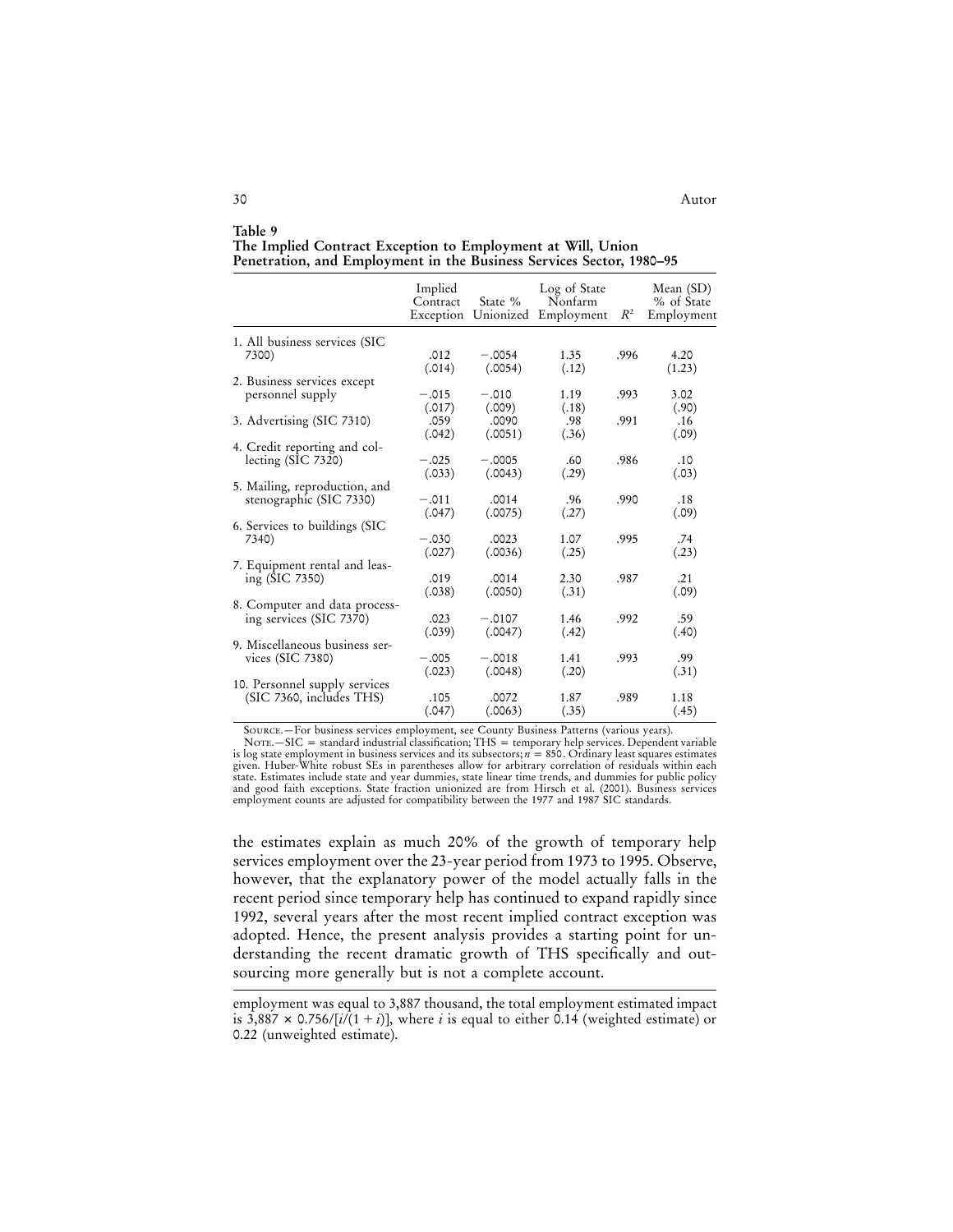

Fig. 4.—Predicted state temporary help supply industry employment, 1979–95, conditioning on adoption of implied contract exceptions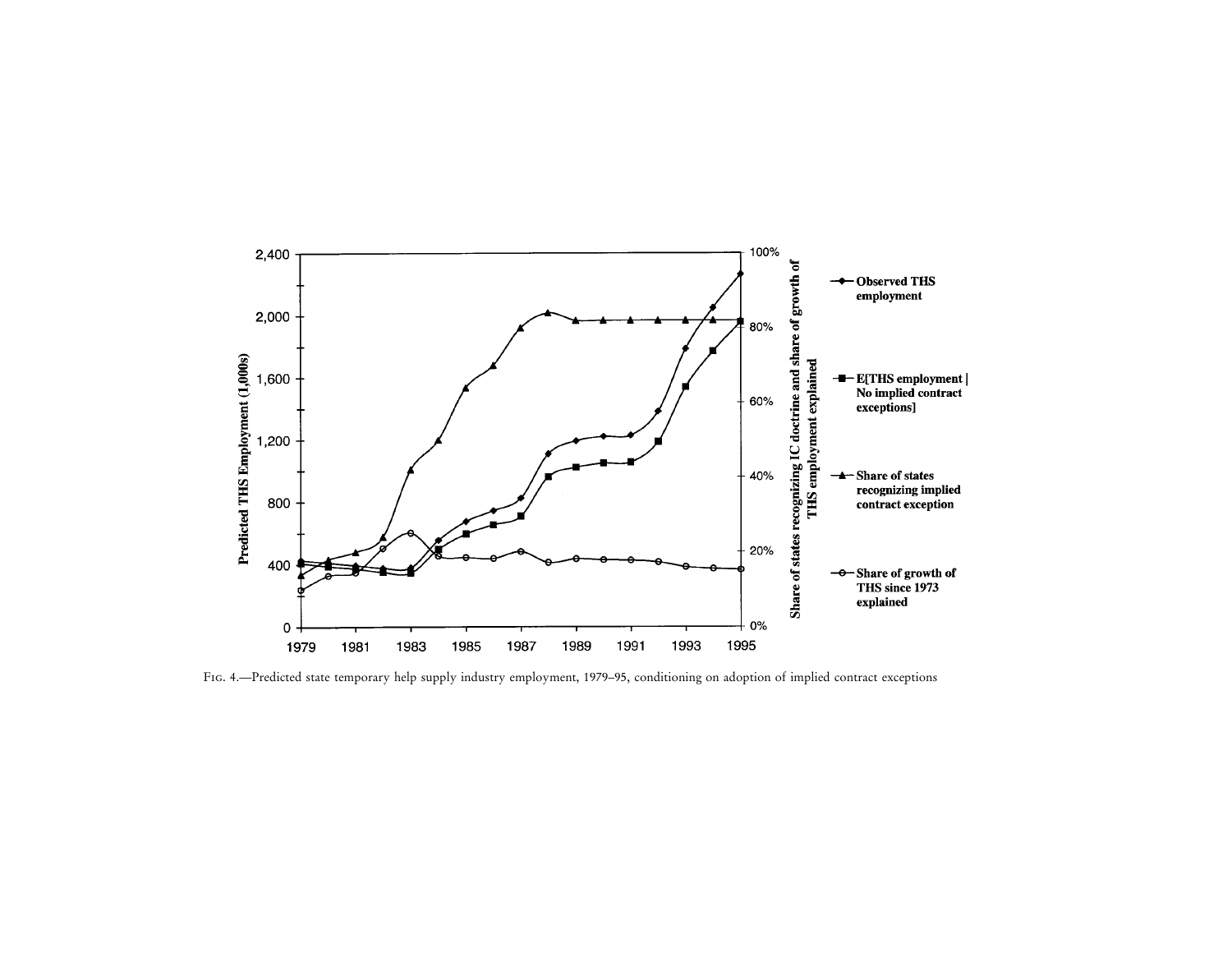#### 32 Autor

There is an irony to the findings of this research—namely, that labormarket interventions intended to protect or expand workers' employment "rights" appear to have had unintended and potentially perverse consequences. Acemoglu and Angrist (2001) and DeLeire (2000) conclude that the Americans with Disabilities Act reduced the employment of the disabled, while Oyer and Schaefer (2000, 2002) present evidence that the Civil Rights Act of 1991 increased firms' use of mass layoffs as a shield for the firing of black men and raised the earnings of experienced workers relative to the young. In a similar vein, the current research suggests that courts' efforts to protect workers against unjust dismissal have fostered the growth of temporary help employment—nonpreferred jobs that offer less job security and lower pay than standard positions. Moreover, there is some evidence that labor unions, which have historically provided employment protection to their members, also induce employment outsourcing to temporary help.

It should be stressed, however, that the welfare impacts of the decline of employment at will are indeterminate based on the present evidence. While the current analysis explores one margin of response to the changing legal doctrines, it offers no evidence on the compensatory benefits that workers may have received by dint of these laws. Theory also suggests that some legal restrictions on private contracting can enhance efficiency (Aghion and Hermalin 1990; Levine 1991). Whether workers were in net harmed by these well-meaning judicial efforts—and if so, which groups of workers have borne the greatest burden—is a question open to research.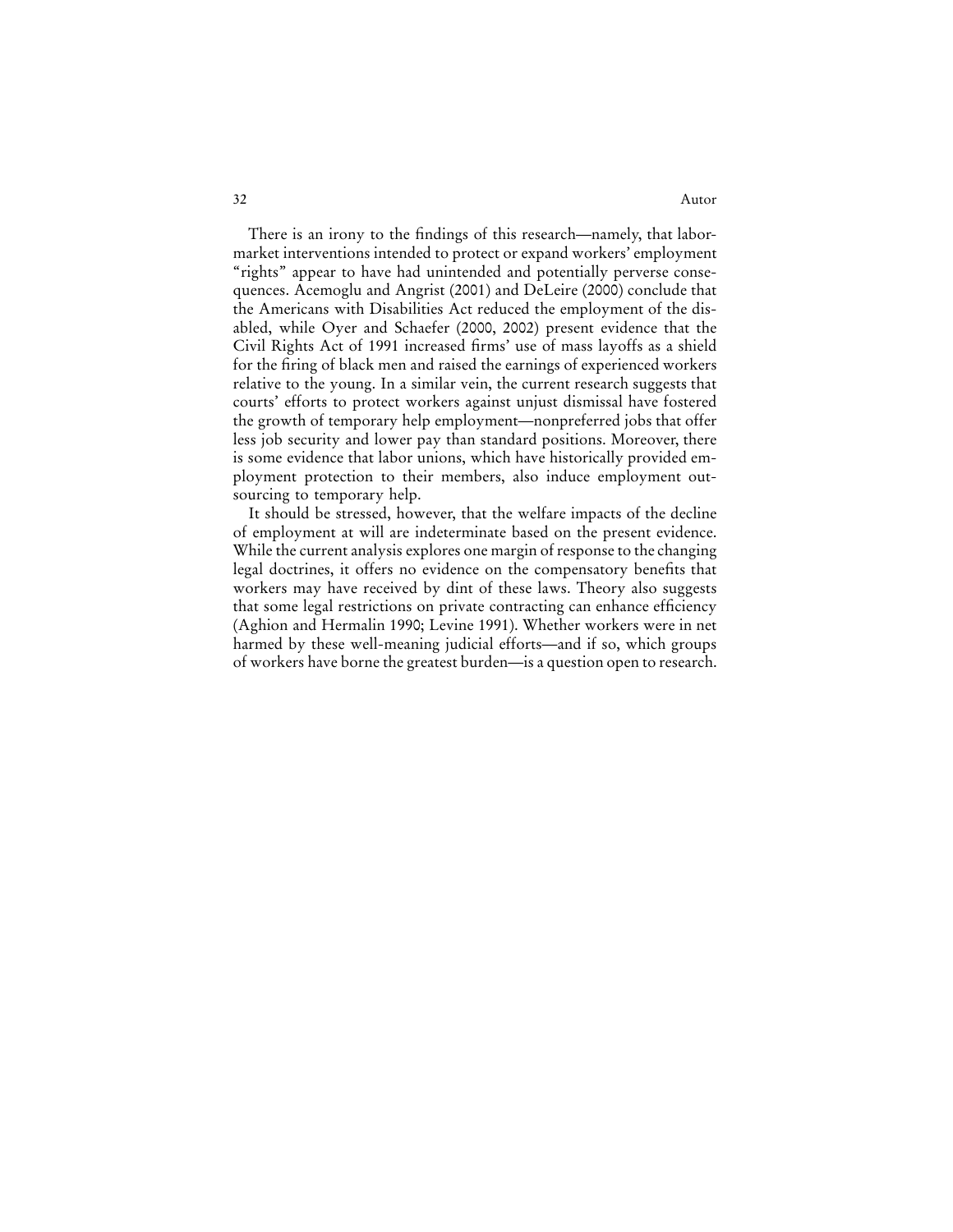## **Appendix A**

## **Legal Appendix**

# **Table A1 Cases and Statutes Used for the Analysis**

| <b>State</b> | Public Policy                                                                                                                                                      | Implied Contract<br>Implied Covenant                                                                                                                                                                                                            |                                                                                                                                                                                                                                    |
|--------------|--------------------------------------------------------------------------------------------------------------------------------------------------------------------|-------------------------------------------------------------------------------------------------------------------------------------------------------------------------------------------------------------------------------------------------|------------------------------------------------------------------------------------------------------------------------------------------------------------------------------------------------------------------------------------|
| Alabama      |                                                                                                                                                                    | 87) 512 So. 2d 725, 728–29 (Ala. 1987)                                                                                                                                                                                                          | Hoffman-La Roche, Inc. v. Campbell (7/10/ Hoffman-La Roche, Inc. v. Campbell (7/10/<br>87) 512 So. 2d 725, 728–29 (Ala. 1987)                                                                                                      |
| Alaska       | Knight v. American Guard & Alert, Inc. (2/ Eales v. Tanana Valley Medical-Surgical<br>21/86) 714 P.2d 788 (Alaska 1986)                                            | Group (5/27/83) 663 P.2d 958 (Alaska<br>1983)                                                                                                                                                                                                   | Mitford v. de Lasala (5/20/83) 666 P.2d<br>1000 (Alaska 1983).                                                                                                                                                                     |
| Arizona      | Wagenseller v. Scottsdale Memorial Hospital<br>$(6/17/85)$ 710 P.2d 1025 (Ariz. 1985)                                                                              | Leikvold v. Valley View Community Hospi-<br>tal (6/14/83) 688 P.2d 201 (Ariz. App.<br>1983), vacated (4/25/84) 688 P.2d 170<br>(Ariz. 1984).                                                                                                    | Wagenseller v. Scottsdale Memorial Hospital<br>$(6/17/85)$ 710 P.2d 1025 (Ariz. 1985)                                                                                                                                              |
| Arkansas     | M.B.M Co. v. Counce (3/24/80) 596 S.W.2d Jackson v. Kinark Corp. (6/4/84) 669<br>681 (Ark. 1980)                                                                   | S.W.2d 898 (Ark. 1984)                                                                                                                                                                                                                          |                                                                                                                                                                                                                                    |
| California   | Petermann v. International Brotherhood of<br>Teamsters, Chaeuffeurs, Warehouseman &<br>Helpers of America, Local 396 (9/30/59)<br>344 P.2d 25 (Cal. Ct. App. 1959) | Rabago-Alvarez v. Dart Industries (2/6/76)<br>127 Cal. Rptr. 222 (Cal. Ct. App. 1976)                                                                                                                                                           | Cleary v. American Airlines, Inc. (10/29/80)<br>168 Cal. Rptr. 722 (Cal. Ct. App. 1980);<br>modified to remove tort damages by Fo-<br>ley v. Interactive Data Corp. (12/29/88)<br>765 P.2d 373 (Cal 1988)                          |
| Colorado     | Winther v. DEC International, Inc. (9/18/<br>65) 625 F. Supp. 100 (D. Colo. 1985)                                                                                  | <i>Brooks v. Trans World Airlines</i> (10/18/83)<br>574 F. Supp. 805 (D. Colo. 1983)                                                                                                                                                            |                                                                                                                                                                                                                                    |
| Connecticut  | Sheets v. Teddy's Frosted Foods, Inc. (1/22/<br>80) 427 A.2d 385 (Conn. 1980)                                                                                      | Finley v. Aetna Life & Casualty Co. $(10/1)$<br>85) 499 A.2d 64 (Conn. App. Ct. 1985)<br>reversed 1/27/87 520 A.2d <sup>-2</sup> 08 (Conn.<br>1987). (But note that implied contract ex-<br>ception was upheld despite reversal of<br>verdict.) | Magnan v. Anaconda Industries (6/10/80)<br>429 A.2d 492 (Conn. Super. Ct. 1980) re-<br>versed and remanded on other grounds<br>(7/38/84) 479 A.2d 781 (Conn. 1984).<br>(But note that implied covenant excep-<br>tion was upheld.) |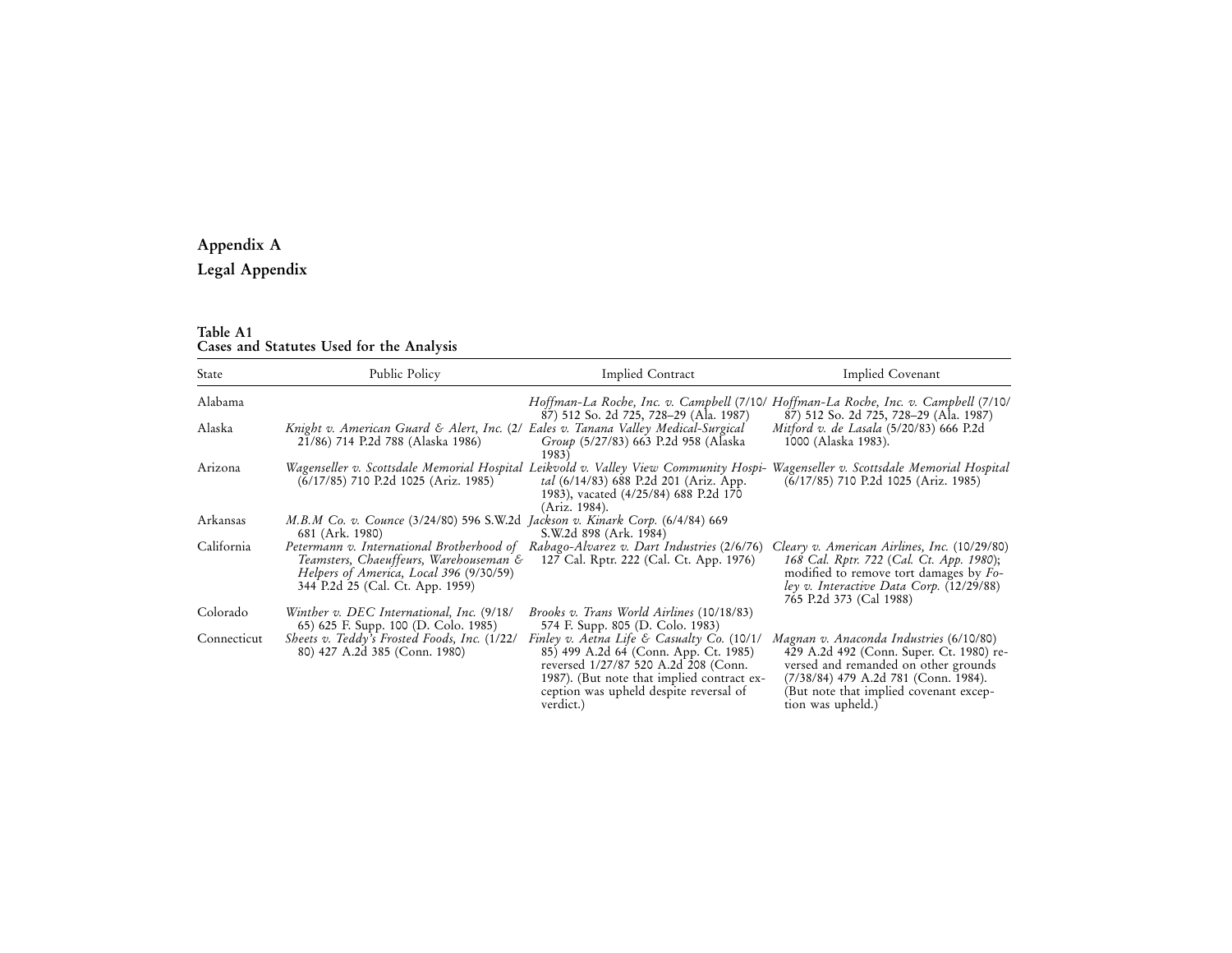|  |  | Table A1 (Continued) |  |
|--|--|----------------------|--|
|--|--|----------------------|--|

| State         | Public Policy                                                                                                                                                    | <b>Implied Contract</b>                                                                             | Implied Covenant                                                                                 |
|---------------|------------------------------------------------------------------------------------------------------------------------------------------------------------------|-----------------------------------------------------------------------------------------------------|--------------------------------------------------------------------------------------------------|
| Delaware      |                                                                                                                                                                  |                                                                                                     | Merrill v. Crothall-American, Inc. (4/21/92)<br>606 A.2d 96, 7 IER Cases 781 (Del<br>SupCt 1992) |
| Florida       |                                                                                                                                                                  |                                                                                                     |                                                                                                  |
| Georgia       |                                                                                                                                                                  |                                                                                                     |                                                                                                  |
| Hawaii        | Parna v. Americana Hotels, Inc. (10/28/82)<br>652 P.2d 625 (Haw. 1982)                                                                                           | Kinoshita v. Canadian Pacific Airlines (8/<br>26/86) 724 P.2d 100 (Haw. 1986)                       |                                                                                                  |
| Idaho         | Jackson v. Minidoka Irrigation District (4/<br>21/77) 563 P.2d 54 (Idaho 1977)                                                                                   | Jackson v. Minidoka Irrigation District (4/<br>21/77) 563 P.2d 54 (Idaho 1977)                      | Metcalf v. Intermountain Gas Co. (8/8/89)<br>778 P.2d 744 (Idaho 1989).                          |
| Illinois      | Kelsay v. Motorola, Inc. (12/4/78) 384<br>N.E.2d 353 (Ill. 1978)                                                                                                 | Carter v. Kaskaskia Community Action<br>$A$ gency (12/20/74) 322 N.E.2d 574 (Ill.<br>App. Ct. 1974) |                                                                                                  |
| Indiana       | Frampton v. Central Indiana Gas (5/1/73)<br>297 N.E.2d 425 (Ind. 1973)                                                                                           | Romack v. Public Service Co. of Indiana<br>(8/20/87) 511 N.E.2d 1024 (Ind. 1987).                   |                                                                                                  |
| lowa          | Northrup v. Farmland Industries, Inc. (7/<br>31/85) 372 N.W.2d 193 (Iowa 1985)                                                                                   | Young v. Cedar County Work Activity Ctr.,<br><i>Inc.</i> (11/5/87) 418 N.W.2d 844 (Iowa<br>1987)    |                                                                                                  |
| Kansas        | Murphy v. City of Topeka-Shawnee County Allegri v. Providence-St. Margaret Health<br>Department of Labor Services (6/19/81)<br>630 P.2d 186 (Kan. Ct. App. 1981) | Center (8/2/84) 684 P.2d 1031 (Kan. Ct.                                                             |                                                                                                  |
| Kentucky      | Firestone Textile Co. v. Meadows (11/23/83) Shah v. American Synthetic Rubber Co. (8/<br>666 S.W.2d 730 (Ky. 1983).                                              | App. 1984)<br>31/83) 655 S.W.2d 489 (Ky. 1983)                                                      |                                                                                                  |
| Louisiana     |                                                                                                                                                                  |                                                                                                     |                                                                                                  |
| Maine         |                                                                                                                                                                  | Terrio v. Millinocket Community Hospital<br>$(11/2/77)$ 379 A.2d 135 (Me. 1977)                     |                                                                                                  |
| Maryland      | Adler v. American Standard Corp. (7/16/81) Staggs v. Blue Cross of Maryland, Inc. (1/<br>432 A.2d 464 (Md. 1981)                                                 | 14/85) 486 A.2d 798 (Md. Ct. Spec. App.<br>1985) cert. denied, 493 A.2d 349 (Md.<br>1985)           |                                                                                                  |
| Massachusetts | McKinney v. National Dairy Council (5/28/ Hobson v. McLean Hospital Corp. (5/16/<br>80) 491 F. Supp. 1108 (D. Mass. 1980)                                        | 88) 522 N.E.2d 975 (Mass. 1988)                                                                     | Fortune v. National Cash Register Co. (7/<br>20/77) 364 N.E.2d 1251 (Mass. 1977)                 |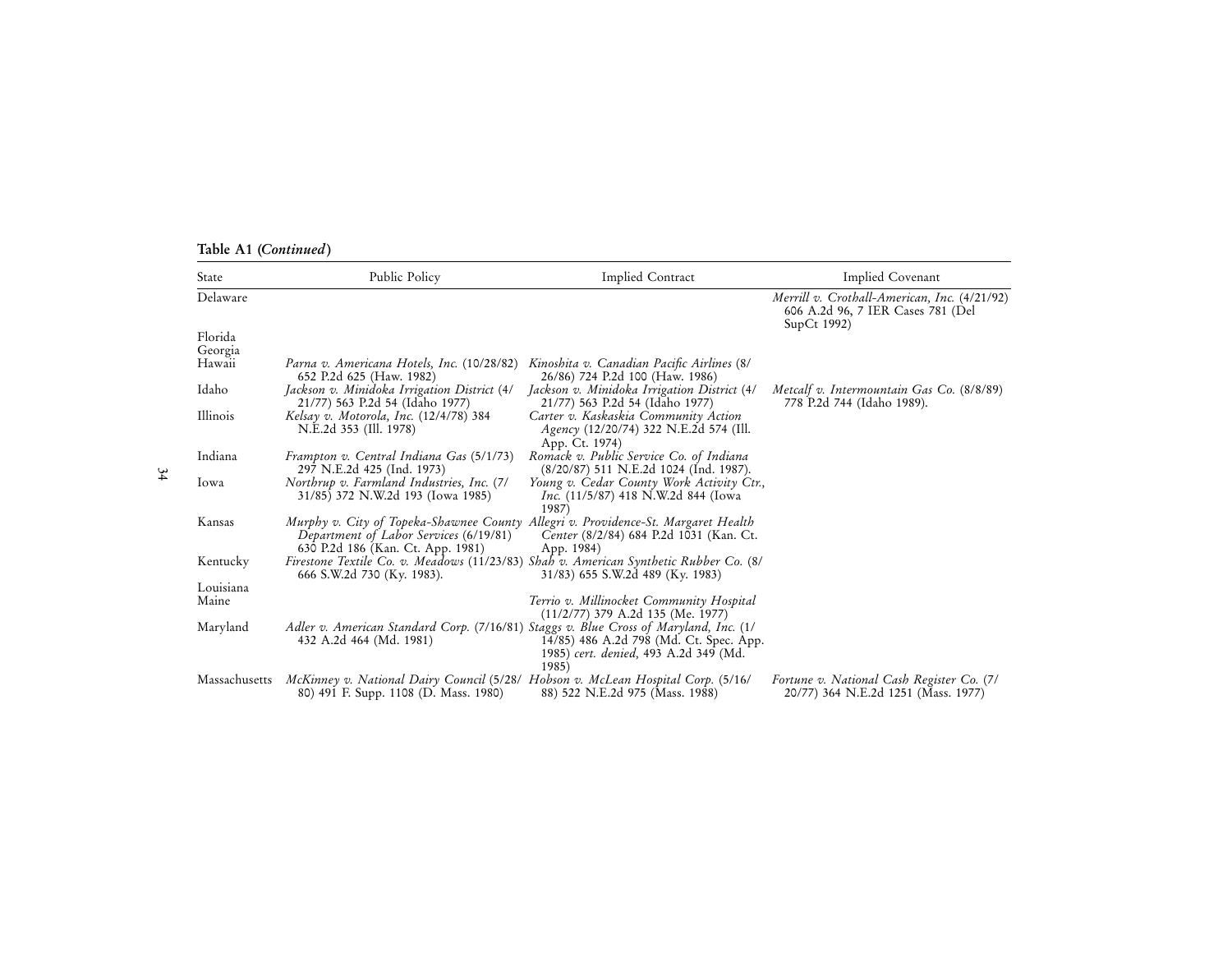| Michigan    | <i>Sventko v. Kroger Co.</i> (6/24/76) 245<br>N.W.2d 151 (Mich. 1976)                                                                                                        | Toussaint v. Blue Cross and Blue Shield of<br>Michigan (6/10/80) 292 N.W.2d. 880<br>(Mich. 1980)                                                                                                                     |                                                                   |
|-------------|------------------------------------------------------------------------------------------------------------------------------------------------------------------------------|----------------------------------------------------------------------------------------------------------------------------------------------------------------------------------------------------------------------|-------------------------------------------------------------------|
| Minnesota   | Phipps v. Clark Oil & Refining Co. (11/18/ Pine River State Bank v. Mettille (4/29/83)<br>86) 396 N.W.2d 588 (Minn. Ct. App.<br>1986), aff'd 408. N.W.2d 569 (Minn.<br>1987) | 333 N.W.2d 622 (Minn. 1983)                                                                                                                                                                                          |                                                                   |
| Mississippi | Laws v. Aetna Finance Co. (7/17/87) 667 F.<br>Supp. 342 (N.D. Miss. 1987)                                                                                                    |                                                                                                                                                                                                                      |                                                                   |
| Missouri    | Boyle v. Vista Eyewear, Inc. $(11/5/85)$ 700<br>S.W.2d 859 (Mo. Ct. App. 1985)                                                                                               | Arie v. Intertherm, Inc. $(1/18/83)$ 648<br>S.W.2d 142 (Mo. Ct. App. 1983); this<br>precedent was overturned by <i>Johnson v</i> .<br>McDonnell Douglas Corporation (2/17/<br>88) 745 S.W.2d 661 (Mo. Sup. Ct. 1988) |                                                                   |
| Montana     | Keneally v. Orgain (1/30/80) 606 P.2d 127<br>(Mont. 1980)                                                                                                                    | Montana Wrongful Discharge from Employ- Gates v. Life of Montana Insurance Co. (1/<br><i>ment Act</i> (1/1/87) Mont. Code Ann. 39-<br>2-901 to §§ 39-2-914 (1987)                                                    | 5/82) 638 P.2d 1063 (Mont. 1982).                                 |
| Nebraska    | Ambroz v. Cornhusker Square Ltd. (11/25/ Morris v. Lutheran Medical Center (11/18/<br>87) 416 N.W.2d 510 (Neb. 1987)                                                         | 83) 340 N.W.2d 388 (Neb. 1983)                                                                                                                                                                                       |                                                                   |
| Nevada      | Hansen v. Harrah's (1/25/84) 675 P.2d 394<br>(Nev. 1984)                                                                                                                     | Southwest Gas Corp. v. Ahmad (831/83)<br>668 P.2d 261 (Nev. 1983)                                                                                                                                                    | K-Mart Corp. v. Ponsock (2/24/87) 732 P.2d<br>1364 (Nev. 1987)    |
| New         |                                                                                                                                                                              |                                                                                                                                                                                                                      |                                                                   |
| Hampshire   | Monge v. Beebe Rubber Co. $(2/28/74)$ 316<br>A.2d 549 (N.H. 1974)                                                                                                            | Panto v. Moore Business Forms, Inc. (8/5/<br>88) 547 A.2d 260 (N.H. 1988)                                                                                                                                            | Monge v. Beebe Rubber Co. $(2/28/74)$ 316<br>A.2d 549 (N.H. 1974) |
| New Jersey  | Pierce v. Ortho Pharmaceutical Corp. (7/<br>28/80) 417 A.2d 505 (N.J. 1980)                                                                                                  | Woolley v. Hoffman-La Roche Inc. (5/9/85)<br>491 A.2d 1257 (N.J. 1985) modified, 499<br>A.2d 515 (N.J. 1985)                                                                                                         |                                                                   |
| New Mexico  | Vigil v. Arzola (7/5/83) 699 P.2d 613 (N.M. Forrester v. Parker (2/1/80) 606 P.2d 191<br>Ct. App. 1983) rev'd, 687 P.2d 1038<br>(N.M. 1984)                                  | (N.M. 1980)                                                                                                                                                                                                          |                                                                   |
| New York    |                                                                                                                                                                              | Weiner v. McGraw-Hill, Inc. (11/18/82) 443<br>N.E.2d 441 (N.Y. 1982)                                                                                                                                                 |                                                                   |
| North       |                                                                                                                                                                              |                                                                                                                                                                                                                      |                                                                   |
| Carolina    | <i>Sides v. Duke Hospital</i> (5/7/85) 328 S.E.2d<br>818 (N.C. Ct. App. 1985)                                                                                                |                                                                                                                                                                                                                      |                                                                   |
|             |                                                                                                                                                                              |                                                                                                                                                                                                                      |                                                                   |

35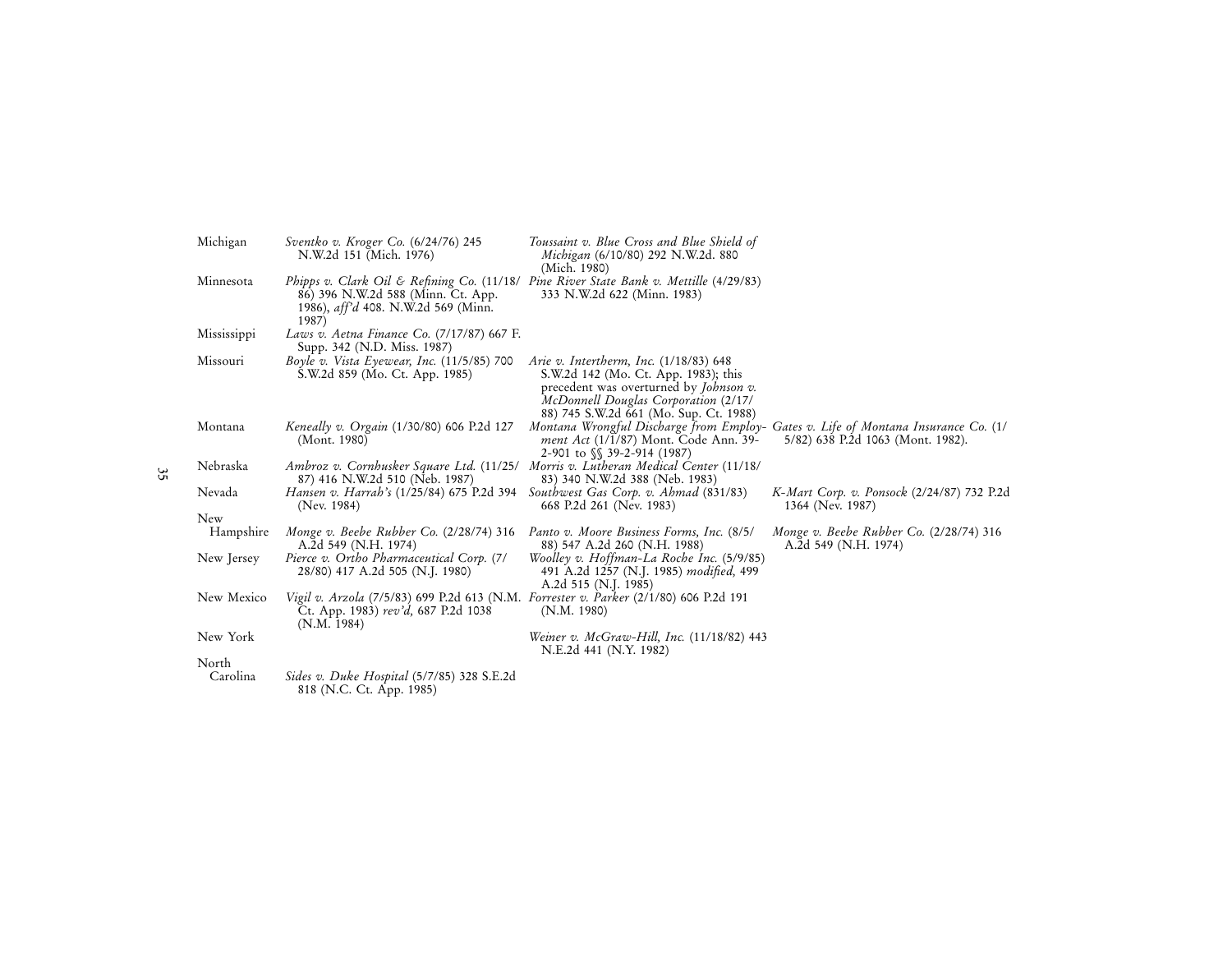|  |  | Table A1 (Continued) |  |
|--|--|----------------------|--|
|--|--|----------------------|--|

| <b>State</b>          | Public Policy                                                                                                                                                                                           | Implied Contract                                                                                                                                            | Implied Covenant                                                                                                        |  |
|-----------------------|---------------------------------------------------------------------------------------------------------------------------------------------------------------------------------------------------------|-------------------------------------------------------------------------------------------------------------------------------------------------------------|-------------------------------------------------------------------------------------------------------------------------|--|
|                       | North Dakota Krein v. Marian Manor Nursing Home (11/ Hammond v. North Dakota State Personnel<br>19/87) 415 N.W.2d 793 (N.D. 1987)                                                                       | Board (2/23/84) 345 N.W.2d 359 (N.D.<br>1984)                                                                                                               |                                                                                                                         |  |
| Ohio                  | Goodspeed v. Airborne Express, Inc. (2/11/<br>85) 121 L.R.R.M. (BNA) 3216 (Ohio Ct.<br>App. 1985); precedent reversed by <i>Phung</i><br>v. Waste Management, Inc. (4/16/86)<br>N.E.2d 1114 (Ohio 1986) | West v. Roadway Express $(3/21/82)$ 115<br>L.R.R.M. $(BNA)$ 4553 (Ohio Ct. App.<br>1982), cert. denied, 459 U.S. 1205 (1983)                                |                                                                                                                         |  |
| Oklahoma              | (Okla. 1989)                                                                                                                                                                                            | Burke v. K-Mark Corp (2/7/89) 770 P.2d 24 Langdon v. Saga Corp. (12/28/76) 569 P.2d. Hall v. Farmers Insurance Exchange (5/21/<br>524 (Okla. Ct. App. 1976) | 85) 713 P.2d 1027 (Okla. 1985); precedent<br>reversed by <i>Hinson v. Cameron</i> (6/9/87)<br>742 P.2d 549 (Okla. 1987) |  |
| Oregon                | <i>Nees v. Hocks</i> (6/12/75) 536 P.2d 512 (Or.<br>1975)                                                                                                                                               | Yartzoff v. Democrat-Herald Publishing<br>Co. $(3/28/78)$ 576 P.2d 356 (Or. 1978)                                                                           |                                                                                                                         |  |
| Pennsylvania          | Geary v. United States Steel Corp. (3/25/<br>74) 319 A.2d 174 (Pa. 1974)                                                                                                                                |                                                                                                                                                             |                                                                                                                         |  |
| Rhode Island<br>South |                                                                                                                                                                                                         |                                                                                                                                                             |                                                                                                                         |  |
| Carolina              | Ludwick v. This Minute of Carolina, Inc.<br>(11/18/85) 337 S.E.2d 213 (S.C. 1985)                                                                                                                       | Small v. Springs Industries, Inc. (6/8/87)<br>357 S.E.2d 452 (S.C. 1987)                                                                                    |                                                                                                                         |  |
| South Dakota          | Johnson v. Kreiser's Inc. $(12/7/88)$ 433<br>N.W.2d 225 (S.D. 1988)                                                                                                                                     | Osterkamp v. Alkota Manufacturing, Inc.<br>$(4/13/83)$ 332 N.W.2d 275 (S.D. 1983)                                                                           |                                                                                                                         |  |
| Tennessee             | Clanton v. Cain-Sloan Co. (8/20/84) 677<br>S.W.2d 441 (Tenn. 1984)                                                                                                                                      | Hamby v. Genesco, Inc. (11/5/81) 627<br>S.W.2d 373 (Tenn. Ct. App. 1981)                                                                                    |                                                                                                                         |  |
| Texas                 | Hauck v. Sabine Pilots, Inc. (6/7/84) 672<br>S.W.2d (Tex. Civ. App.-Beaumont 1984),<br>aff'd sub nom. Sabine Pilot Serv., Inc. v.<br><i>Hauck</i> , 687 S.W.2d 733 (Tex. 1985)                          | Johnson v. Ford Motor Co. $(4/11/85)$ 690<br>S.W.2d 90 (Tex. Civ. App.-Eastland 1985,<br>writ ref'd n.r.e.)                                                 |                                                                                                                         |  |
| Utah                  | Berube v. Fashion Centre, Ltd. (3/20/89)<br>771 P.2d 1033 (Utah 1989)                                                                                                                                   | Rose v. Allied Development Co. $(5/13/86)$<br>719 P.2d 83 (Utah 1986)                                                                                       |                                                                                                                         |  |
| Vermont               | Payne v. Rozendaal (9/26/86) 520 A.2d 586 Sherman v. Rutland Hospital, Inc. (8/9/85)<br>(Vt. 1986)                                                                                                      | 500 A.2d 230 (Vt. 1985)                                                                                                                                     |                                                                                                                         |  |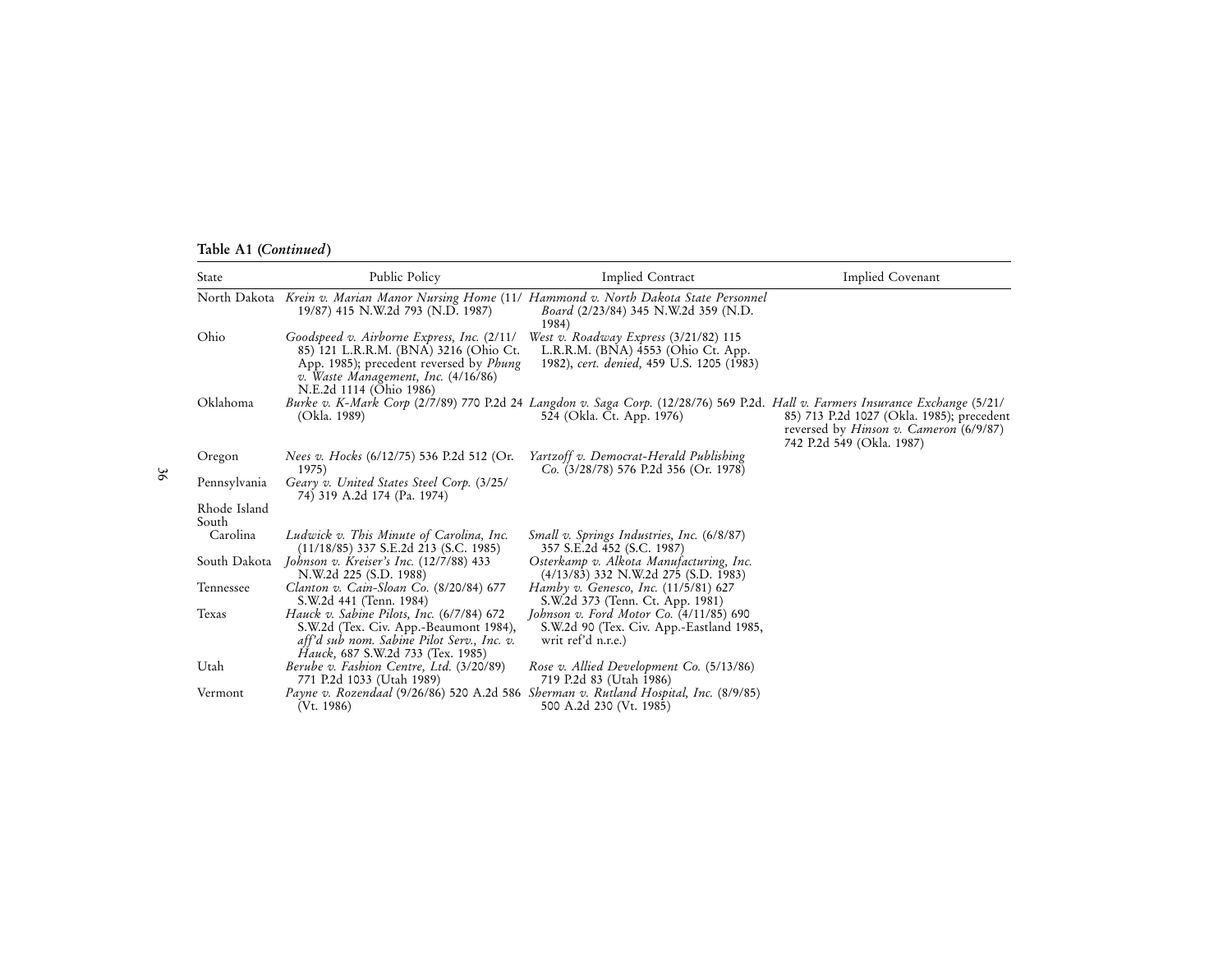| Virginia      | Bowman v. State Bank of Keysville (6/14/<br>85) 331 S.E.2d 797 (Va. 1985) | Frazier v. Colonial Williamsburg Founda-<br>tion (9/9/83) 574 F. Supp. 318 (E.D. Va.<br>1983) |                                                                                     |
|---------------|---------------------------------------------------------------------------|-----------------------------------------------------------------------------------------------|-------------------------------------------------------------------------------------|
| Washington    | Thomspson v. St. Regis Paper Co. (7/5/84)<br>685 P.2d 1081 (Wash. 1984)   | Roberts v. Atlantic Richfield Co. (8/18/77)<br>568 P.2d 764 (Wash. 1977)                      |                                                                                     |
| West Virginia | Harless v. First National Bank (7/14/78)<br>246 S.E.2d 270 (W. Va. 1978)  | Cook v. Heck's Inc. (4/4/86) 342 S.E.2d 453<br>(W. Va. 1986)                                  |                                                                                     |
| Wisconsin     | Ward v. Frito-Lay, Inc. (1/28/80) 290<br>N.W.2d 536 (Wis. Ct. App. 1980)  | Ferraro v. Koelsch (6/5/85) 368 N.W.2d 666<br>(Wis. 1985)                                     |                                                                                     |
| Wyoming       | Griess v. Consolidated Freightways (7/5/89)<br>776 P.2d 752 (Wyo. 1989)   | Mobil Coal Producing Inc. v. Parks (8/13/<br>85) 704. P.2d 702 (Wyo. 1985)                    | Wilder v. Cody City Chamber of Com-<br>merce (01/25/94) 868 P.2d 211 (Wyo.<br>1994) |

NOTE. - Blank entries in the table indicate that no exception was recognized in the relevant state and category.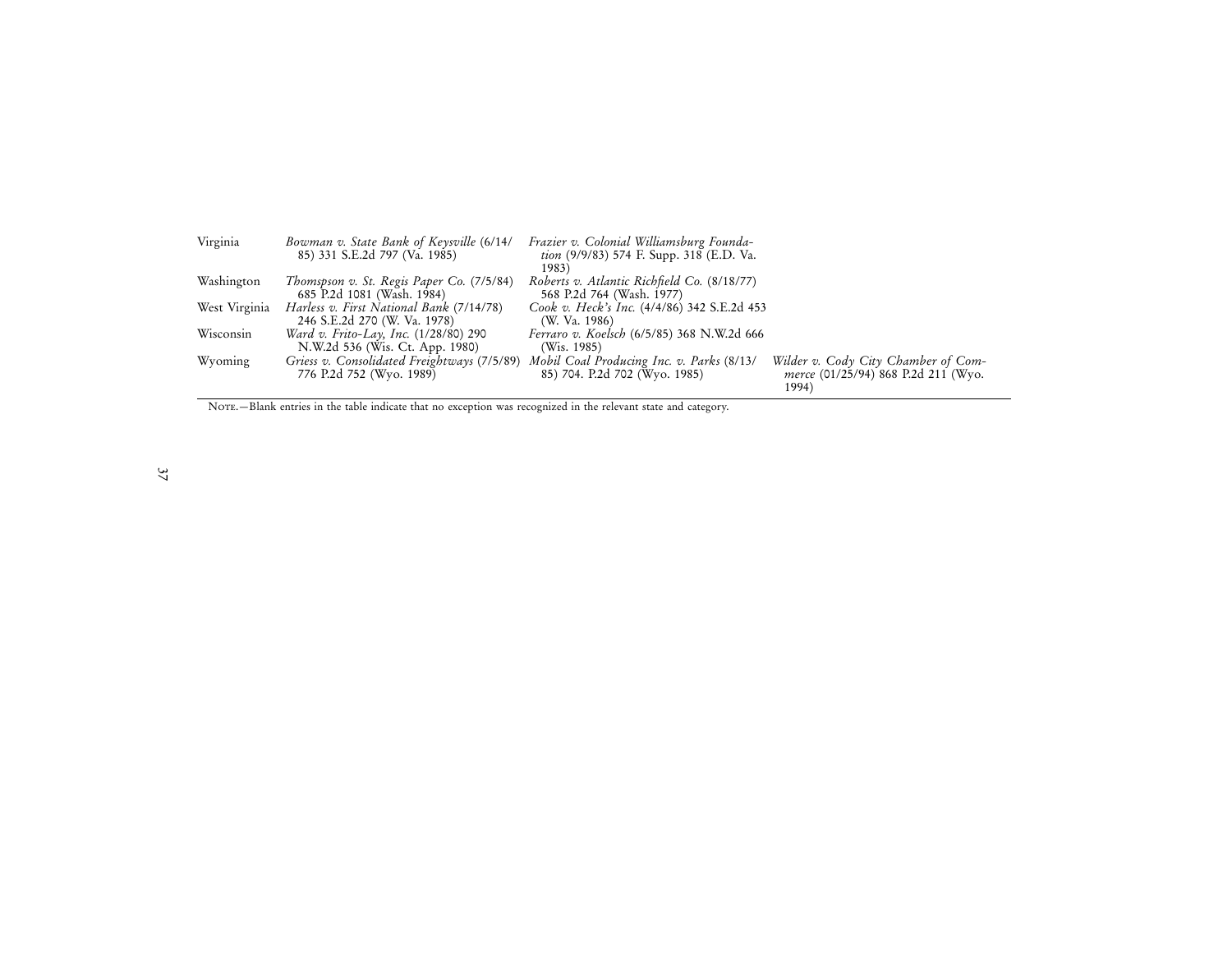**Appendix B**

#### **Table B1 The Estimated Impact of the Implied Contract Exception to Employment at Will on THS Employment, 1979–95, Weighted by State Employment Shares**

|                                                           | (1)            | (2)            | (3)            | (4)            | (5)            |
|-----------------------------------------------------------|----------------|----------------|----------------|----------------|----------------|
| Implied contract exception                                | .071<br>(.038) | .069<br>(.040) | .099<br>(.034) | .085<br>(.039) | .093<br>(.039) |
| Other covariates:                                         |                |                |                |                |                |
| State $\times$ time trends                                | Yes            | Yes            | Yes            | Yes            | Yes            |
| State $\times$ time <sup>2</sup> trends<br>Region by year | No             | Yes            | No             | Yes            | Yes            |
| dummies<br>Labor force                                    | No             | No             | Yes            | Yes            | Yes            |
| demographics<br>$R^2$                                     | No<br>.991     | No<br>.993     | No<br>.994     | No<br>.995     | Yes<br>.995    |

Nore.—THS = temporary help services. Dependent variable: log state THS employment;  $n = 850$ .<br>Ordinary least squares estimates given. Huber-White robust SEs in parentheses allow for arbitrary correlation of residuals within each state. Estimates weighted by mean state share of national employment over 1979–95. All models include dummy variables for public policy and good faith common law ex-ceptions, state and year dummies, and state linear time trends. Labor force demographics in col. 5 are as in table 5.

#### **References**

- Abraham, Katherine G., and Taylor, Susan K. "Firms' Use of Outside Contractors: Theory and Evidence." *Journal of Labor Economics* 14, no. 3 (1996): 394–424.
- Acemoglu, Daron, and Angrist, Joshua. "Consequences of Employment Protection? The Case of the Americans with Disabilities Act." *Journal of Political Economy* 109, no. 5 (2001): 915–57.
- Acemoglu, Daron, and Pischke, Jörn-Steffen. "Beyond Becker: Training in Imperfect Labor Markets." *Economic Journal* 109 (February 1999): F112–F142.
- Aghion, Philippe, and Hermalin, Benjamin. "Legal Restrictions on Private Contracts can Enhance Efficiency." *Journal of Law, Economics, and Organization* 6, no. 2 (1990): 381–409.
- Autor, David H. "Why Do Temporary Help Firms Provide Free General Skills Training?" *Quarterly Journal of Economics* 116, no. 4 (2001): 1409–48.
- Autor David H.; Donohue III, John J.; and Schwab, Stewart J. "The Costs of Wrongful Discharge Laws." Photocopied. Cambridge, MA: Massachusetts Institute of Technology, November 2002.
- Autor, David H.; Levy, Frank; and Murnane, Richard J. "Skills Training in the Temporary Help Sector: Employer Motivations and Worker Impacts." Photocopied. Cambridge, MA: Massachusetts Institute of Technology, September 1999.
- Ballantine, John, and Ferguson, Ronald F. "Labor Demand for Non-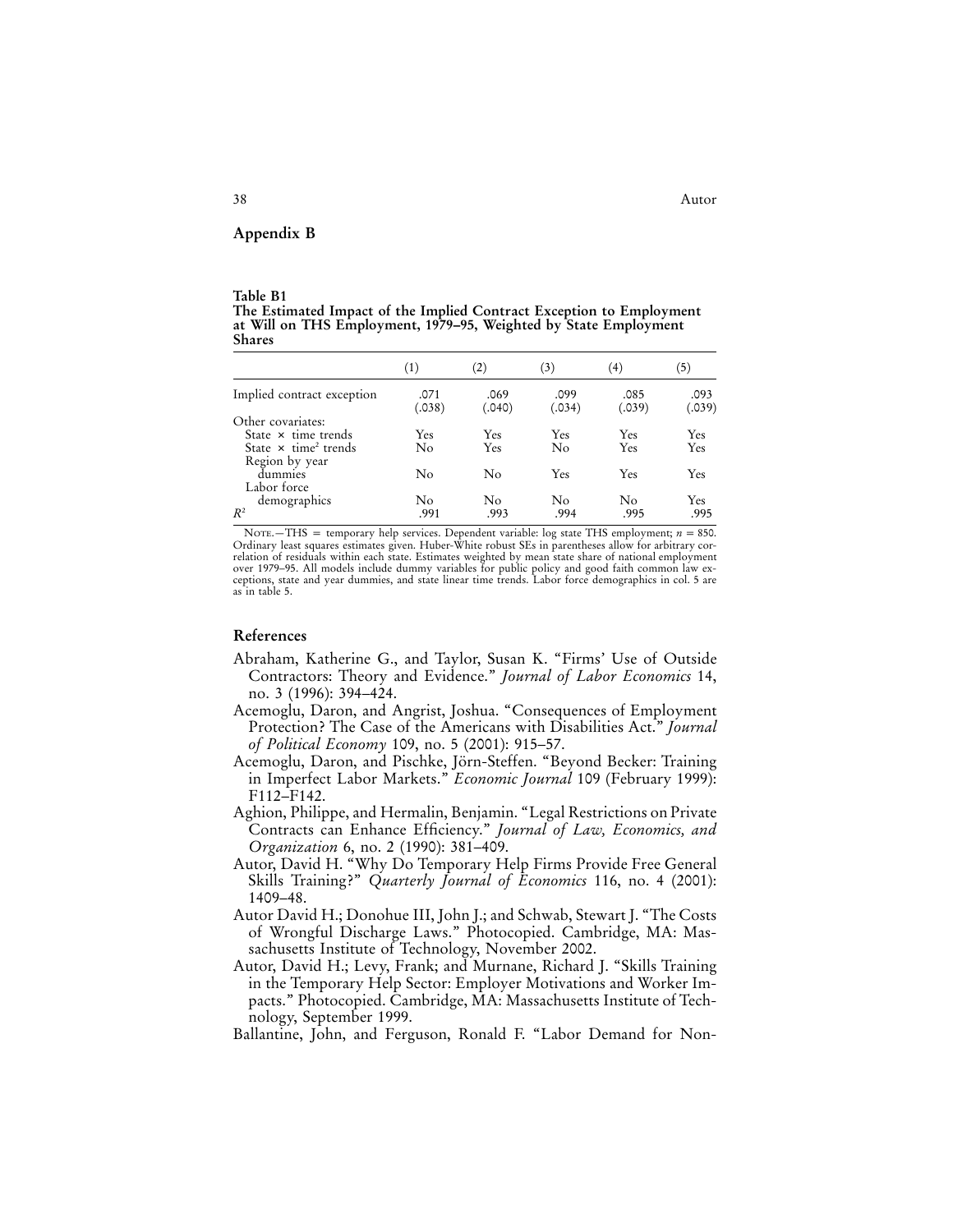College Educated Young Adults." Photocopied. Cambridge, MA: Harvard University, 1999.

- Becker, Gary S. "Human Capital: A Theoretical and Empirical Analysis, with Special Reference to Education." New York: National Bureau of Economic Research, 1964.
- Bertrand, Marianne; Duflo, Esther; and Mullainathan, Sendhil. "How Much Should We Trust Difference-in-Differences Estimates?" Photocopied. Cambridge, MA: Massachusetts Institute of Technology, July 2001.
- Blades, Lawrence E. "Employment at Will vs. Individual Freedom: On Limiting the Abusive Exercise of Employer Power." *Columbia Law Review* 67 (1967): 1404–35.
- Blanchard, Olivier, and Portugal, Pedro. "What Hides behind an Unemployment Rate: Comparing Portuguese and U.S. Unemployment." *American Economic Review* 91, no. 1 (2001): 187–207.
- Bureau of National Affairs. "Employee Discipline and Discharge." Washington, DC: Bureau of National Affairs, 1985.
- ———. "Individual Employment Rights Manual." Washington, DC: Bureau of National Affairs, 1997.
- Carré, Francoise; duRivage, Virginia; and Tilly, Chris. "Representing the Part-Time and Contingent Workforce: Challenges for Unions and Public Policy." In *Restoring the Promise of American Labor Law,* edited by Sheldon Friedman, Richard W. Hurt, Rudolph A. Oswald, and Ronald L. Seeber. Ithaca, NY: ILR, 1994.
- Cohany, Sharon R. "Workers in Alternative Employment Arrangements: A Second Look." *Monthly Labor Review* 121, no. 11 (1998): 3–21.
- DeLeire, Thomas. "The Wage and Employment Effects of the Americans with Disabilities Act." *Journal of Human Resources* 35, no. 4 (2000): 693–715.
- Dertouzos, James N.; Holland, Elaine; and Ebener, Patricia. "The Legal and Economic Consequences of Wrongful Termination." Rand Corporation document R-3602-ICJ. Santa Monica, CA: Rand Corporation, 1988.
- Dertouzos, James N., and Karoly, Lynn A. "Labor-Market Responses to Employer Liability." Rand Corporation document R-3989-ICJ, 1992.
- Di Tella, Rafael, and MacCulloch, Robert. "The Consequences of Labour Market Flexibility: Panel Evidence Based on Survey Data." Unpublished manuscript. Cambridge, MA: Harvard University, 1998.
- Donald, Stephen G., and Lang, Kevin. "Inference with Difference in Differences and Other Panel Data." Unpublished manuscript. Boston: Boston University, March 2001.
- Donohue, John J. III, and Heckman, James. "Continuous versus Episodic Change: The Impact of Civil Rights Policy on the Economic Status of Blacks." *Journal of Economic Literature* 29, no. 4 (1991): 1603–43.
- Edelman, Lauren B.; Abraham, Steven E.; and Erlanger, Howard S. "Professional Construction of Law: The Inflated Threat of Wrongful Discharge." *Law and Society Review* 26 (1992): 47–83.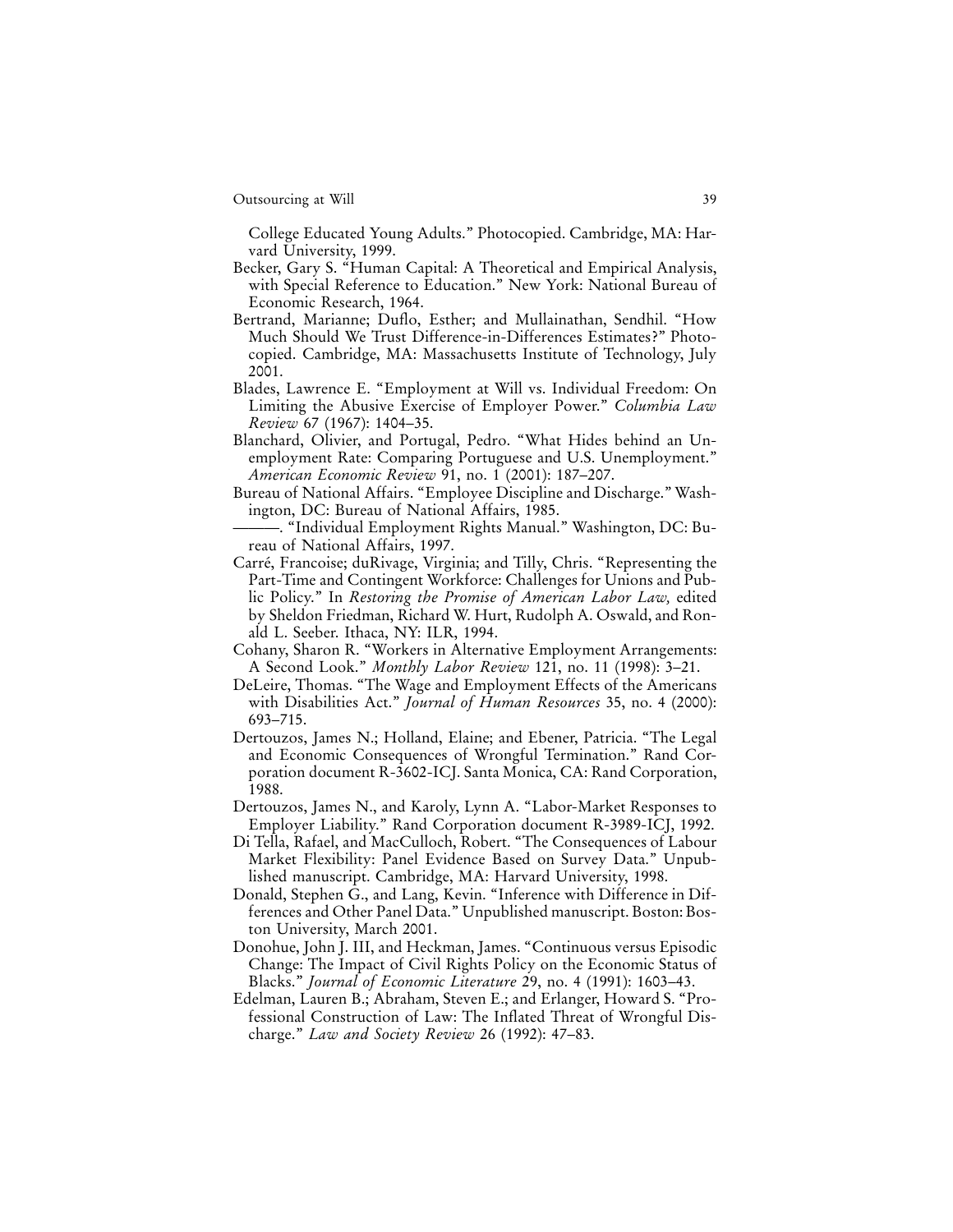- Epstein, Richard A. "In Defense of the Contract at Will." *University of Chicago Law Review* 51, no. 4 (1984): 947–98.
- Estavao, Marcello, and Lach, Saul. "Measuring Temporary Labor Outsourcing in U.S. Manufacturing." Working Paper no. 7421. Cambridge, MA: National Bureau of Economic Research, 1999.
- Hart, Oliver, and Moore, John. "Property Rights and the Nature of the Firm." *Journal of Political Economy* 98, no. 6 (1990): 1119–58.
- Hashimoto, Masanori. "Firm-Specific Human Capital as a Shared Investment." *American Economic Review* 71, no. 3 (1981): 475–82.
- Hirsch, Barry T.; Macpherson, David A.; and Vroman, Wayne G. "State-Level Estimates of Union Density, 1964–Present." *Monthly Labor Review* 124, no. 7 (2001): 51–55.
- Hoerr, John; Glaberson, William G.; Moskowitz, Daniel B.; Cahan, Vicky; Pollock, Michael A.; and Tasini, Jonathan. "Beyond Unions: A Revolution in Employment Rights Is in the Making." *Business Week* (July 8, 1985), pp. 72–77.
- Houseman, Susan. "Why Employers Use Flexible Staffing Arrangements: Evidence from an Establishment Survey." *Industrial and Labor Relations Review* 55, no. 1 (2001): 149–70.
- Jung, David J. "Jury Verdicts in Wrongful Termination Cases." Report. San Francisco: Public Law Research Institute, University of California Hastings College of the Law, October 29, 1997.
- Kahn, Shulamit. "The Bottom-Line Impact of Temporary Work on Companies' Profitability and Productivity." In *Nonstandard Work: The Nature and Challenges of Emerging Employment Arrangements,* edited by Francoise Carré, Marriane A. Ferber, Lonnie Golden, and Stephen A. Herzenberg. New York: Industrial Relations Research Association, 2000.
- Krueger, Alan B. "The Evolution of Unjust Dismissal Legislation in the United States." *Industrial and Labor Relations Review* 44, no. 4 (1991): 644–60.
- Kugler, Adriana, and Saint-Paul, Gilles. "How Do Firing Costs Affect Worker Flows in a World with Adverse Selection?" Unpublished manuscript. Barcelona: Universitat Pompeu Fabra, October 2000.
- Lazear, Edward P. "Job Security Provisions and Employment." *Quarterly Journal of Economics* 105, no. 3 (1990): 699–726.
- Lee, Dwight R. "Why Is Flexible Employment Increasing?" *Journal of Labor Research* 17, no. 4 (1996): 543–53.
- Lenz, Edward A. *Co-Employment: Employer Liability Issues in Third-Party Staffing Arrangements.* Virginia: National Association of Temporary and Staffing Services, 1997.
- Levine, David I. "Just-Cause Employment Policies in the Presence of Worker Adverse Selection." *Journal of Labor Economics* 9, no. 3 (1991): 294–315.
- Lewin, David. "Dispute Resolution in the Nonunion Firm: A Theoretical and Empirical Analysis." *Journal of Conflict Resolution* 31, no. 3 (1987): 465–502.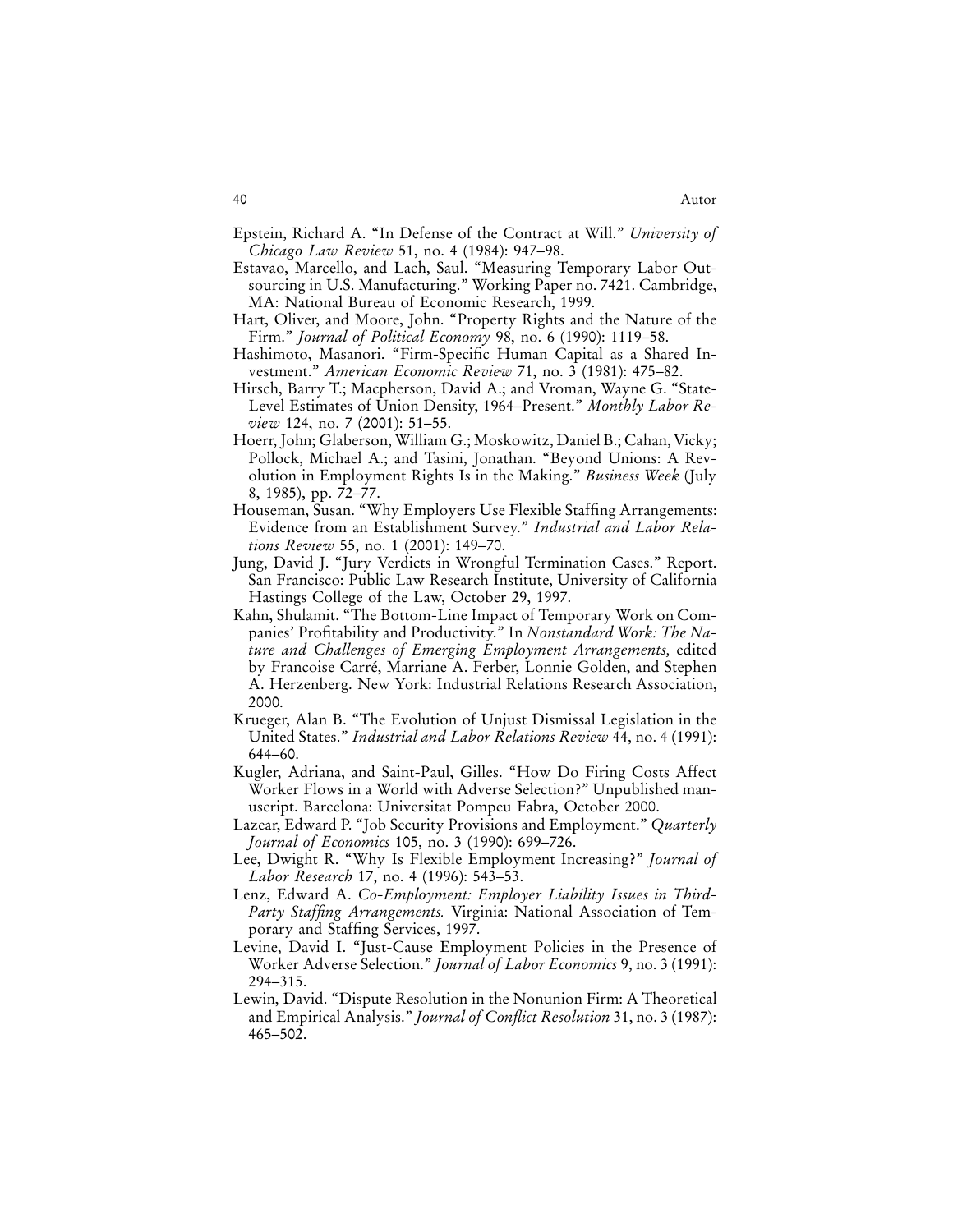- Lips, Brad. "Temps and the Labor Market: Why Unions Fear Staffing Companies." *Regulation* 21 (Spring 1998): 31–39.
- Miles, Thomas J. "Common Law Exceptions to Employment at Will and U.S. Labor Markets." *Journal of Law, Economics and Organizations* 16, no. 1 (2000): 74–101.
- Moore, Mack. "The Temporary Help Service Industry: Historical Development, Operation and Scope." *Industrial and Labor Relations Review* 18, no. 4 (1965): 549–69.
- Morriss, Andrew P. "Exploding Myths: An Empirical and Economic Reassessment of the Rise of Employment-at-Will." *Missouri Law Review* 59 (Summer 1994): 679–771.
- ———. "Developing a Framework for Empirical Research on the Common Law: General Principles and Case Studies of the Decline of Employment-at-Will." *Case Western Reserve Law Review* 45, no. 4 (1995): 999–1148.
- ———. "Bad Date, Bad Economics, and Bad Policy: Time to Fire Wrongful Discharge Law." *Texas Law Review* 74 (June 1996): 1901–41.
- *OECD Employment Outlook: 1999*. Paris: OECD, 1999.
- Olson, Walter. *The Excuse Factory: How Employment Law Is Paralyzing the American Workplace.* New York: Kessler, 1997.
- Oyer, Paul, and Schaefer, Scott. "Layoffs and Litigation." *Rand Journal of Economics* 32, no. 2 (2000): 345–58.
- ———. "Litigation Costs and Returns to Experience." *American Economic Review* 92, no. 3 (2002): 683–705.
- Postic, Lionel J. *Wrongful Termination: A State by State Survey.* Washington, DC: Bureau of National Affairs, 1994.
- Prendergast, Canice. "Career Development and Specific Human Capital Collection." *Journal of the Japanese and International Economies* 6, no. 3 (1992): 207–27.
- ———. "The Role of Promotion in Inducing Specific Human Capital Acquisition." *Quarterly Journal of Economics* 108, no. 2 (1993): 523–34.
- Segal, Lewis M., and Sullivan, Daniel G. "The Temporary Labor Force." *Economic Perspectives* 19, no. 2 (1995): 2–19.
- ———. "The Growth of Temporary Services Work." *Journal of Economic Perspectives* 11, no. 2 (1997): 117–36. (*a*)
- ———. "Temporary Services Employment Durations: Evidence from State UI Data." Working Paper no. WP-97-23. Chicago: Federal Reserve Bank of Chicago, 1997. (*b*)
- Sutton, John R., and Dobbin, Frank. "The Two Faces of Governance: Response to Legal Uncertainty in American Firms, 1955–1985." *American Journal of Sociology* 61, no. 5 (1996): 794–811.
- U.S. Department of Labor. "Occupational Compensation Survey: Temporary Help Supply Services, November 1994." Bulletin no. 2482. Washington, DC: U.S. Government Printing Office, August 1996.
- Varejão, José M., and Portugal, Pedro. "Why Do Firms Use Fixed-Term Contracts?" Paper presented at the 16th Annual Congress of the European Economic Association, Lausanne, Switzerland, 2001.
- Verkerke, J. Hoult. "An Empirical Perspective on Indefinite Term Em-